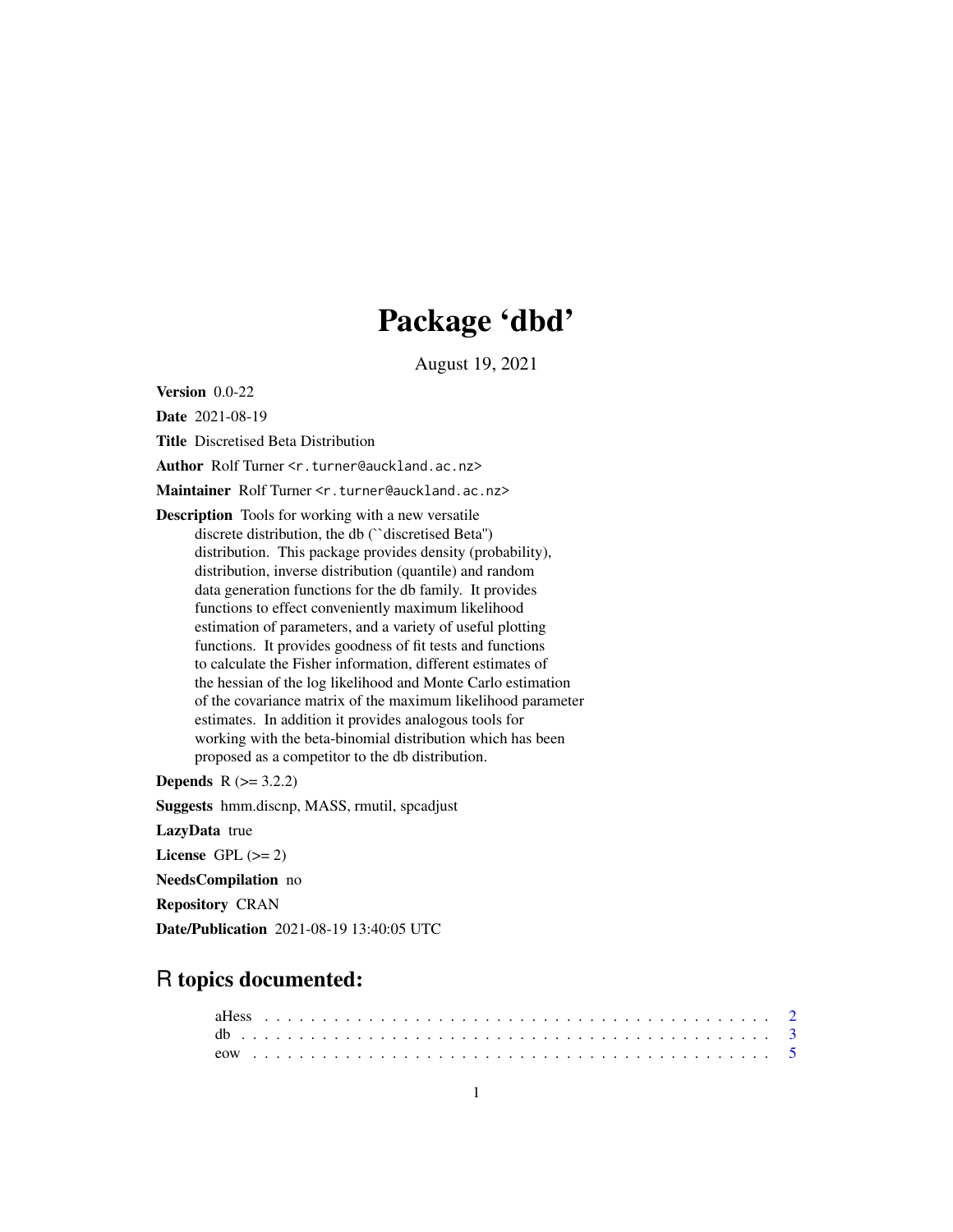<span id="page-1-0"></span>

|       | expValBb   |  |  |  |  |  |  |  |  |  |  |  |  |  |  |  | - 8             |
|-------|------------|--|--|--|--|--|--|--|--|--|--|--|--|--|--|--|-----------------|
|       |            |  |  |  |  |  |  |  |  |  |  |  |  |  |  |  |                 |
|       |            |  |  |  |  |  |  |  |  |  |  |  |  |  |  |  | $\overline{11}$ |
|       |            |  |  |  |  |  |  |  |  |  |  |  |  |  |  |  | -13             |
|       |            |  |  |  |  |  |  |  |  |  |  |  |  |  |  |  |                 |
|       |            |  |  |  |  |  |  |  |  |  |  |  |  |  |  |  | -17             |
|       |            |  |  |  |  |  |  |  |  |  |  |  |  |  |  |  | 20              |
|       |            |  |  |  |  |  |  |  |  |  |  |  |  |  |  |  | 21              |
|       |            |  |  |  |  |  |  |  |  |  |  |  |  |  |  |  | 22              |
|       |            |  |  |  |  |  |  |  |  |  |  |  |  |  |  |  | 23              |
|       |            |  |  |  |  |  |  |  |  |  |  |  |  |  |  |  | 25              |
|       |            |  |  |  |  |  |  |  |  |  |  |  |  |  |  |  | 27              |
|       |            |  |  |  |  |  |  |  |  |  |  |  |  |  |  |  | 29              |
|       |            |  |  |  |  |  |  |  |  |  |  |  |  |  |  |  | 30              |
|       | plot.mleBb |  |  |  |  |  |  |  |  |  |  |  |  |  |  |  | 31              |
|       |            |  |  |  |  |  |  |  |  |  |  |  |  |  |  |  | 33              |
|       |            |  |  |  |  |  |  |  |  |  |  |  |  |  |  |  | 35              |
|       |            |  |  |  |  |  |  |  |  |  |  |  |  |  |  |  | 36              |
|       |            |  |  |  |  |  |  |  |  |  |  |  |  |  |  |  | 38              |
|       | varBh      |  |  |  |  |  |  |  |  |  |  |  |  |  |  |  | 39              |
|       | varDh      |  |  |  |  |  |  |  |  |  |  |  |  |  |  |  | 40              |
|       |            |  |  |  |  |  |  |  |  |  |  |  |  |  |  |  | 42              |
|       |            |  |  |  |  |  |  |  |  |  |  |  |  |  |  |  | 43              |
|       |            |  |  |  |  |  |  |  |  |  |  |  |  |  |  |  | 44              |
| Index |            |  |  |  |  |  |  |  |  |  |  |  |  |  |  |  | 46              |

<span id="page-1-1"></span>

aHess *Analytic hessian.*

# Description

Compute the hessian of the negative log likelihood of a db or beta binomial distribution from an analytic expression for this quantity.

# Usage

```
aHess(object,x)
```
# Arguments

| object | An object of class "mleDb" or "mleBb" as returned by the function mleDb() or<br>the function $m \le Bb()$ .                                                                                                                                |
|--------|--------------------------------------------------------------------------------------------------------------------------------------------------------------------------------------------------------------------------------------------|
| x      | A numeric vector of observations appropriate for the model that was fitted to<br>produce object. Needed only if object is of class "mleBb"; the hessian for the<br>db distribution depends only upon the parameters and not upon the data. |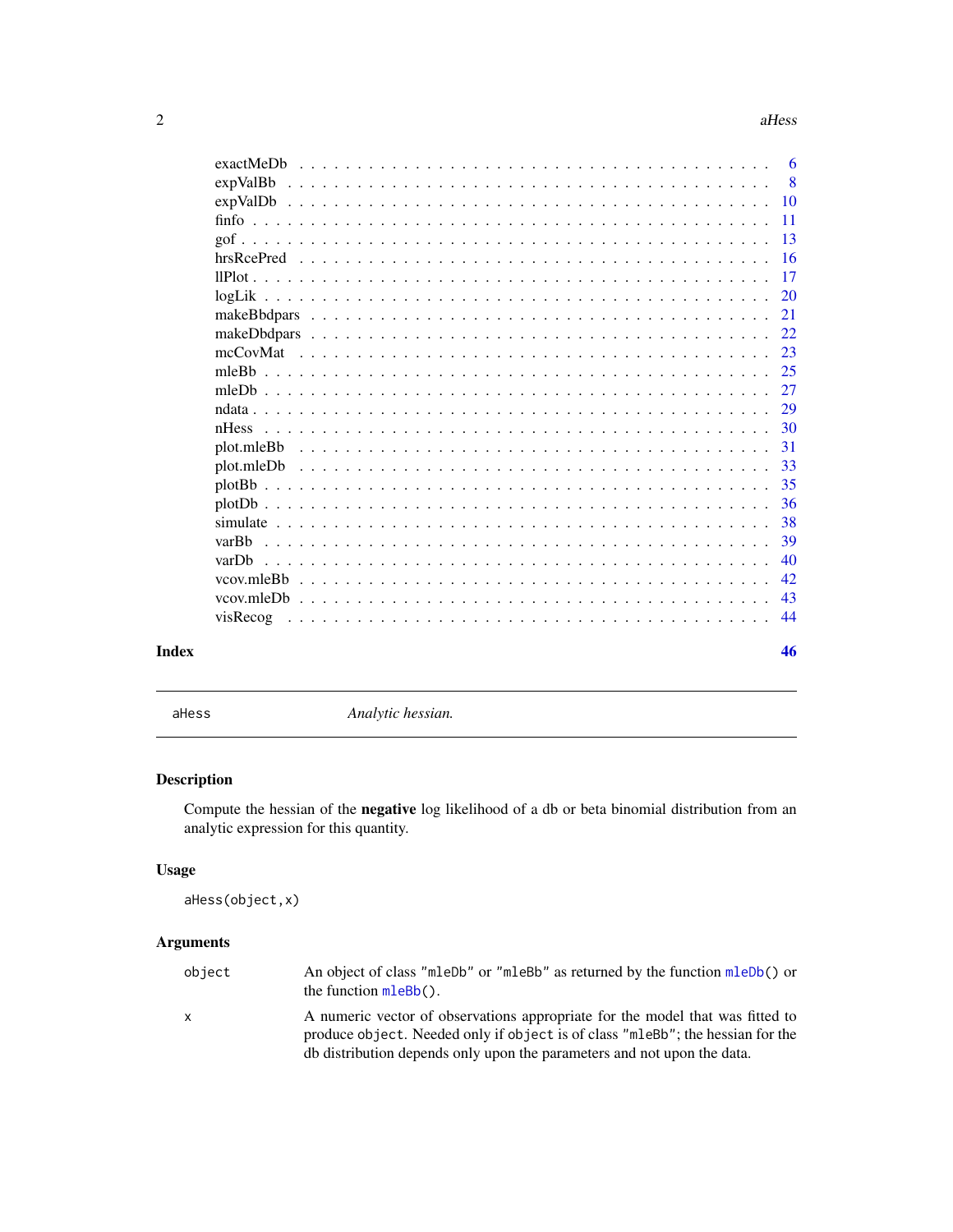# <span id="page-2-0"></span>Details

This function is essentially the same as the [finfo\(](#page-10-1)) functions and differs from it only in that it is designed to act up "mleDb" or "mleBb" objects, from which (estimates of) the relevant parameters are extracted.

#### Value

A two-by-two positive definite (with any luck!) numeric matrix. Its inverse is an estimate of the covariance matrix of the parameter estimates.

# Author(s)

Rolf Turner <r.turner@auckland.ac.nz>

# See Also

[nHess\(](#page-29-1)) [finfo\(](#page-10-1)) [mleDb\(](#page-26-1))

# Examples

```
X <- hmm.discnp::SydColDisc
X$y <- as.numeric(X$y)
X <- split(X,f=with(X,interaction(locn,depth)))
x <- X[[19]]$y
fit \leq mleDb(x, ntop=5)
H <- aHess(fit)
print(solve(H)) # Equal to ...
print(vcov(fit))
X <- hrsRcePred
top1e <- X[X$sbjType=="Expert","top1"]
fit <- mleBb(top1e,size=10)
H <- aHess(fit,x=top1e)
print(solve(H)) # Equal to ...
print(vcov(fit))
```
db *The db ("discretised Beta") distribution.*

#### <span id="page-2-1"></span>Description

Density, distribution function, quantile function and random generation for the db distribution with parameters alpha, beta and ntop.

# Usage

ddb(x, alpha, beta, ntop, zeta=FALSE, log=FALSE) pdb(x, alpha, beta, ntop, zeta=FALSE) qdb(p, alpha, beta, ntop, zeta=FALSE) rdb(n, alpha, beta, ntop, zeta=FALSE)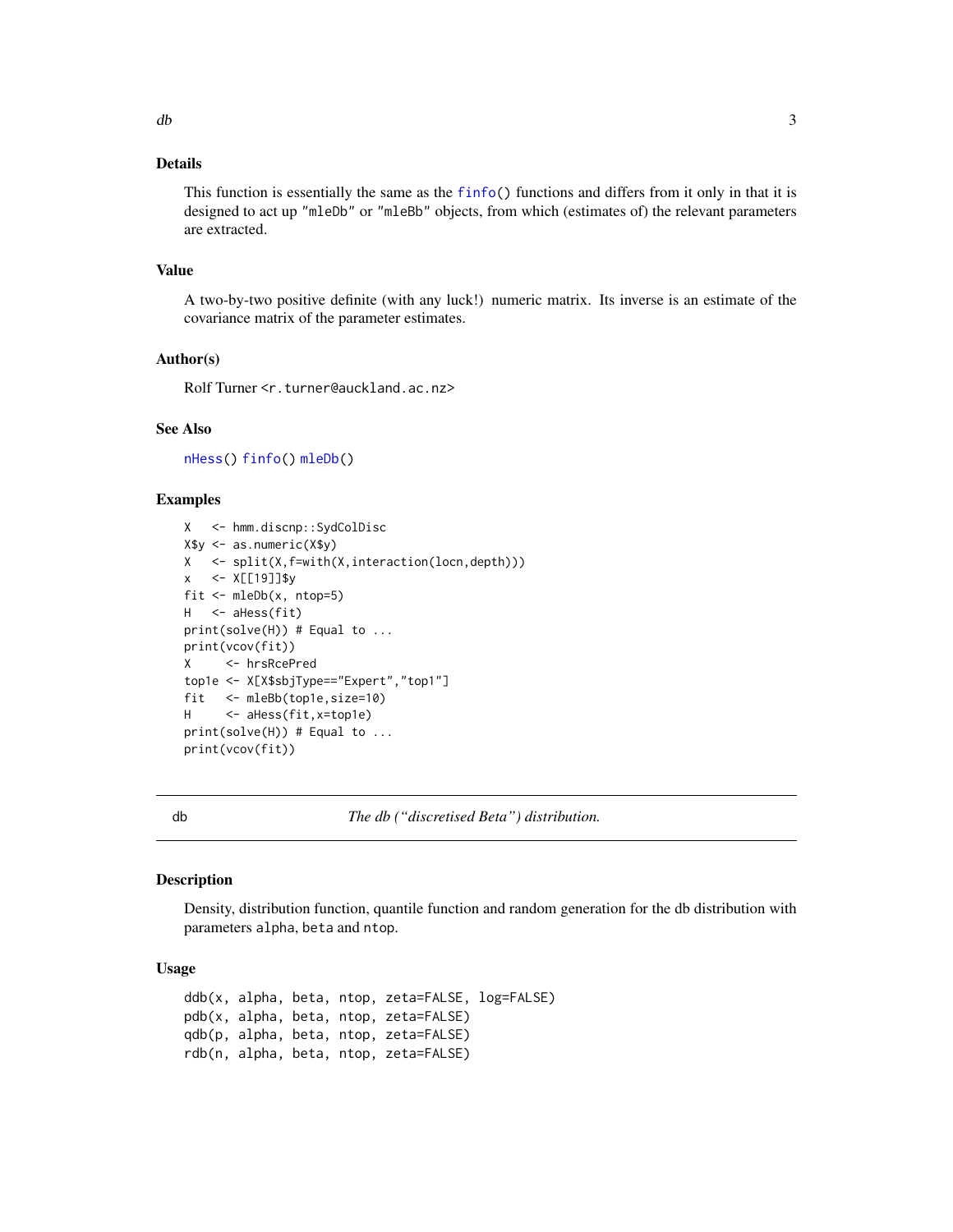#### **Arguments**

| $\mathsf{x}$ | Numeric vector of values at which the "density" (probability mass function)<br>ddb() and the cumulative distribution function pdb() are evaluated. Normally<br>these would be integer values between nbot and ntop, but they need not be.<br>Note that nbot is 0 if zeta is TRUE, and is 1 if zeta is FALSE. A result of 0<br>is returned by ddb() for values of x that do not satisfy the foregoing criterion.<br>A warning is issued by ddb() if any of the values in x are non-integer. See<br>section Note for a little more information. Missing values (NA) are allowed; the<br>corresponding results are NA. |
|--------------|---------------------------------------------------------------------------------------------------------------------------------------------------------------------------------------------------------------------------------------------------------------------------------------------------------------------------------------------------------------------------------------------------------------------------------------------------------------------------------------------------------------------------------------------------------------------------------------------------------------------|
| alpha        | Positive scalar. The first "shape" parameter of the db distribution.                                                                                                                                                                                                                                                                                                                                                                                                                                                                                                                                                |
| beta         | Positive scalar. The second "shape" parameter of the db distribution.                                                                                                                                                                                                                                                                                                                                                                                                                                                                                                                                               |
| ntop         | Integer scalar, strictly greater than 1. The maximum possible value of the db<br>distribution.                                                                                                                                                                                                                                                                                                                                                                                                                                                                                                                      |
| zeta         | Logical scalar. Should zero origin indexing be used? I.e. should the range of val-<br>ues of the distribution be taken to be $\{0, 1, 2, \ldots, n$ top} rather than $\{1, 2, \ldots, n$ top}?<br>Setting zeta=TRUE may be useful for example when the values of the distribu-<br>tion are to be interpreted as counts.                                                                                                                                                                                                                                                                                             |
| log          | Logical scalar. Should logs of the probabilities calculated by ddb() be returned,<br>rather than the actual probabilities?                                                                                                                                                                                                                                                                                                                                                                                                                                                                                          |
| p            | Vector of probabilities (i.e. values between 0 and 1). The corresponding quan-<br>tiles of the db distribution are calculated by qdb(). Missing values (NA) are<br>allowed.                                                                                                                                                                                                                                                                                                                                                                                                                                         |
| n            | Integer scalar. An independent sample of size n from the db distribution is gen-<br>erated by $rdb()$ .                                                                                                                                                                                                                                                                                                                                                                                                                                                                                                             |

## Details

In the predecessor of this package (hse versions 0.1-15 and earlier), the probability function of the distribution was calculated as dbeta(x/(ntop+1),alpha,beta)/ sum(dbeta((nbot:ntop)/(ntop+k),alpha,beta)) where nbot and k were set to 1 if zeta was FALSE, and nbot was set to 0 and k to 2 if zeta was TRUE.

However the probability function is calculated in a more "direct" manner, using an exponential family representation of this function. The Beta distribution is no longer called upon (although it still of course conceptually underlies the distribution).

The function ddb() is a probability mass function for an ad hoc finite discrete distribution of *ordered* values, with a "reasonably flexible" shape.

The pth quantile of a random variable X is defined to be the infimum *over the range of* X of those values of x such that  $F(x) \geq p$  where  $F(x)$  is the cumulative distribution function for X. Note that if we did not impose the "over the range of  $X$ " restriction, then the 0th quantile of e.g. an exponential distribution would be  $-\infty$  (since  $F(x) \ge 0$  for *all x*) whereas we actually want this quantile to be 0.

Consequently qdb(p, alpha, beta, ntop) is equal to the least value of i such that pdb(i, alpha, beta, ntop)  $\geq$  p. The set of values of i to be considered is {1,2,...,ntop} if zeta is FALSE and is {0,1,2,...,ntop} if zeta is TRUE.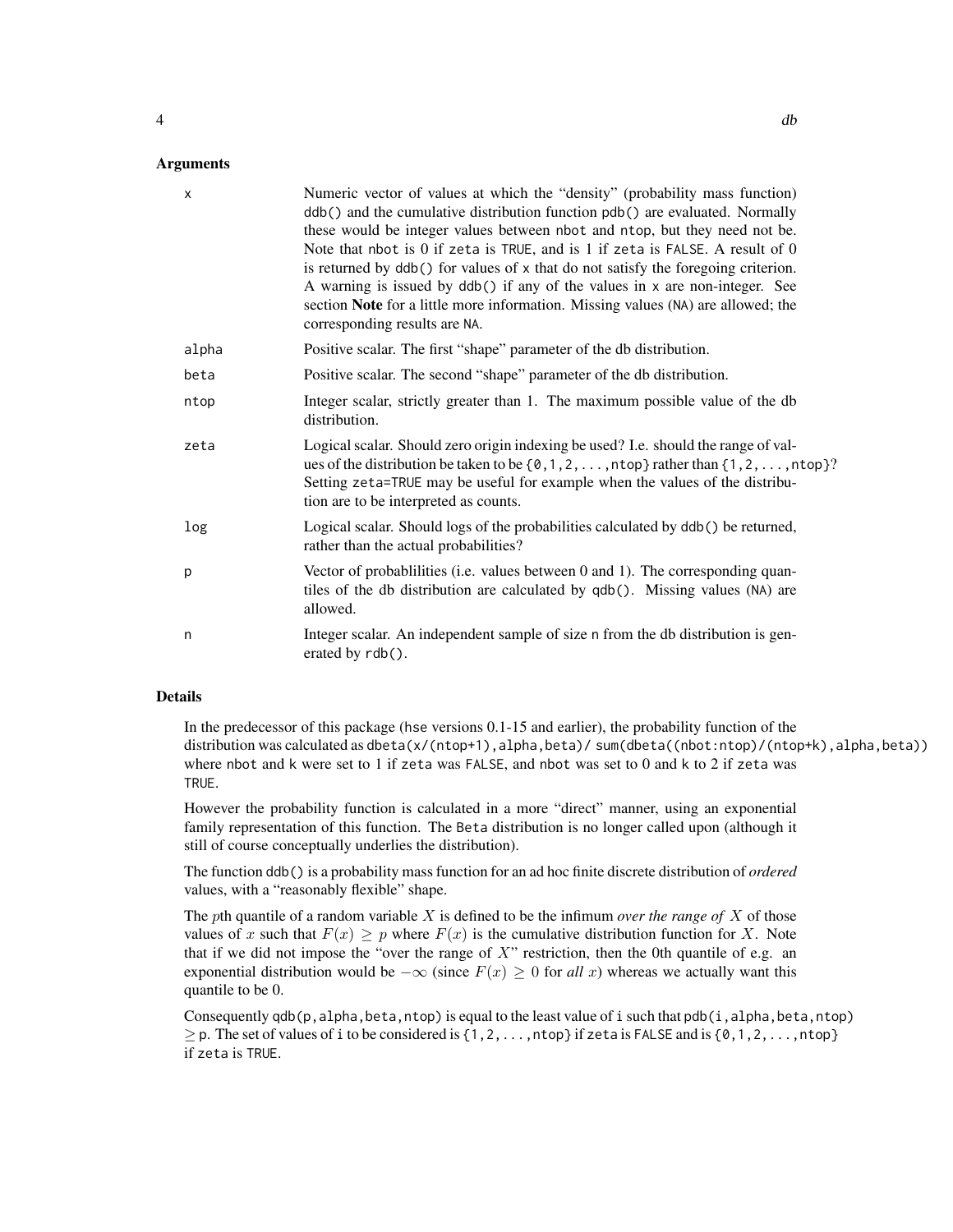<span id="page-4-0"></span>eow 5

# Value

- For ddb() and pdb() vectors of probabilities.
- For qdb() a vector of quantiles.
- For rdb() a vector of length n, of integers between nbot and ntop, independently sampled from the db distribution, where nbot is 1 if zeta is FALSE and is 0 if zeta is TRUE.

# **Note**

In the predecessor of this package (hse, versions 0.1-14 and earlier) the density/probability function threw an error if any values of argument i were not in the set of integers nbot:ntop. In accordance with a suggestion from Duncan Murdoch this behaviour was changed so that the density/probability function returns 0 for such values. It also issues a warning if any of the values are non-integer. The criterion used for "non-integer" is that  $abs(i$ -round $(i)$ ) > sqrt(.Machine\$double.eps). The new behaviour is analogous to that of other probability functions used in R, dbinom() in particular.

# Author(s)

Rolf Turner <r.turner@auckland.ac.nz>

#### See Also

```
meDb() mleDb()
```
#### Examples

```
parz <- list(c(0.5,0.5),c(5,1),c(1,3),c(2,2),c(2,5))
for(i in 1:5) {
    p1 <- ddb(1:15,parz[[i]][1],parz[[i]][2],15)
    names(p1) <- 1:15
    eckslab <- paste0("alpha=",parz[[i]][1]," beta=",parz[[i]][2])
    barplot(p1,xlab=eckslab,main="db probabilities",
            space=1.5,col="black")
    abline(h=0)
    if(i < 5) readline("Go? ")
}
x \leftarrow c(-1.5,-1,-0.5,0,0.5,1,1.5)ddb(x, 2.5, 1, 5, TRUE) # Produces 0 for all but the 4th and 6th
                     # entries of x, and issues a warning.
```
eow *Set or query the value of the* "maxitErrorOrWarn" *option.*

#### <span id="page-4-1"></span>Description

Chooses (set.eow()) or queries (get.eow()), the reaction to maxit being exceeded in mleDb() or mleBb(). The possible reactions are to throw an error or to issue a warning. The choice is effected by calling set.eow() which sets the value of options()[["maxitErrorOrWarning"]]. The current choice is revealed by get.eow(). This choice is set equal to "error" at startup.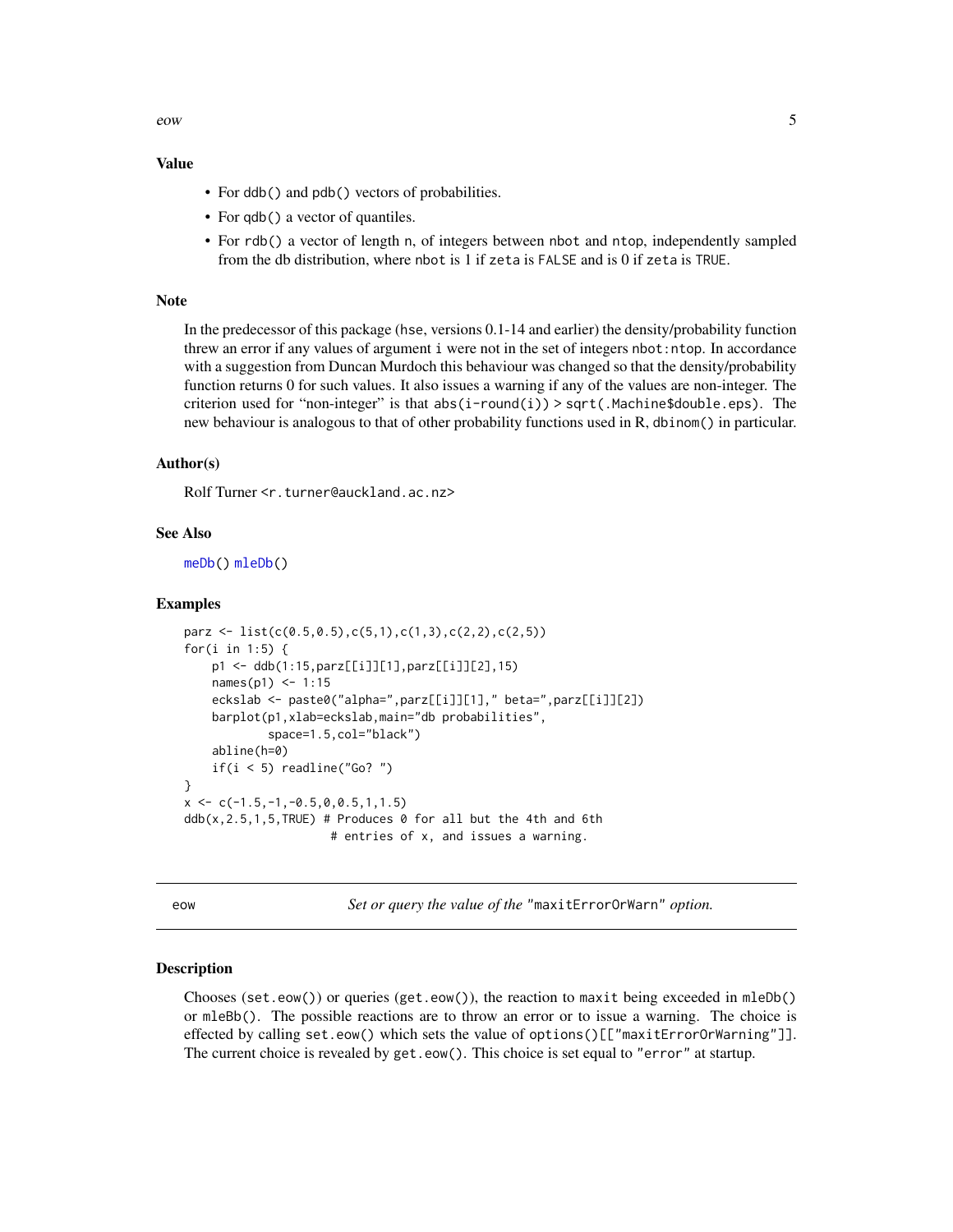#### <span id="page-5-0"></span>Usage

set.eow(eow = c("error", "warn")) get.eow()

### Arguments

eow Character string that specifies the reaction to maxit being exceeded in mleDb() or mleBb(). May be abbreviated.

# Value

No value is returned by set.eow(). the value of "maxitErrorOrWarn" in options(). The function get.eow() returns the current value of options[["maxitErrorOrWarn"]].

# Note

It seems unlikely that you would want to change the option from the value that is set at startup. This function is provided "just in case".

# Author(s)

Rolf Turner <r.turner@auckland.ac.nz>

# See Also

[mleDb\(](#page-26-1)) [mleBb\(](#page-24-1)) [options\(](#page-0-0))

# Examples

```
get.eow() # Is "error" at startup.
set.eow("w") # Changes the option from "error" to "warning".
set.eow("e") # Changes it back again.
```
exactMeDb *Exact moment estimates for the db distribution.*

#### Description

Attempts to calculate "exact" moment estimates of the parameters of a db distribution. This is done by minimising the sum of squared differences between the sample mean and variance (xbar and s2) and the theoretical mean and variance. Calls upon [optim\(](#page-0-0)) with the "BFGS" method.

### Usage

```
exactMeDb(x, ntop, zeta=FALSE, par0 = NULL, maxit = 1000)
```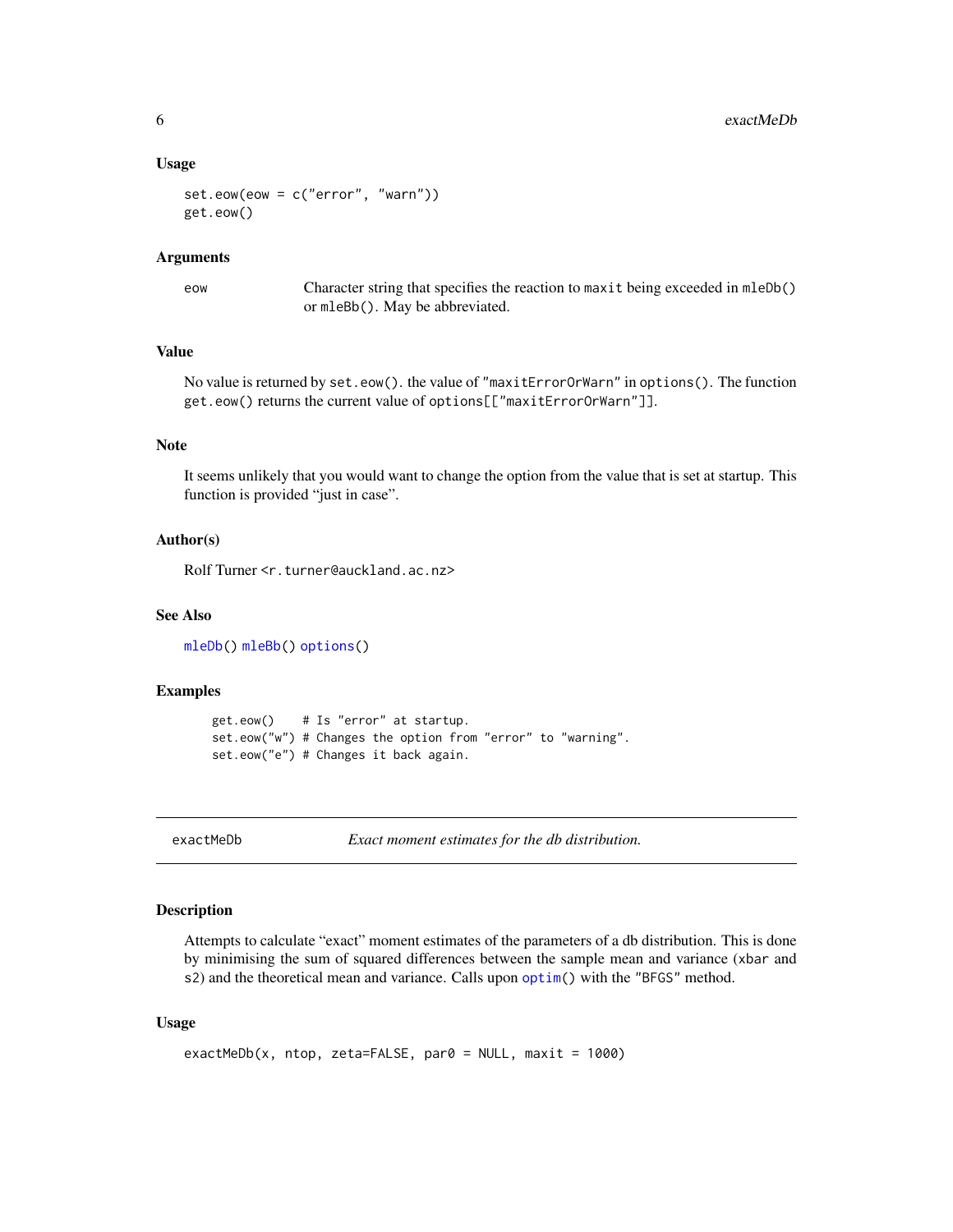#### <span id="page-6-0"></span>exactMeDb 7

#### **Arguments**

| $\boldsymbol{\mathsf{x}}$ | A random sample from the db distribution whose parameters are being esti-<br>mated. Missing values are <i>allowed</i> .                                                                                                                                                                                                                                                                                                                                                 |
|---------------------------|-------------------------------------------------------------------------------------------------------------------------------------------------------------------------------------------------------------------------------------------------------------------------------------------------------------------------------------------------------------------------------------------------------------------------------------------------------------------------|
| ntop                      | The ntop parameter of the db distribution whose parameters are being estimated.<br>I.e. it is the maximum possible value of the distribution, whose values are inte-<br>gers between 1 and ntop, or between 0 and ntop if zeta (see below) is TRUE.                                                                                                                                                                                                                     |
| zeta                      | See $\mathsf{ddb}()$ .                                                                                                                                                                                                                                                                                                                                                                                                                                                  |
| par0                      | Optional starting values for the iterative estimation procedure. A vector with<br>entries alpha and beta. Ideally this vector should be named; if not it is <i>assumed</i><br>that the entries are in the order alpha, beta. If not supplied starting values are<br>calculated using the undocumented function meDb().                                                                                                                                                  |
| maxit                     | Integer scalar. The maximum number of iterations to be undertaken by optim().<br>What happens if this number is exceeded depends on the value of options () [["maxitErrorOrWarning"]<br>This may be "error" (in which case an error is thrown if maxit is exceeded)<br>or "warning" (in which case a warning is issued). The values is set equal to<br>"error" at startup. It may be switched, from on possibility to the other, by<br>means of the function set.eow(). |

# Details

This function is really an "intellectual curiosity". The results produced may be compared with those produced via maximum likelihood (using  $m \leq b(b)$ ) which in theory should be "better". Since numerical optimisation has to be applied to calculate the "exact" moment estimates, there is no real saving in terms of computation cost.

### Value

An object of class "exactMeDb". Such an object consists of a named vector with entries "alpha" and "beta", which are the "exact" moment estimates of the corresponding parameters. It has a number of attributes:

- "ntop" The value of the ntop argument.
- "zeta" The value of the zeta argument.
- "minSqDiff" The (minimised) value of the sum of the squared differences between the sample mean and variance (xbar and s2) and the theoretical mean and variance. Ideally this minimised value should be zero.
- ndata The number of *non-missing* values in the data set for which the likelihood was maximised, i.e. sum(!is.na(x)).

# Author(s)

Rolf Turner <r.turner@auckland.ac.nz>

# See Also

```
ddb meDb() mleDb() expValDb() varDb() optim()
```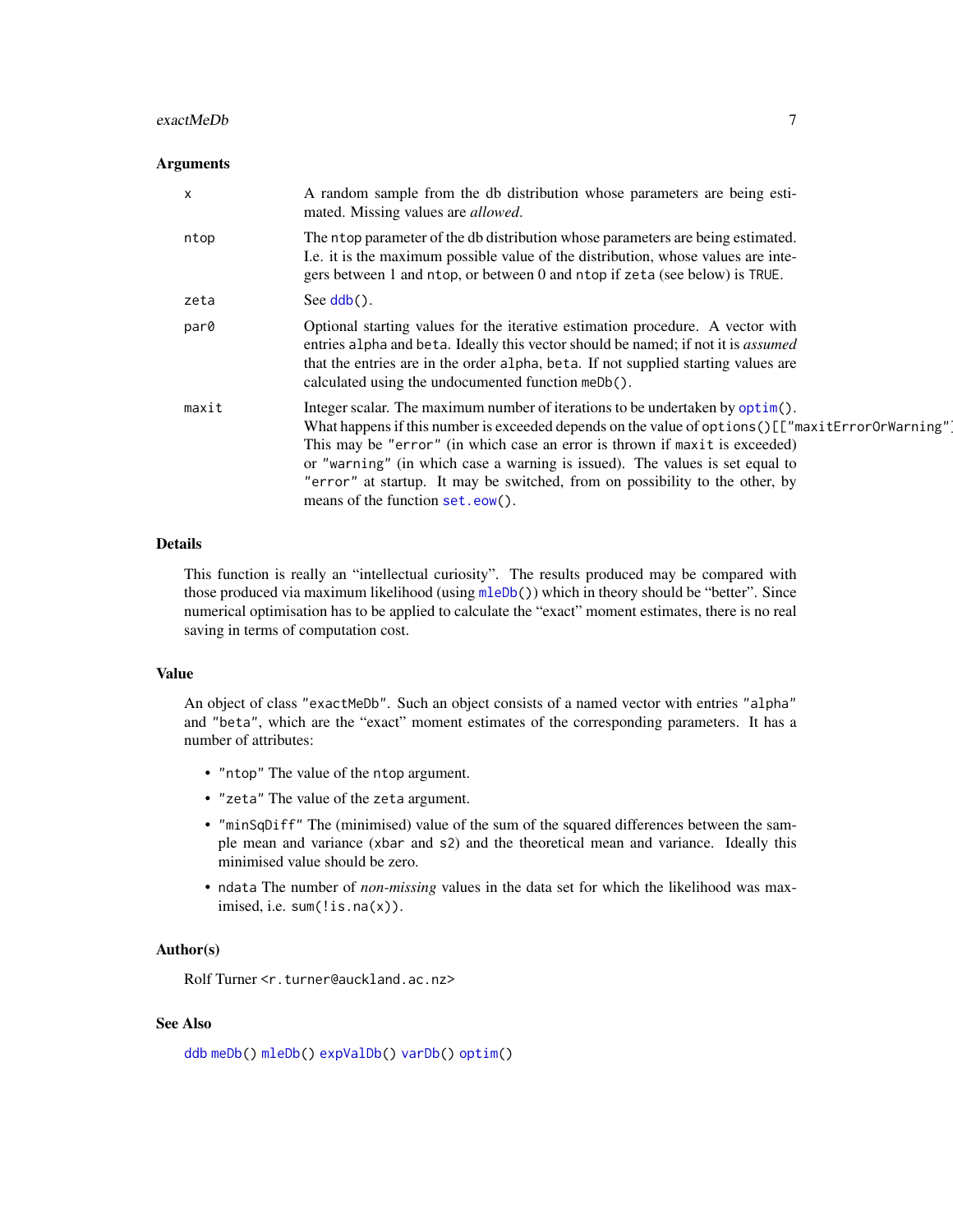# Examples

```
set.seed(42)
x \le -rdb(500, 3, 5, 2)eMom <- exactMeDb(x,ntop=2,zeta=FALSE)
eMle <- mleDb(x,ntop=2)
# Get much better results using true parameter values
# as starting values; pity we can't do this in real life!
eMom <- exactMeDb(x,ntop=2,zeta=FALSE,par0=c(alpha=3,beta=5))
eMle <- mleDb(x,2,par0=c(alpha=3,beta=5))
# Larger ntop value
x \le -rdb(500, 3, 5, 20)eMom <- exactMeDb(x,ntop=20,zeta=FALSE)
eMle <- mleDb(x,ntop=20)
# Binomial, n = 10, p = 0.3.
set.seed(42)
x <- rbinom(1000,10,0.3)
eMom <- exactMeDb(x,ntop=10,zeta=TRUE)
eMle <- mleDb(x,ntop=10,zeta=TRUE)
p1 <- dbinom(0:10,10,0.3)
p2 <- dbinom(0:10,10,mean(x)/10)
p3 <- table(factor(x,levels=0:10))/1000
p4 <- ddb(0:10,alpha=eMom["alpha"],beta=eMom["beta"],ntop=10,zeta=TRUE)
plot(eMle,obsd=x,legPos=NULL,ylim=c(0,max(p1,p2,p3,p4)))
lines(0.2+(0:10),p1,col="orange",type="h",ylim=c(0,max(p1,p2)))
lines(0.3+(0:10),p2,col="green",type="h")
legend("topright",lty=1,col=c("red","blue","orange","green","black"),
       legend=c("dbMle","observed","true binomial","fitted binomial","dbMom"),bty="n")
```
<span id="page-7-1"></span>expValBb *Expected value of a beta binomial distribution.*

# Description

Calculate the expected value (theoretical mean) of a random variable having a beta binomial distribution.

### Usage

```
expValBb(mo,...)
## S3 method for class 'mleBb'
expValBb(mo,...)
## Default S3 method:
expValBb(mo, size, ...)
```
<span id="page-7-0"></span>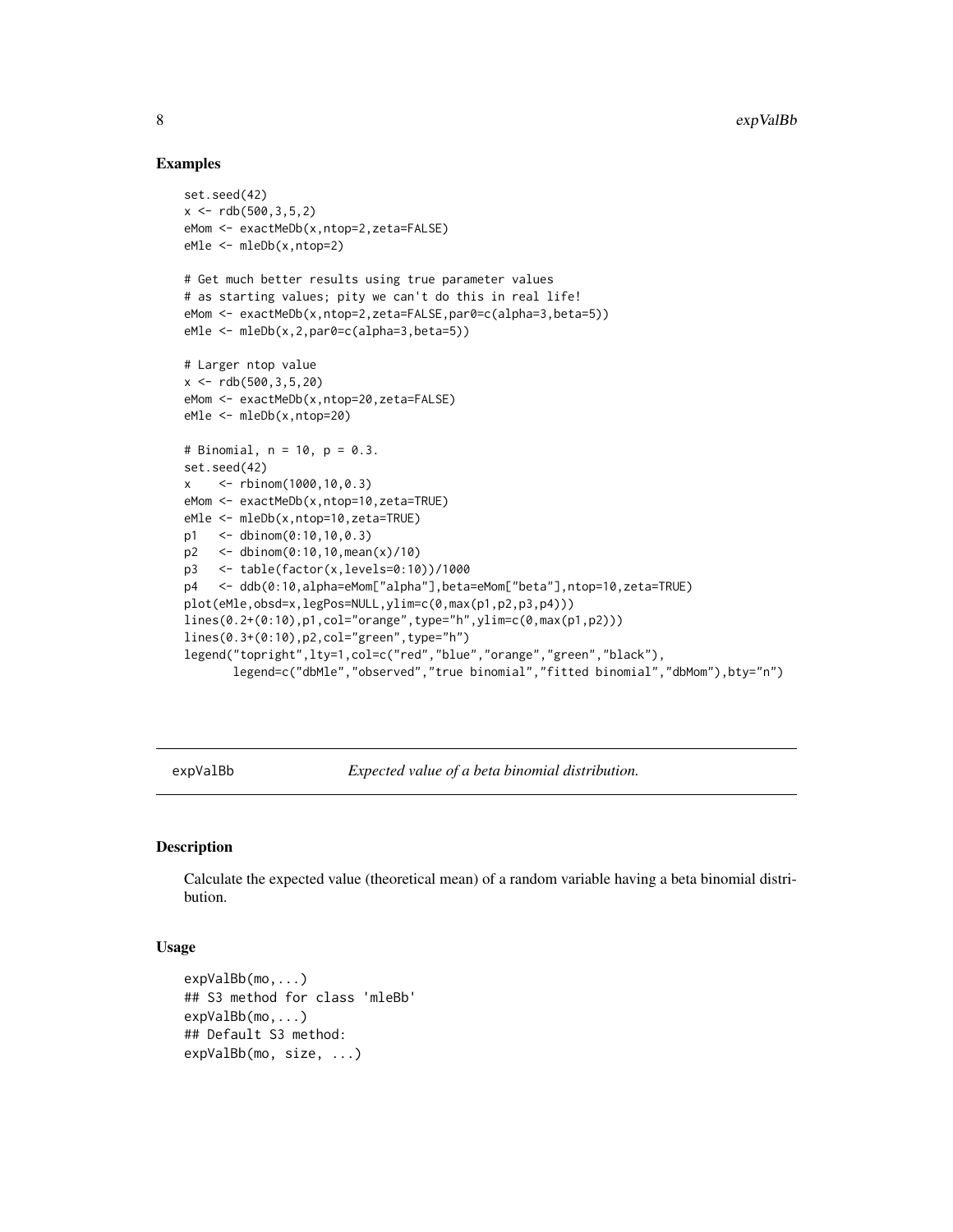#### <span id="page-8-0"></span>expValBb 9

# Arguments

| mo       | For the "mleBb" method this argument is an object of class "mleBb" as returned<br>by mleBb(). For the default method it is a numeric scalar, between 0 and 1,<br>playing the role of m (which may be interpreted as the "success" probability.<br>(See the help for dbetabinom().) |
|----------|------------------------------------------------------------------------------------------------------------------------------------------------------------------------------------------------------------------------------------------------------------------------------------|
| size     | Integer scalar specifying the upper limit of the "support" of the beta binomial<br>distribution under consideration. The support is the set of integers $\{0, 1, \ldots, size\}$ .<br>(See the help for dbetabinom().)                                                             |
| $\cdots$ | Not used.                                                                                                                                                                                                                                                                          |

# Details

For the "mleBb" method, the single argument should really be called (something like) "object" and for the default method the first argument should be called m. However the argument lists must satisfy the restrictions that "*A method must have all the arguments of the generic, including . . . if the generic does.*" and "*A method must have arguments in exactly the same order as the generic.*"

For the "mleBb" method, the values of m and size are extracted from the attributes of mo.

The expected value of a beta binomial distribution is trivial to calculate "by hand". These functions are provided for convenience and to preserve parallelism with the db distribution.

#### Value

Numeric scalar equal to the expected value of a beta binomial distributed random variable with the given parameters.

# Author(s)

Rolf Turner <r.turner@auckland.ac.nz>

# See Also

[expValDb\(](#page-9-1)) [varDb\(](#page-39-1)) [varBb\(](#page-38-1))

#### Examples

```
expValBb(0.3,15)
X <- hmm.discnp::Downloads
fit <- mleBb(X,size=15)
expValBb(fit)
```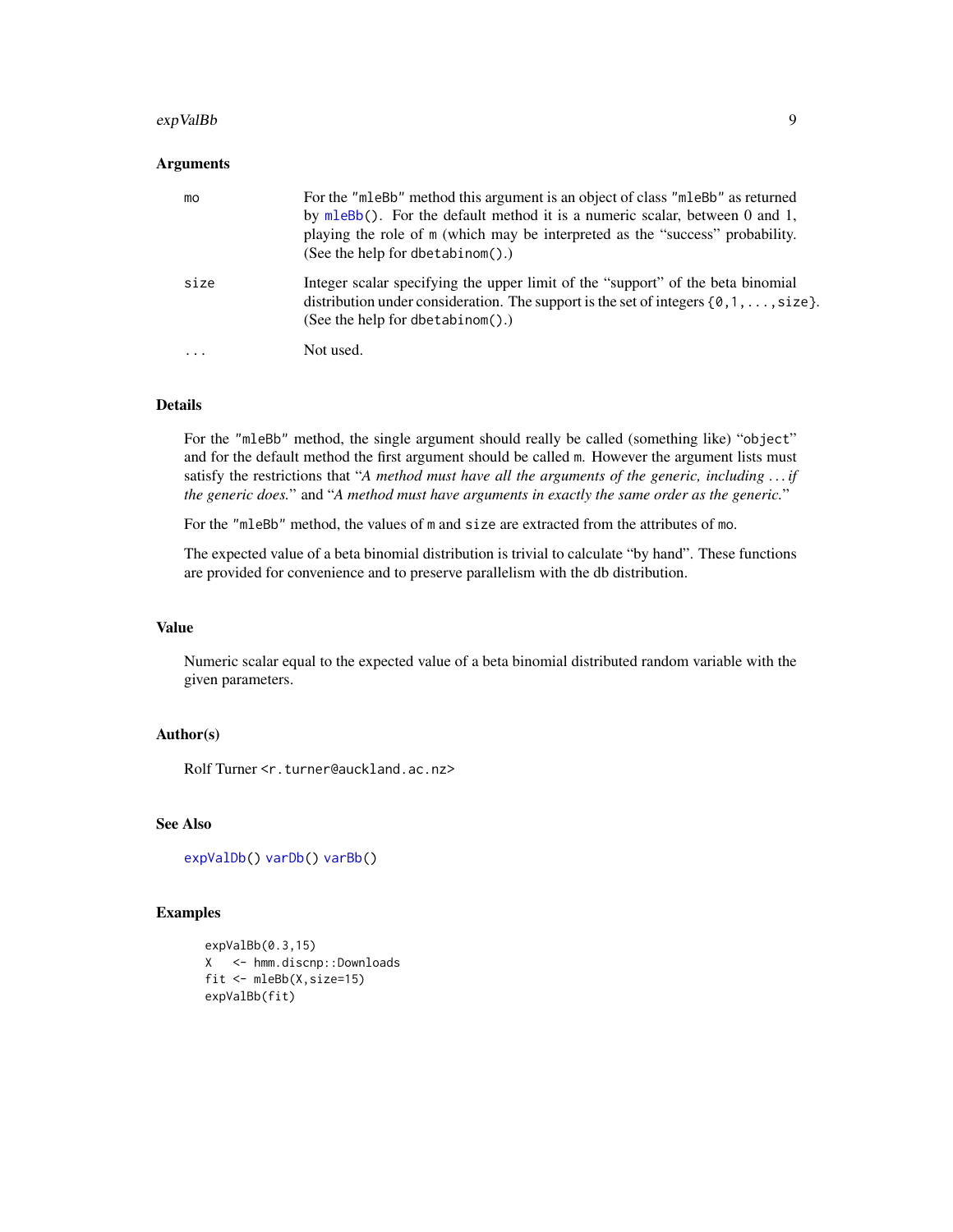<span id="page-9-1"></span><span id="page-9-0"></span>

### Description

Calculate the expected value (theoretical mean) of a random variable having a db distribution.

## Usage

```
expValDb(ao,...)
## S3 method for class 'mleDb'
expValDb(ao,...)
## Default S3 method:
expValDb(ao, beta, ntop, zeta=FALSE,...)
```
# Arguments

| ao        | For the "mlebb" method this argument is an object of class "mlebb" as returned<br>by mleDb(). For the default method it is a numeric scalar playing the role of<br>$alpha (see ddb())$ . |
|-----------|------------------------------------------------------------------------------------------------------------------------------------------------------------------------------------------|
| beta      | See $\text{ddb}()$ .                                                                                                                                                                     |
| ntop      | See $\mathsf{ddb}()$ .                                                                                                                                                                   |
| zeta      | See $\mathsf{ddb}()$ .                                                                                                                                                                   |
| $\ddotsc$ | Not used.                                                                                                                                                                                |

### Details

For the "mleDb" method, the single argument should really be called (something like) "object" and for the default method the first argument should be called alpha. However the argument lists must satisfy the restrictions that "*A method must have all the arguments of the generic, including . . . if the generic does.*" and "*A method must have arguments in exactly the same order as the generic.*"

For the "mleDb" method, the values of alpha, beta, ntop and zeta (passed to ddb()) are extracted from the attributes of ao.

The expected value of a db distribution is theoretically intractable but is readily calculable numerically as

$$
\sum x \times \Pr(X = x)
$$

#### Value

.

Numeric scalar equal to the expected value of a db distributed random variable with the given parameters.

# Author(s)

Rolf Turner <r.turner@auckland.ac.nz>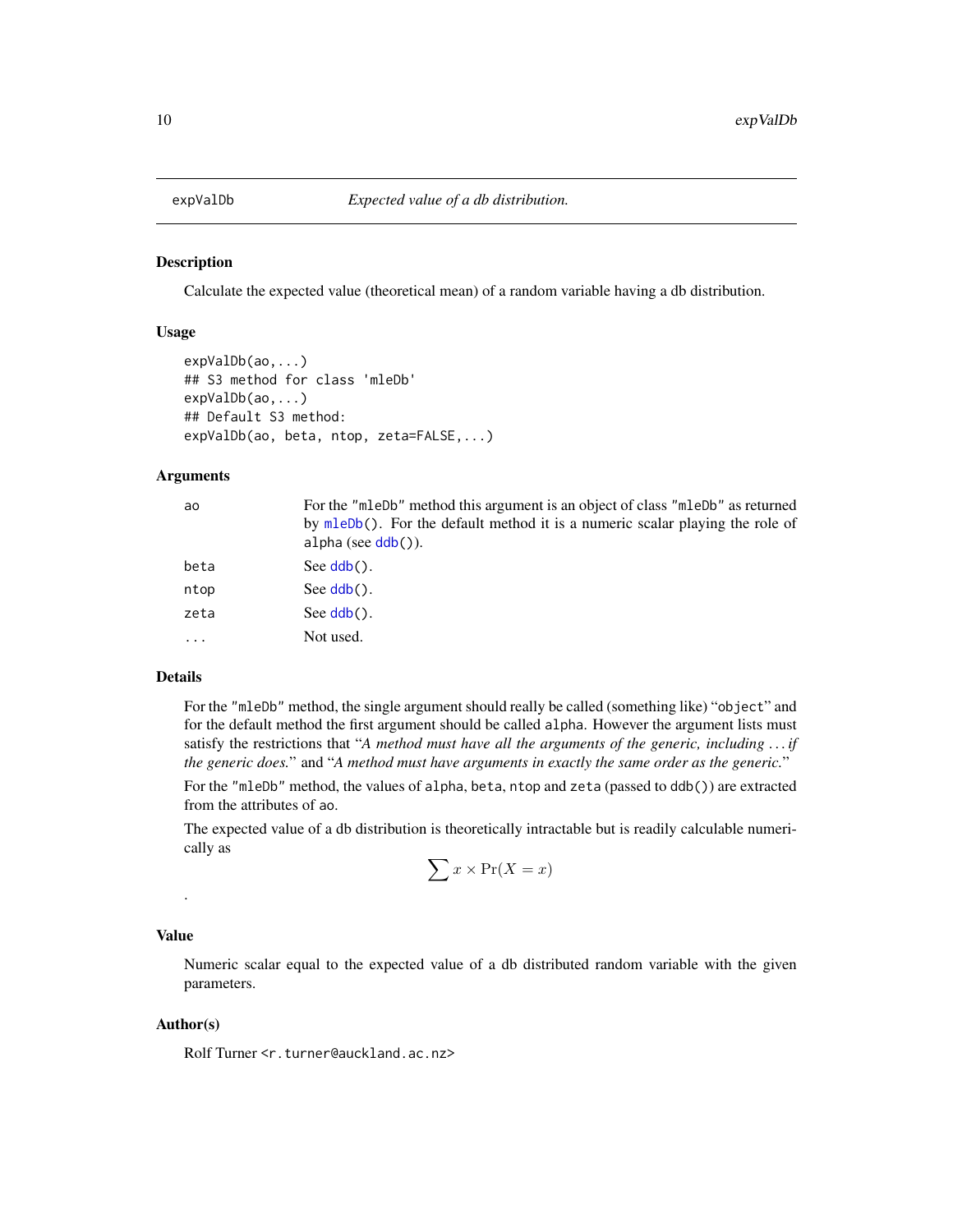#### <span id="page-10-0"></span>finfo and the contract of the contract of the contract of the contract of the contract of the contract of the contract of the contract of the contract of the contract of the contract of the contract of the contract of the

# See Also

[ddb\(](#page-2-1)) [varDb\(](#page-39-1))

# Examples

expValDb(3,4,15) X <- hmm.discnp::Downloads fit <- mleDb(X,ntop=15,zeta=TRUE) expValDb(fit)

<span id="page-10-1"></span>finfo *Fisher information.*

# Description

Compute the Fisher information for a db distribution or a beta binomial distribution given the parameters of that distribution. In the case of the db distribution a specified number of observations must be supplied. In the case of the beta binomial distribution the actual observations must be supplied. The inverse of the Fisher information is an estimate of the covariance matrix of the parameter estimates.

# Usage

```
finfo(distr=c("db","betabinom"),alpha, beta, ntop, ndata,
     zeta = FALSE, x, m, s, size)
```
# Arguments

| distr        | Text string specifying which distribution to consisder. May be abbreviated (e.g.<br>to "d" or "b").                                                                                                                                                                 |
|--------------|---------------------------------------------------------------------------------------------------------------------------------------------------------------------------------------------------------------------------------------------------------------------|
| alpha        | See ddb(). Ignored if distr is "betabinom".                                                                                                                                                                                                                         |
| beta         | See ddb(). Ignored if distr is "betabinom".                                                                                                                                                                                                                         |
| ntop         | See ddb(). Ignored if distr is "betabinom".                                                                                                                                                                                                                         |
| ndata        | The number of observations for which the Fisher information is being deter-<br>mined. Ignored if distris "betabinom"; must be supplied if distris "db".                                                                                                             |
| zeta         | See ddb(). Ignored if distr is "betabinom".                                                                                                                                                                                                                         |
| $\mathsf{x}$ | A numeric vector of observations appropriate for the model under consideration.<br>Ignored if distr is "db"; the Fisher information for the db distribution depends<br>only upon the parameters and not upon the data. Must be supplied if distr is<br>"betabinom". |
| m            | A numeric scalar, between 0 and 1, which may be interpreted as the "success"<br>probability. (See the help for dbetabinom().) Ignored if distris "db".                                                                                                              |
| S            | Numeric scalar, greater than 0. The overdispersion parameter of the distribution.<br>(See the help for dbetabinom().) Ignored if distr is "db".                                                                                                                     |
| size         | Integer scalar specifying the upper limit of the "support" of the betabinom distri-<br>bution under consideration. The support is the set of integers $\{0, 1, \ldots, size\}$ .<br>(See the help for dbetabinom().) Ignored if distris "db".                       |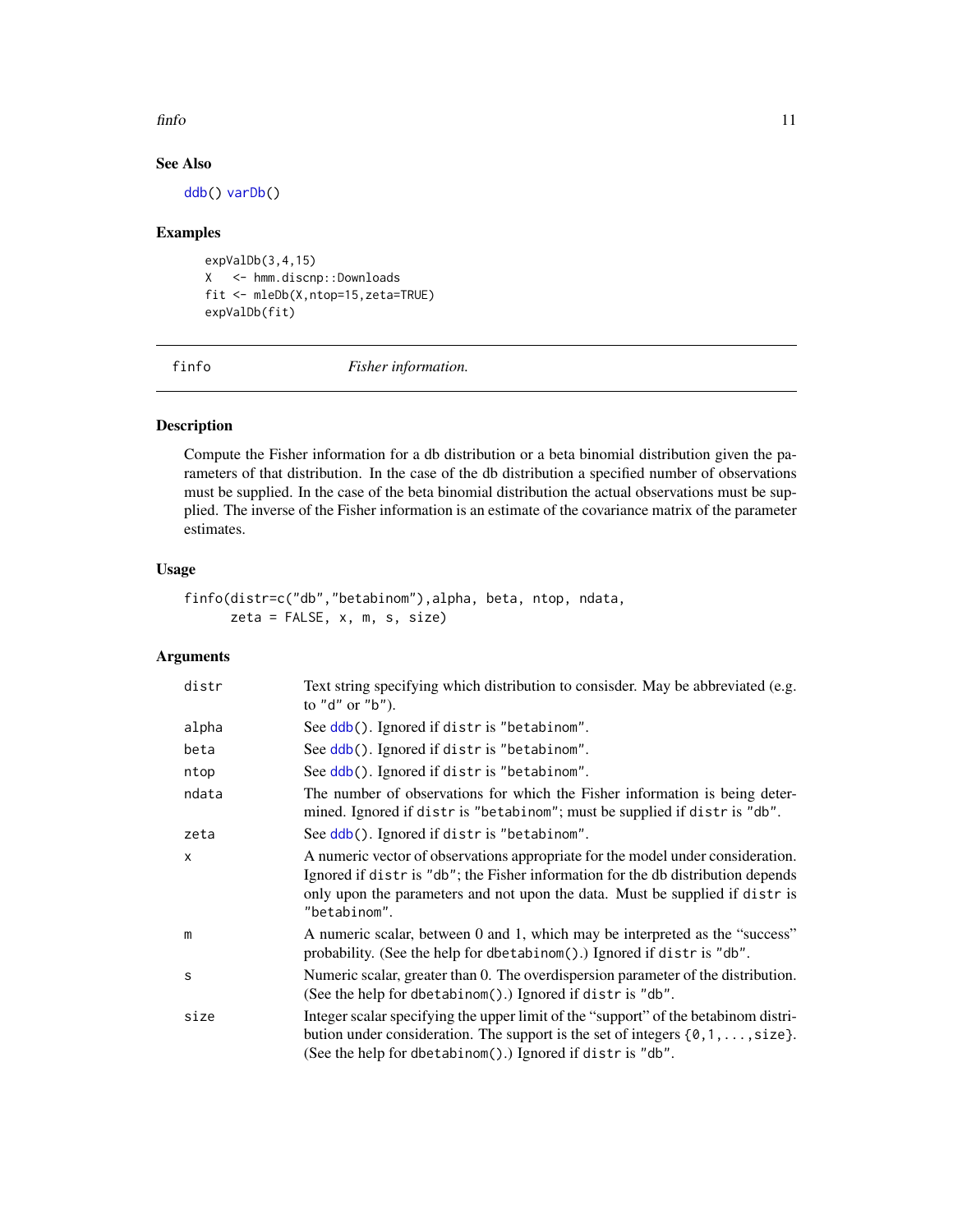# <span id="page-11-0"></span>Details

This function differs from [aHess\(](#page-1-1)) in that its arguments are prescribed "individually" rather than being extracted from an "mleDb" or "mleBb" object. This allows finfo() to be applied to "true" parameters (where these are known) rather than estimated ones.

Note that if distr is "db", the number of observations must be supplied explicitly, whereas for aHess() this number is extracted from the object argument. If distr is "betabinom" then a vector of actual observations must be supplied.

If distr is "db" then finfo() in effect calculates the *expected* information, since the information matrix does not depend on the parameters. This is not the case if distr is "betabinom". If the parameters supplied are the maximum likelihood estimates based on the supplied vector of observations x, then the value returned by finfoBb() is the *observed* Fisher information.

### Value

A two-by-two positive definite (with any luck!) numeric matrix. Its inverse is an estimate of the covariance matrix of the parameter estimates.

# Author(s)

Rolf Turner <r.turner@auckland.ac.nz>

# See Also

link{aHess}() link{nHess}() link{mleDb}() link{mleBb}()

#### Examples

```
print(finfo(alpha=0.6,beta=0.3,ntop=5,ndat=54))
X <- hmm.discnp::SydColDisc
X$y <- as.numeric(X$y)
X <- split(X,f=with(X,interaction(locn,depth)))
x <- X[[19]]$y
fit <- mleDb(x, ntop=5)
alpha <- fit["alpha"]
beta <- fit["beta"]
ntop <- attr(fit,"ntop")
zeta <- attr(fit,"zeta")
ndat <- ndata(fit)
print(finfo(alpha=alpha,beta=beta,ntop=ntop,ndat=ntop,zeta=zeta))
print(aHess(fit)) # Same
X <- hrsRcePred
top1e <- X[X$sbjType=="Expert","top1"]
fit <- mleBb(top1e,size=10)
print(finfo(distr="b",x=top1e,m=fit["m"],s=fit["s"],
           size=10)) # Observed Fisher info.
print(aHess(fit,x=top1e)) # Same
```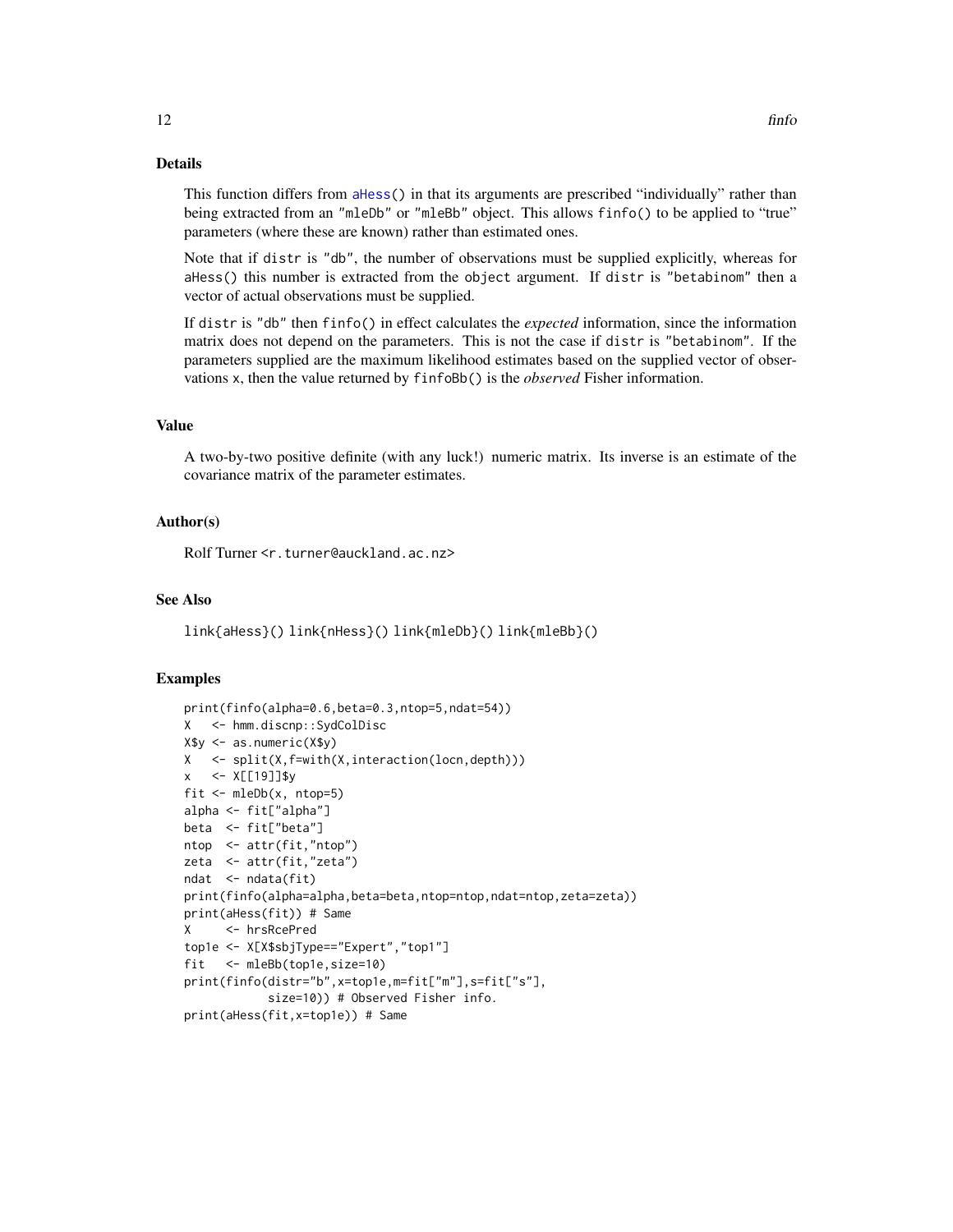# <span id="page-12-0"></span>Description

Either a chi-squared or a Monte Carlo test of goodness of fit of a db distribution.

### Usage

```
gof(object, obsd, ...)
## S3 method for class 'mleDb'
gof(object,obsd,...,test=TRUE,MC=FALSE,seed=NULL,
                    nsim=99,maxit=1000,verb=FALSE)
## S3 method for class 'mleBb'
gof(object,obsd,...,test=TRUE,MC=FALSE,seed=NULL,
                    nsim=99,maxit=1000,verb=FALSE)
```
# Arguments

| object   | An object of class "mleDb" or "mleBb" as returned by the function mleDb() or<br>by mleBb().                                                                                                                                                                                       |
|----------|-----------------------------------------------------------------------------------------------------------------------------------------------------------------------------------------------------------------------------------------------------------------------------------|
| obsd     | The data to which object was fitted.                                                                                                                                                                                                                                              |
| $\cdots$ | Not used.                                                                                                                                                                                                                                                                         |
| test     | Logical scalar. Should a hypothesis test be carried out? If test is FALSE then<br>only the test statistic is returned. This argument is present so as to facilitate the<br>calculations used in effecting a Monte Carlo test, by allowing gof () to recur-<br>sively call itself. |
| МC       | Logical scalar. Should a Monte Carlo test be used rather than a chi squared test?                                                                                                                                                                                                 |
| seed     | Integer scalar. The seed for the random number generator used when MC is TRUE.<br>If not supplied, seed is created by sampling one integer from 1:1e5. This argu-<br>ment is ignored if MC is FALSE.                                                                              |
| nsim     | The number of simulated replicates on which the Monte Carlo test is to be based.<br>Ignored if MC is FALSE.                                                                                                                                                                       |
| maxit    | Integer scalar. The maximum number of iterations to be undertaken by optim()<br>when fitting models to the simulated data. Ignored if MC is FALSE.                                                                                                                                |
| verb     | Logical scalar. Should rudimentary "progress reports" be issued during the<br>course of the simulations invoked by the Monte Carlo test procedure? Ignored<br>if MC is FALSE.                                                                                                     |
|          |                                                                                                                                                                                                                                                                                   |

# Details

The function gof() is a generic function with two methods, gof.mleDb() and gof.mleBb().

The test statistic is calculated as

$$
\sum ((O-E)^2/E)
$$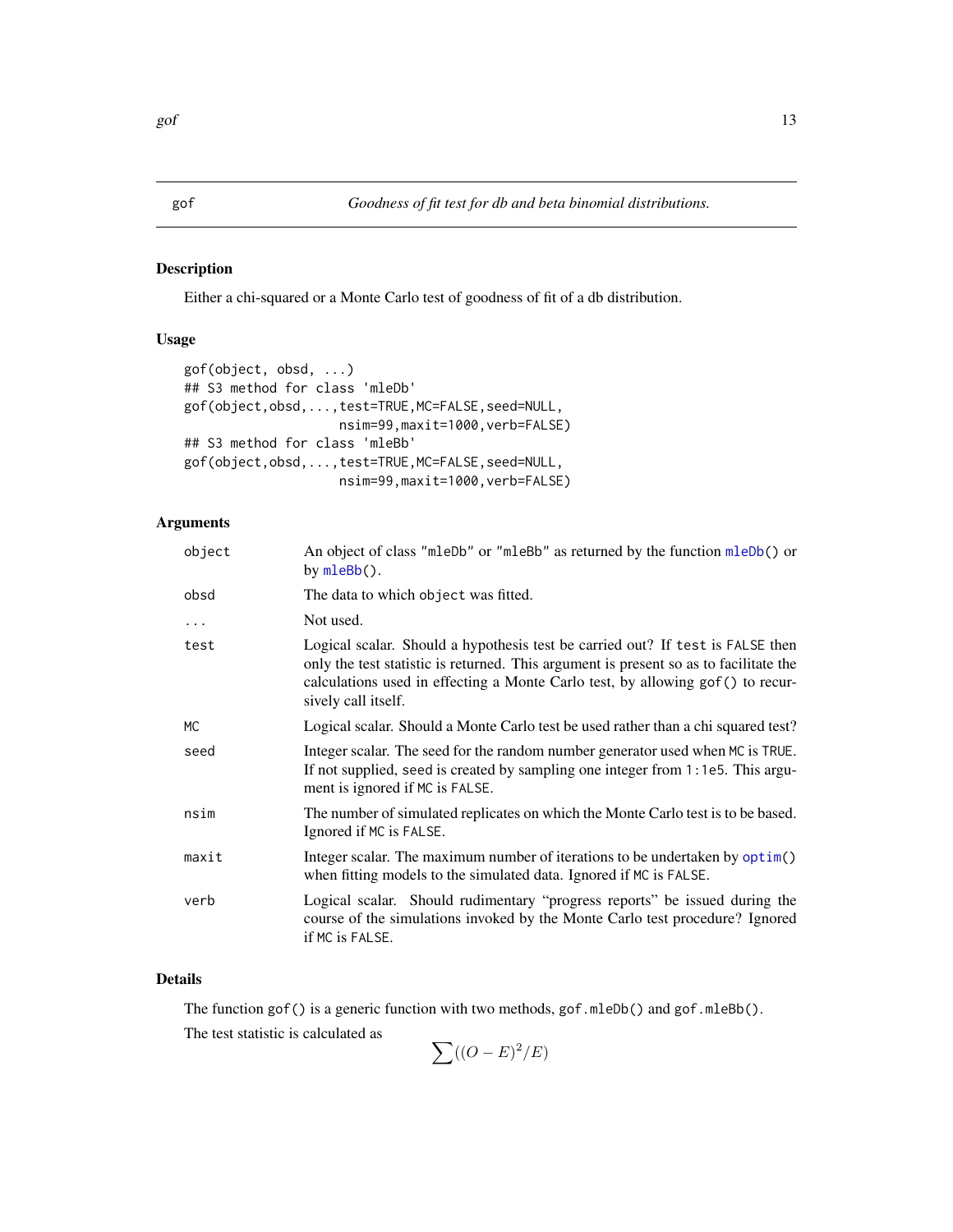where O means "observed" and E means "expected". If the mean of E is less than 5 or if any of the entries of  $E$  is less than 1, then the chi squared test is invalid and a warning to this effect is issued. In this case the expected values are returned as an attribute of the value returned by gof(). The foregoing applies of course only if a chi squared test (as opposed to a Monte Carlo test) is being used.

The degrees of freedom for the chi squared test are length( $E$ ) -3. The value 3 is equal to 2 (for the number of parameters estimated) plus 1 (for the costraint that the probabilities of the values sum to 1).

If it were actually true that, under the null hypothesis, the observed test statistic and those calculated from simulated data are *exchangeable*, the Monte Carlo test would be *exact*. However the real data are distributed as  $f(x, \theta)$  whereas the simulated data are distributed as  $f(x, \theta)$  where  $\theta$  is the estimate of  $\theta$  based on the observed data. Consequently the observed test statistic and simulated test statistics are "not quite" exchangeable. Nevertheless it appears that in practice the Monte Carlo test is very close to being exact.

The meaning of "exact" here is that if the null hypothesis is true then, over the set of instances of collecting the data and simulating the required replicates, the  $p$ -value is uniformly distributed on the set  $\{1/N, 2/N, \ldots, (N-1)/N, 1\}$  where N is equal to nsim.

### Value

A list with components

| stat    | The test statistic.                             |
|---------|-------------------------------------------------|
| pval    | The p-value of the test.                        |
| degFree | The degrees of freedom of the chi squared test. |

The last component is present only if a chi squared test (rather than a Monte Carlo test) is used.

If a chi squared test is used and turns out to be invalid, then the returned value has an attribute "expVals", consisting of the (problematic) expected values.

If a Monte Carlo test is used the returned value has an attribute "seed" which is equal to the seed argument or to the random value selected to replace it if the seed argument was not supplied.

#### Notes

The Monte Carlo p-value is calculated as  $(m+1)/(n\sin+1)$  where m is the number of simulated statistics which greater than or equal to the observed statistic (computed from the "real" data.

The *smallest* that the Monte Carlo *p*-value can be is  $1/(\text{nsim} + 1)$ , e.g. 0.01 when nsim is 99. For "finer distinctions" you must use larger values of nsim, such as 999 or 9999.

The *p*-value is *random*; if you repeat the test (with the same data) you may well get a different *p*value. Resist the temptation to repeat the test until you get a  $p$ -value that you like!!! This invalidates your inference!

## Remark on the Examples

In the Examples, db and beta binomial distributions are fitted to the *Parsonnet scores* from the cardiacsurgery data set which comes from the spcadjust package. It is not completely clear what the value of ntop (db distribution) or size (beta binomial distribution) should be. The data are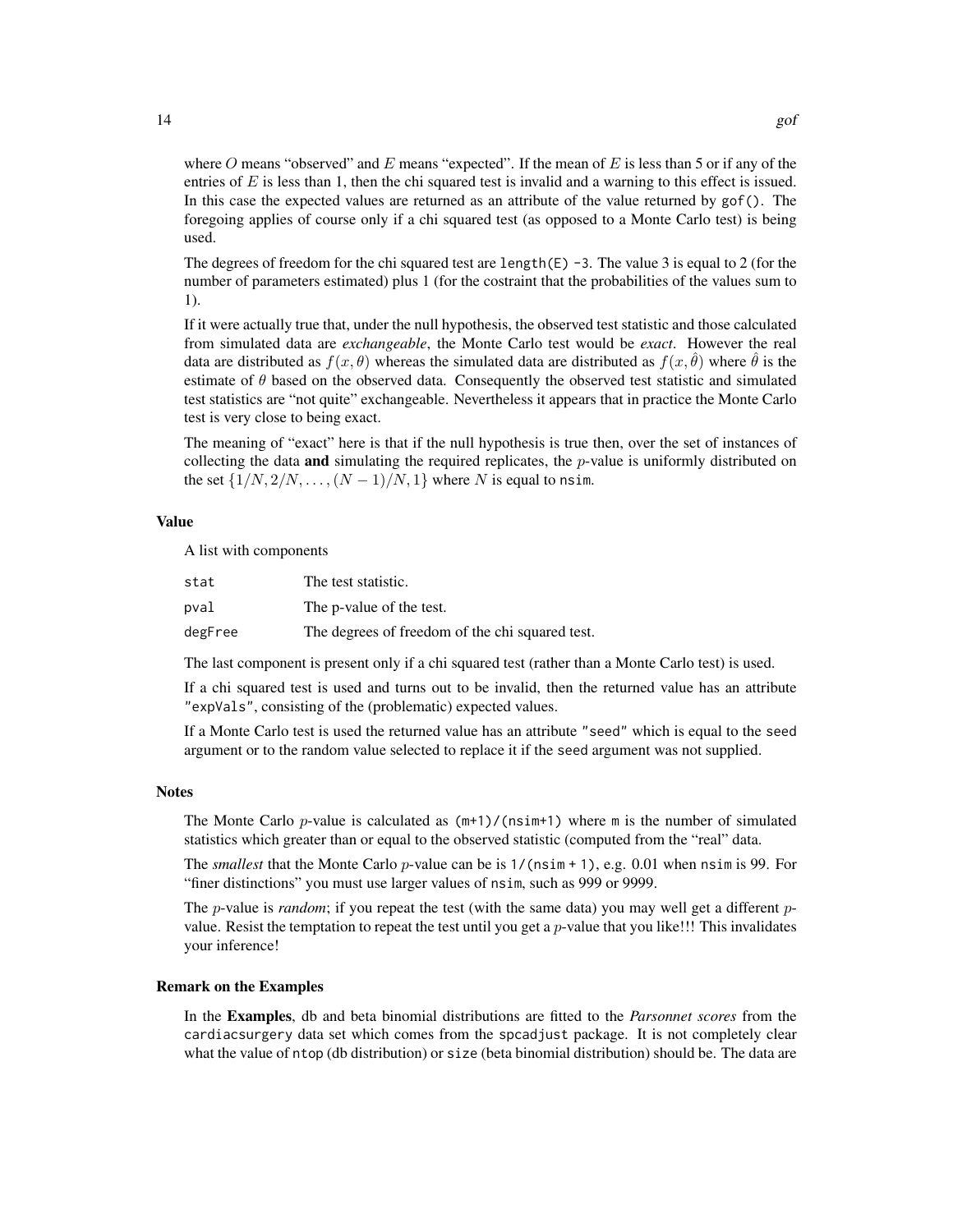<span id="page-14-0"></span>gof  $\qquad \qquad$  15

not actually counts, and in particular they are not counts of successes out of a given number ("size") of trials. In the event I chose to use the value 71, the maximium value of the Parsonnet scores, for the value of both ntop and size. This was the value chosen for use as size by Wittenberg (2021) when he fitted a beta binomial distribution to these data.

# Author(s)

Rolf Turner <r.turner@auckland.ac.nz>

# References

Philipp Wittenberg (2021). Modeling the patient mix for risk-adjusted CUSUM charts. To appear in *Statistical Methods in Medical Research*.

Axel Gandy and Jan Terje Kvaloy (2013). Guaranteed conditional performance of control charts via bootstrap methods. *Scandinavian Journal of Statistics* 40, pp. 647–668. (Reference for spcadjust package.)

#### See Also

[mleDb\(](#page-26-1))

### Examples

```
X <- hmm.discnp::Downloads
f \leftarrow \text{mleDb}(X, 15, \text{TRUE})tst1 \leq gof(f,X) # Gives warning that the chi squared test is invalid.
tst2 <- gof(f,X,MC=TRUE,seed=42)
# The p-value is 0.03 so we reject the adequacy of the fit at the 0.05
# significance level. Note that the p-value that we get, when the
# random number generator seed is set equal to 42, is very similar in
# value to the p-value (0.0347) from the "invalid" chi squared test.
#
## Not run: # Takes too long.
if(requireNamespace("spcadjust")) {
    data("cardiacsurgery", package = "spcadjust")
    xxx <- cardiacsurgery$Parsonnet
    fit1 <- mleDb(xxx,ntop=71,zeta=TRUE)
    g1 <- gof(fit1,obsd=xxx,MC=TRUE,verb=TRUE,seed=42)
    fit2 <- mleBb(xxx,size=71)
    g2 <- gof(fit2,obsd=xxx,MC=TRUE,verb=TRUE,seed=17)
}
```
## End(Not run)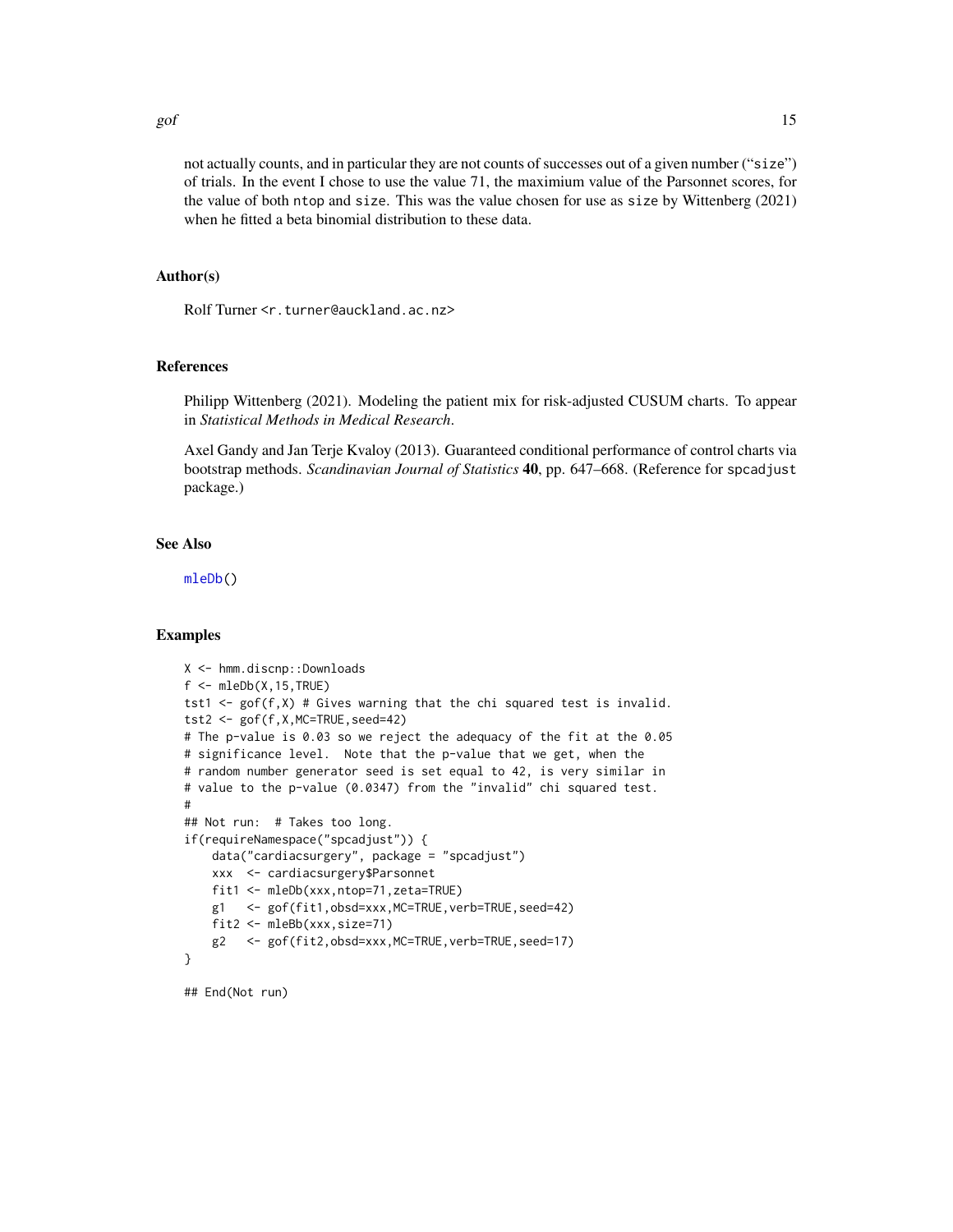<span id="page-15-1"></span><span id="page-15-0"></span>

#### Description

Counts of correct predictions of the outcomes of 10 harness races made by "experts" and "nonexperts".

#### Usage

hrsRcePred

#### Format

A data frame with 30 observations on the following 4 variables.

- sbjType A character vector with entries "NonXpert" and "Expert", which classifies the "subjects" (the people making the predictions of the race outcomes).
- subject An integer vector indexing the subjects. (Not of any real consequence.)
- top1 An integer vector giving the counts of correct predictions of the winners of 10 harness races.
- top3 An integer vector giving the counts of correct predictions of the top three horses ("win/place/show" in 10 harness races.

#### Details

In Ceci and Liker (1986) it is stated that subjects were classified as "experts" and "nonexperts" based on their ability to predict post-time odds on the basis of factual information about horses.

It appears that the counts in top1 and top3 pertain to the *same* 10 races, but this is not completely clear.

# Source

These data are taken from the paper cited in the first of the two given in the References below. They were provided by a generous email correspondent who prefers to remain anonymous.

#### References

Ceci, S. J. and Liker, J. K. (1986). A day at the races: A study of IQ, expertise, and cognitive complexity. *Journal of Experimental Psychology, General* 115, pp. 255 – 266.

Ceci, S. J. and Liker, J. K. (1988). Stalking the IQ-expertise relation: When the critics go fishing. *Journal of Experimental Psychology, General* 117, pp. 96 – 100.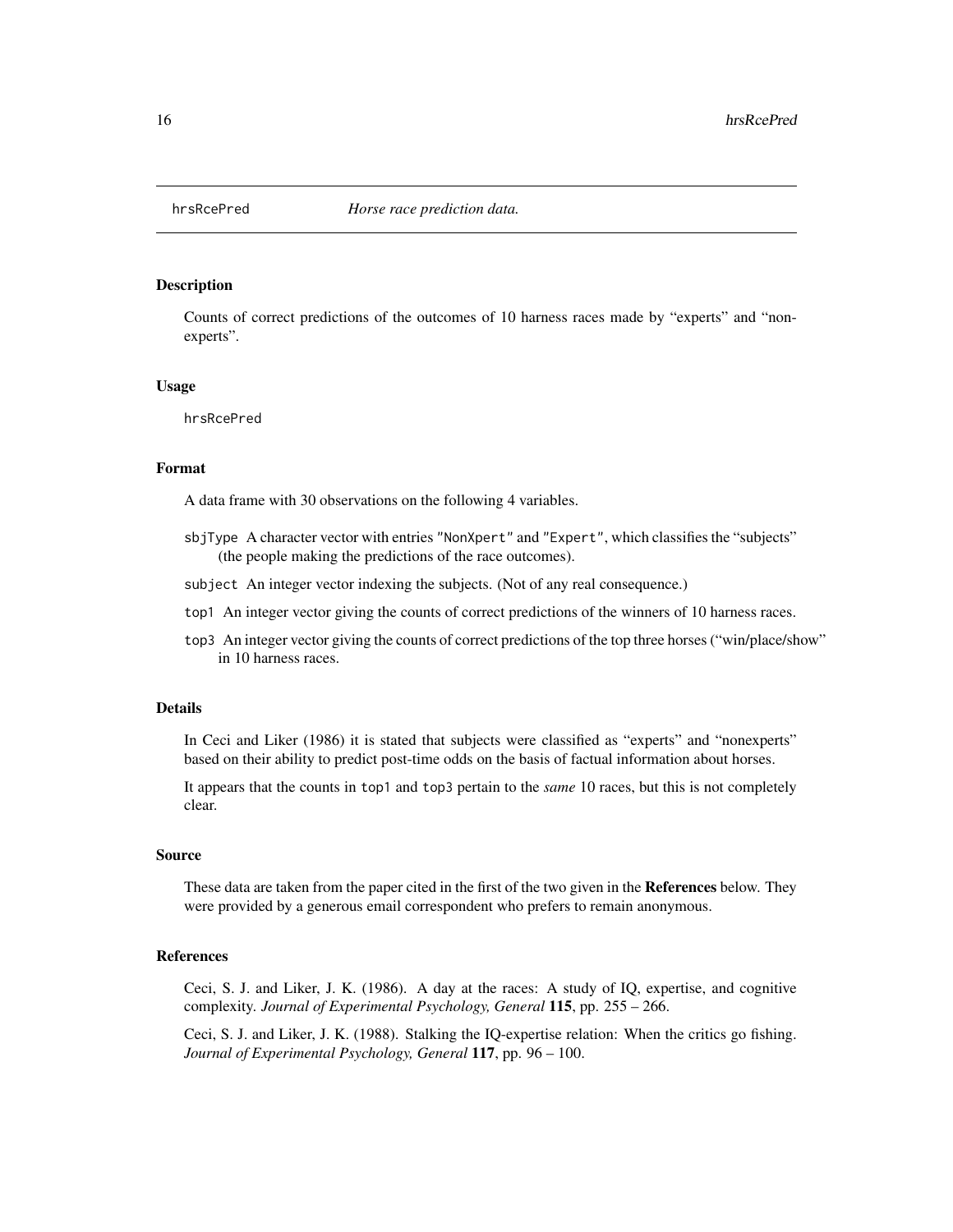# <span id="page-16-0"></span>llPlot the contract of the contract of the contract of the contract of the contract of the contract of the contract of the contract of the contract of the contract of the contract of the contract of the contract of the con

# Examples

```
X <- hrsRcePred
   top1e <- X[X$sbjType=="Expert","top1"]
   top1n <- X[X$sbjType=="NonXpert","top1"]
   top3e <- X[X$sbjType=="Expert","top3"]
   top3n <- X[X$sbjType=="NonXpert","top3"]
   dbfit1e <- mleDb(top1e,ntop=10,zeta=TRUE)
   dbfit1n <- mleDb(top1n,ntop=10,zeta=TRUE)
   dbfit3e <- mleDb(top3e,ntop=10,zeta=TRUE)
   dbfit3n <- mleDb(top3n,ntop=10,zeta=TRUE)
# Set seeds to get repeatable Monte Carlo p-values.
   ## Not run: # Takes too long.
       print(gof(dbfit1e,obsd=top1e,MC=TRUE,maxit=5000,verb=TRUE,seed=49)$pval) # 0.02
       print(gof(dbfit1n,obsd=top1n,MC=TRUE,verb=TRUE,seed=128)$pval) # 0.79
       print(gof(dbfit3e,obsd=top3e,MC=TRUE,verb=TRUE,seed=303)$pval) # 0.35
       print(gof(dbfit3n,obsd=top3n,MC=TRUE,maxit=3000,verb=TRUE,seed=24)$pval) # 0.40
## End(Not run)
   bbfit1e <- mleBb(top1e,size=10)
   bbfit1n <- mleBb(top1n,size=10)
   bbfit3e <- mleBb(top3e,size=10)
   bbfit3n <- mleBb(top3n,size=10)
# Set seeds to get repeatable Monte Carlo p-values.
   ## Not run: # Takes too long.
       print(gof(bbfit1e,obsd=top1e,MC=TRUE,verb=TRUE,seed=792)$pval) # 0.11
       print(gof(bbfit1n,obsd=top1n,MC=TRUE,verb=TRUE,seed=48)$pval) # 0.64
       print(gof(bbfit3e,obsd=top3e,MC=TRUE,verb=TRUE,seed=969)$pval) # 0.62
       print(gof(bbfit3n,obsd=top3n,MC=TRUE,verb=TRUE,seed=834)$pval) # 0.75
## End(Not run)
# Reality check: goodness of fit tests for the fit of just plain *binomial*
# distributions to these data sets yielded Monte Carlo p-values equal to
# 0.22, 0.17, 0.32 and 0.73 respectively. I.e. binomial fits appear to
# work just fine!
```
llPlot *Plot the log likelihood surface for the data.*

#### **Description**

Plot, as a perspective plot or a contour plot, the log likelihood surface for the data set from which parameters are being estimated.

#### Usage

```
llPlot(x, distr=c("db","betabinom"),ntop, zeta, size, alim = NULL, blim = NULL,
       ngrid = c(100, 100), plotType = c("person", "contour", "none"),theta = -30, phi = 40, ...)
```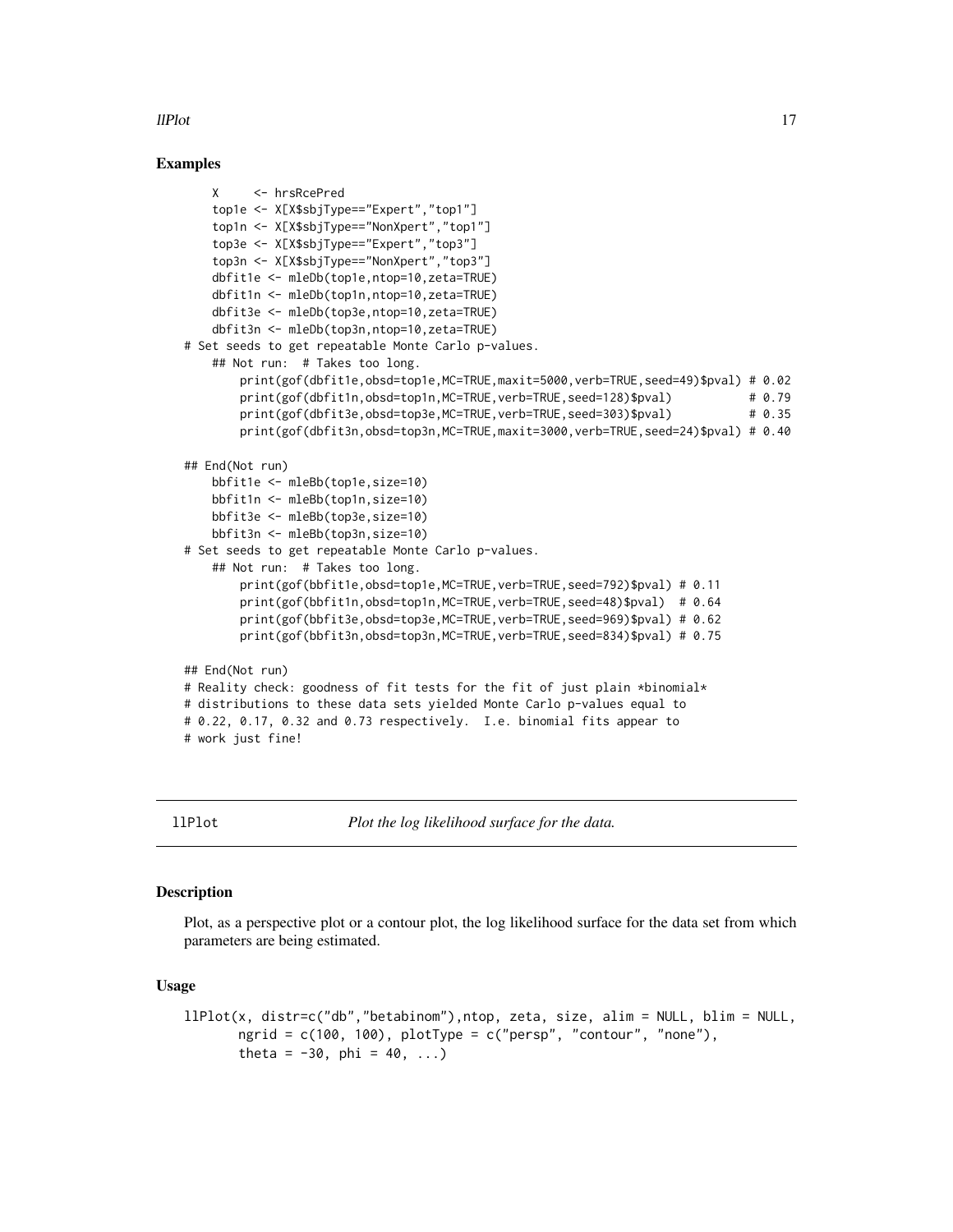# <span id="page-17-0"></span>Arguments

| X        | A vector of numeric data purportedly arising from a db or beta binomial distri-<br>bution.                                                                                                                                                                                                                                           |
|----------|--------------------------------------------------------------------------------------------------------------------------------------------------------------------------------------------------------------------------------------------------------------------------------------------------------------------------------------|
| distr    | Character string specifying which of the two relevant distributions (db, or beta<br>binomial) is to be considered.                                                                                                                                                                                                                   |
| ntop     | See mleDb() and ddb(). Ignored if distr is "betabinom".                                                                                                                                                                                                                                                                              |
| zeta     | See mleDb() and ddb(). Ignored if distr is "betabinom".                                                                                                                                                                                                                                                                              |
| size     | Integer scalar specifying the upper limit of the "support" of the beta binomial<br>distribution under consideration. The support is the set of integers $\{0, 1, \ldots, size\}$ .<br>(The values of x may sometimes be considered to be the number of "successes"<br>in size trials. The size argument is ignored if distr is "db". |
| alim     | Numeric vector of length 2; the range of alpha values over which the surface is<br>to be plotted. Defaults to $c(0, 10)$ if distris "db" and to $c(0, 1)$ if distris<br>"betabinom".                                                                                                                                                 |
| blim     | Numeric vector of length 2; the range of beta values over which the surface is<br>to be plotted. Defaults to $c(0, 10)$ if distris "db" and to $c(0, 100)$ if distris<br>"betabinom".                                                                                                                                                |
| ngrid    | The dimensions of the grid of paramter values at which the log likelihood is to<br>be evaluated in order to plot the surface. Note that ngrid may be supplied as an<br>integer scalar, in which case it is replicated to a vector of length 2.                                                                                       |
| plotType | Character string specifying the nature of the plot to be produced. If it is "none"<br>then no plot is produced. The value returned may be plotted at a later occasion.                                                                                                                                                               |
| theta    | An argument to be passed to persp(). Ignored unless plotType is "persp".                                                                                                                                                                                                                                                             |
| phi      | An argument to be passed to persp(). Ignored unless plotType is "persp".                                                                                                                                                                                                                                                             |
| $\cdots$ | Other arguments that may be passed to persp() or to contour()                                                                                                                                                                                                                                                                        |

# Details

This function could conceivably be useful in diagnosing problems with parameter estimation should these arise.

# Value

A list with entries

| $\times$ | The vector of values of the first parameter (alpha for distr="db", m for distr="betabinom")<br>over which the surface is to be plotted. There are ngrid[1] such values, ranging<br>from $\text{alim}[1]$ to $\text{alim}[2]$ . |
|----------|--------------------------------------------------------------------------------------------------------------------------------------------------------------------------------------------------------------------------------|
| У        | The vector of values of the second parameter (beta for distr="db", s for<br>$distr = "betabinom")$ over which the surface is to be plotted. There are ngrid[2]<br>such values, ranging from blim[1] to blim[2].                |
| Z        | An ngrid[1] x ngrid[2] numeric matrix, specifying the surface. the value of<br>$z[i, j]$ is $ll(x[i], y[j])$ where $ll($ ) is the log likelihood function.                                                                     |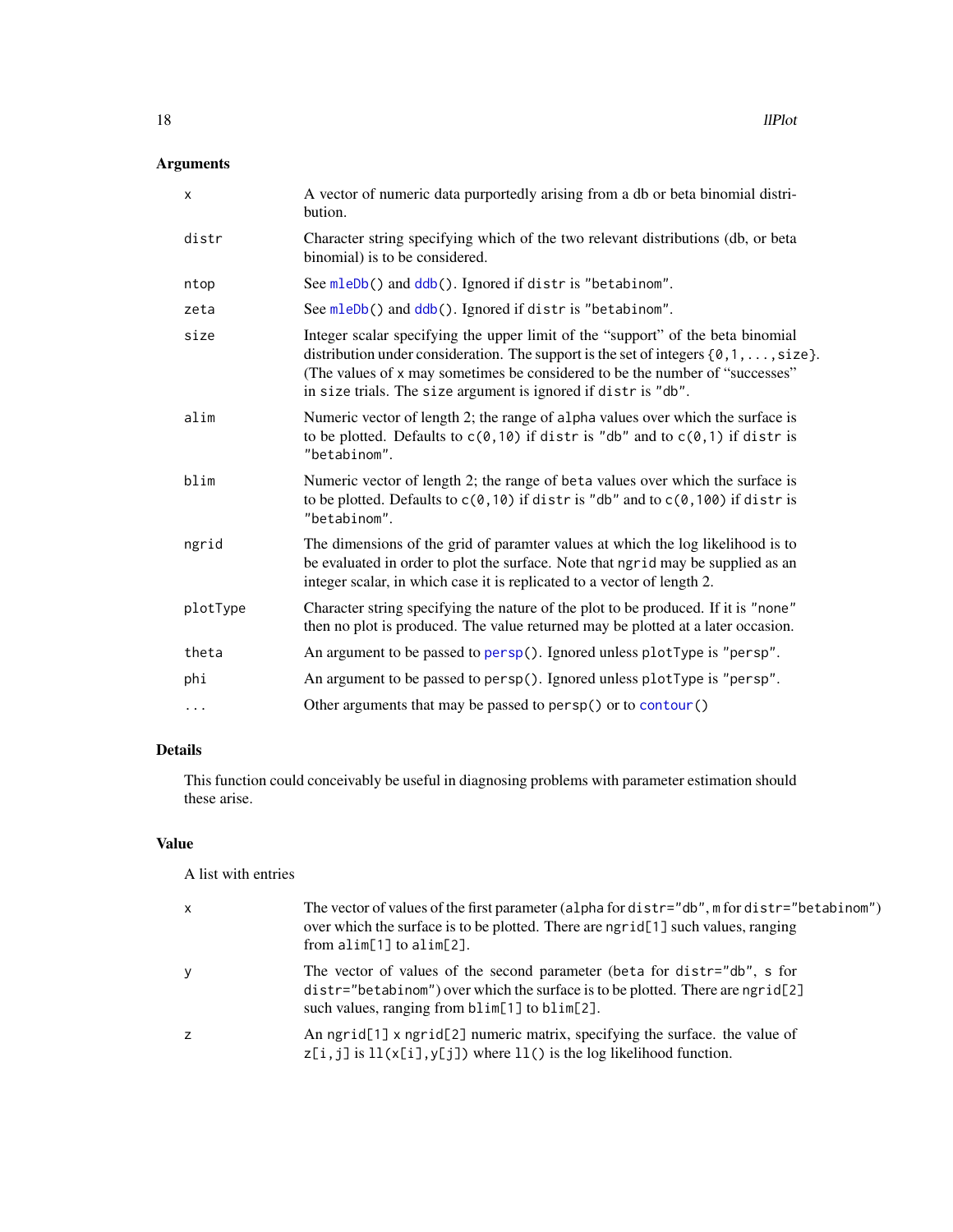| dxv | A data frame with columns named "alpha" and "beta" for distr="db" or "m"<br>and "s" for distr="betabinom", and ngrid[1]*ngrid[2] rows. It is formed<br>by applying expand.grid() to the x and y entries of this list. |
|-----|-----------------------------------------------------------------------------------------------------------------------------------------------------------------------------------------------------------------------|
| fxv | A numeric vector of length ngrid $[1]$ *ngrid $[2]$ . Its ith value is the log likeli-<br>hood evaluated at the ith row of dxy. Its entries are the same as the entries of<br>z.                                      |

There is obviously considerable redundancy in the returned value.

The names  $x$  and  $y$  that are used for the first two entries of this list conform to the names of the arguments of persp() and contour.

If plotType is "persp" or "contour" the value is returned invisibly.

# Author(s)

Rolf Turner <r.turner@auckland.ac.nz>

# See Also

```
link{mleDb}() link{mleBb}() link{persp}() link{contour}()
```
# Examples

```
X <- hmm.discnp::SydColDisc
X$y <- as.numeric(X$y)
X <- split(X,f=with(X,interaction(locn,depth)))
x < - X[[19]]$y
srf <- llPlot(x,ntop=5,zeta=FALSE,alim=c(0.5,0.7),blim=c(0.2,0.4),plotType="c")
## Not run:
if(require(rgl)) {
   with(srf,plot3d(ab$alpha,ab$beta,fab)
# Allows dynamic rotation of the surface.
}
## End(Not run)
# Negative (!) parameters for the db distribution.
set.seed(42)
xs <- rdb(100,-1,-1,5)
fit \leq mleDb(xs,5)
llPlot(xs,ntop=5,zeta=FALSE,alim=c(-4,2),blim=c(-4,2),plotType="c",
       main="log likelihood contours")
points(fit[1],fit[2],pch=20,col="red")
points(-1,-1,pch=20,col="blue")
legend("topright",pch=20,col=c("red","blue"),
       legend=c("estimate","true value"),bty="n")
```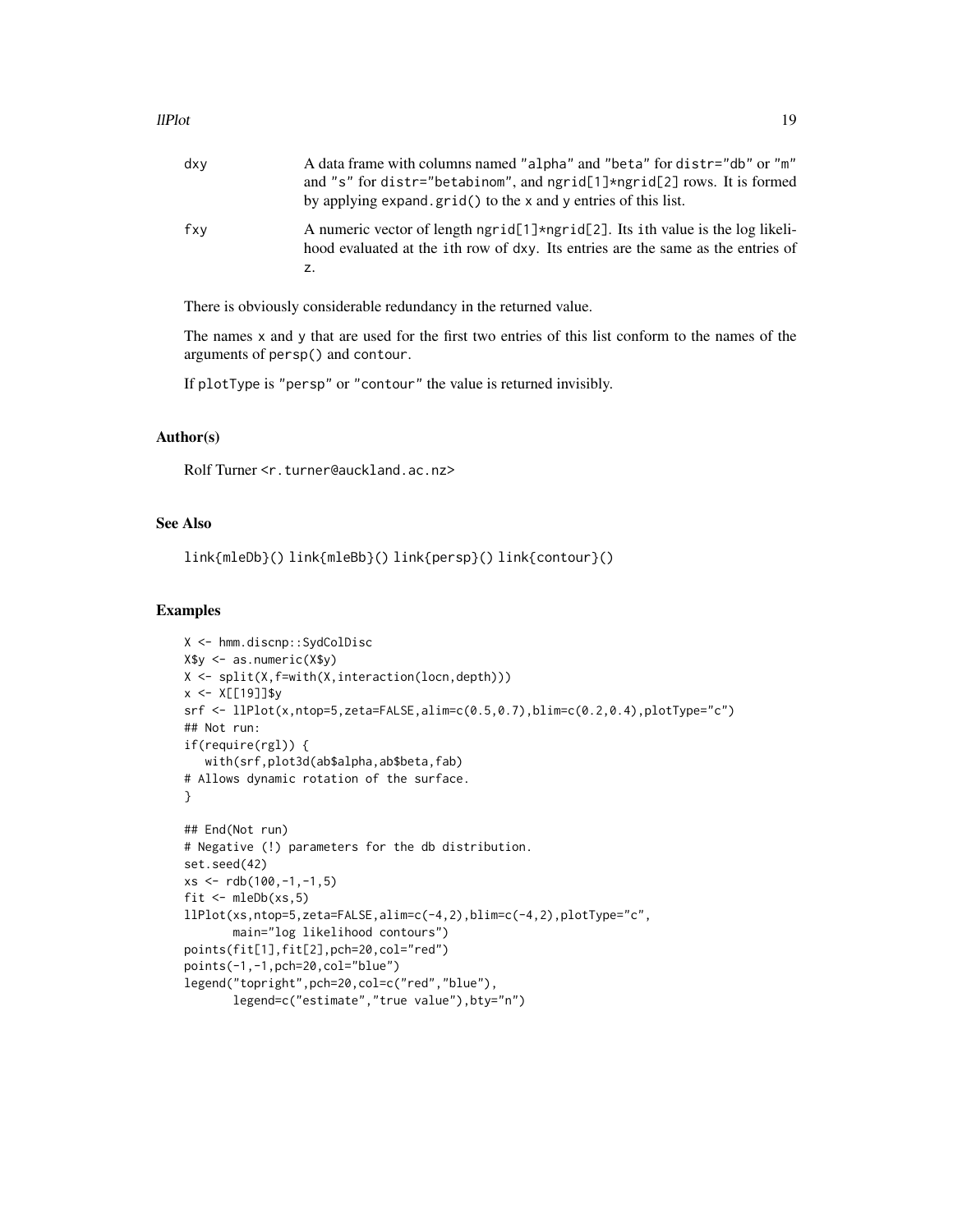<span id="page-19-0"></span>logLik *Retrieve the (maximised) log likelihood from an* "mleDb" *or an* "mleBb" *object.*

#### Description

Extract the log likelihood attribute an object of class "mleDb" or "mleBb". I.e. obtain the maximum log likelihood in respect of the estimation of the parameters of a db or beta-binomial distribution.

# Usage

```
## S3 method for class 'mleDb'
logLik(object, ...)
   ## S3 method for class 'mleBb'
logLik(object, ...)
```
# **Arguments**

| object   | An object of class "mleDb" as returned by mleDb() or of class "mleBb" as re- |
|----------|------------------------------------------------------------------------------|
|          | turned by $m \leq Bb$ ().                                                    |
| $\cdots$ | Not used.                                                                    |

#### Value

An object of class "logLik", which consists of a numeric scalar equal to the maximum log likelihood for the parameters of a db or beta-binomial distribution. It has an attribute "df" equal to 2.

# Author(s)

Rolf Turner <r.turner@auckland.ac.nz>

# See Also

[mleDb\(](#page-26-1)) [mleBb\(](#page-24-1))

# Examples

```
X <- hmm.discnp::SydColDisc
X$y <- as.numeric(X$y)
X <- split(X,f=with(X,interaction(locn,depth)))
fits \leftarrow \text{lapply}(X, function(x)\{mleDb(x\{sy, ntop=5})\})
sapply(fitz,logLik)
X <- hrsRcePred
top1e <- X[X$sbjType=="Expert","top1"]
fit <- mleBb(top1e,10)
logLik(fit)
```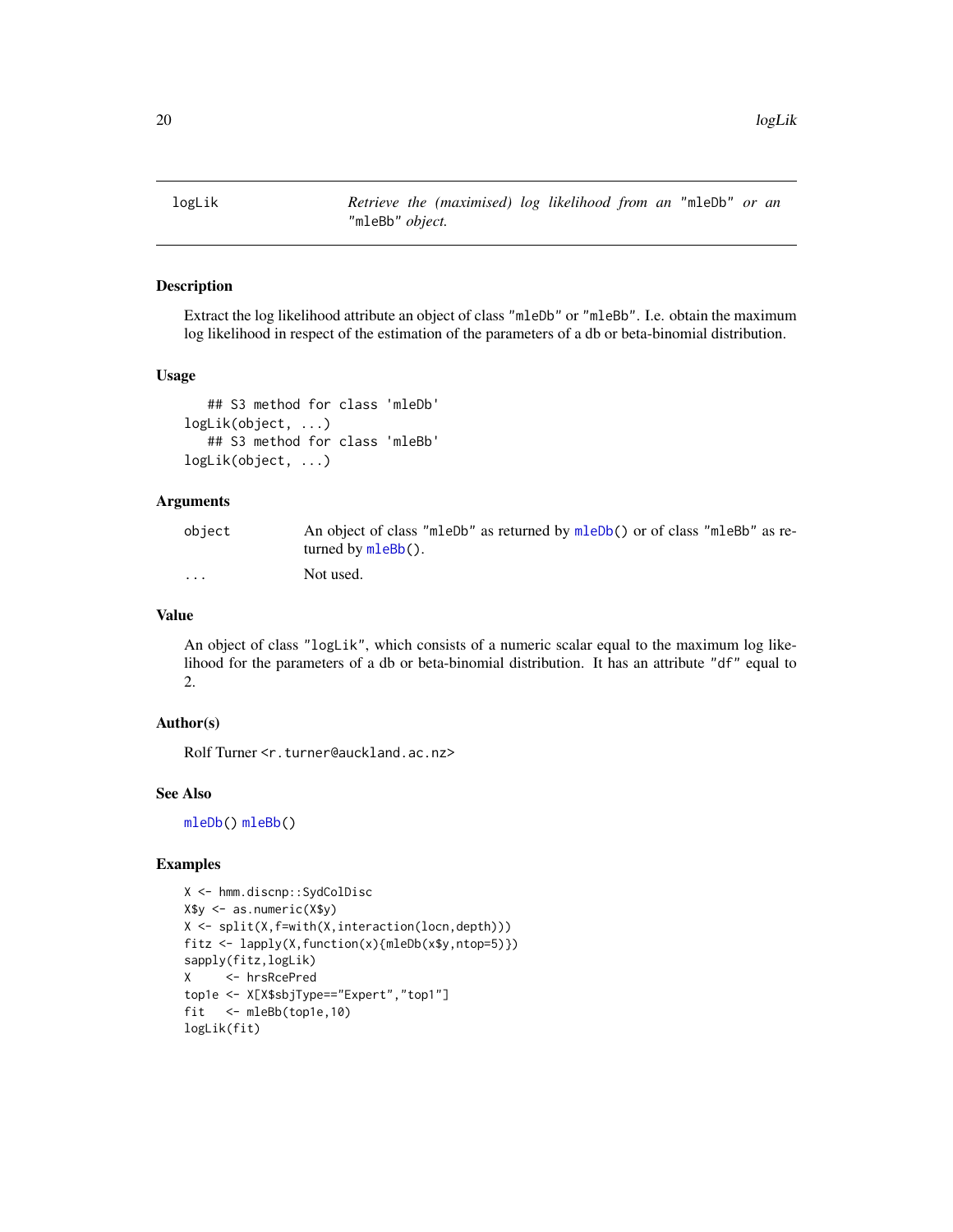<span id="page-20-1"></span><span id="page-20-0"></span>

# Description

Create an object of class "Bbdpars" which may be used as an argument of the simulate() function.

# Usage

makeBbdpars(m, s, size, ndata)

# Arguments

| m            | Numeric scalar between 0 and 1. May be interpreted as a "success probability".                                                                                                                                                                                                                                                                                                                                                                                        |
|--------------|-----------------------------------------------------------------------------------------------------------------------------------------------------------------------------------------------------------------------------------------------------------------------------------------------------------------------------------------------------------------------------------------------------------------------------------------------------------------------|
| <sub>S</sub> | Numeric scalar, greater than 0. The overdispersion parameter of the beta bino-<br>mial distribution. Note that if overdispersion is defined to equal the ratio of the<br>variance of the data to the corresponding "binomial variance" (i.e. the actual<br>variance over $m*(1-m)*size$ ) the overdispersion tends to 0 as s tends to infinity<br>and to size as s tends to 0.                                                                                        |
| size         | Integer scalar specifying the upper limit of the "support" of the beta binomial<br>distribution under consideration. The support is the set of integers $\{0, 1, \ldots, size\}$ .                                                                                                                                                                                                                                                                                    |
| ndata        | Integer vector specifying the lengths of the data sets to be simulated. If it is of<br>length less than the nsimargument of simulate $()$ (e.g. if it is a scalar) then it is<br>"recycled" to provide a vector of length nsim. If is longer than nsim, then only<br>the first nsime ntries are used and the others are ignored. If the argument ndata<br>of the simulate() function is supplied then the ndata component specified here<br>is ignored by simulate(). |

# Value

An object of class "Bbdpars" which is a list with components m, s, size and ndata. The entries of this list are simply the corresponding function arguments.

# Author(s)

Rolf Turner <r.turner@auckland.ac.nz>

# See Also

[simulate.Bbdpars\(](#page-37-1))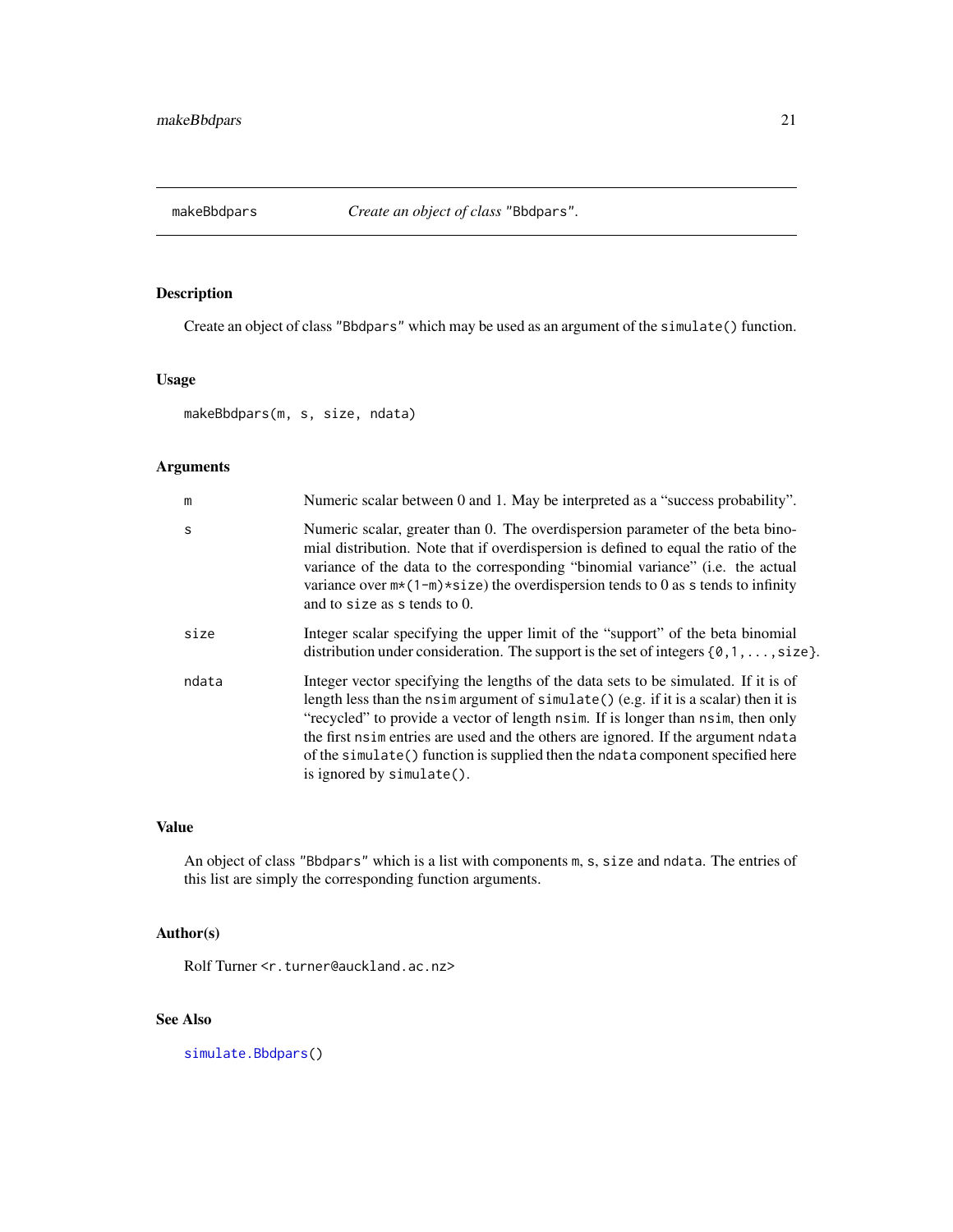# <span id="page-21-0"></span>Examples

```
obj1 <- makeBbdpars(m=0.35,s=0.3,size=20,ndata=500)
  obj2 <- makeBbdpars(m=0.85,s=1.7,size=20,ndata=30*(1:10))
  ## Not run:
      sdat1 <- simulate(obj1,nsim=100)
      sdat2 <- simulate(obj2,nsim=100)
## End(Not run)
  sdat3 <- simulate(obj2,nsim=10)
  ## Not run:
      sdat4 <- simulate(obj2,nsim=100,ndata=100*(2:6)) # The ndata component of
                                                   # obj2 is ignored.
```
## End(Not run)

<span id="page-21-1"></span>makeDbdpars *Create an object of class* "Dbdpars"*.*

# Description

Create an object of class "Dbdpars" which may be used as an argument of the simulate() function.

# Usage

```
makeDbdpars(alpha, beta, ntop, zeta, ndata)
```
# Arguments

| alpha | The first "shape" parameter of the db distribution.                                                                                                                                                                                                                                                                                                                                                                                                                     |
|-------|-------------------------------------------------------------------------------------------------------------------------------------------------------------------------------------------------------------------------------------------------------------------------------------------------------------------------------------------------------------------------------------------------------------------------------------------------------------------------|
| beta  | The second "shape" parameter of the db distribution.                                                                                                                                                                                                                                                                                                                                                                                                                    |
| ntop  | Integer scalar, strictly greater than 1. The maximum possible value of the db<br>distribution.                                                                                                                                                                                                                                                                                                                                                                          |
| zeta  | Logical scalar. Should zero origin indexing be used? I.e. should the range of val-<br>ues of the distribution be taken to be $\{0, 1, 2, \ldots, n$ top } rather than $\{1, 2, \ldots, n$ top }?<br>Setting zeta=TRUE may be appropriate for example when the values of the dis-<br>tribution are to be interpreted as counts.                                                                                                                                          |
| ndata | Integer vector specifying the lengths of the data sets to be simulated. If it is of<br>length less than the nsimargument of simulate $()$ (e.g. if it is a scalar) then it is<br>"recycled" to provide a vector of length nsim. If is longer than nsim, then only<br>the first nsimulation are used and the others are ignored. If the argument ndata<br>of the simulate() function is supplied then the ndata component specified here<br>is ignored by $simulate()$ . |

## Value

An object of class "Dbdpars" which is a list with components alpha, beta, ntop, zeta and ndata. The entries of this list are simply the corresponding function arguments.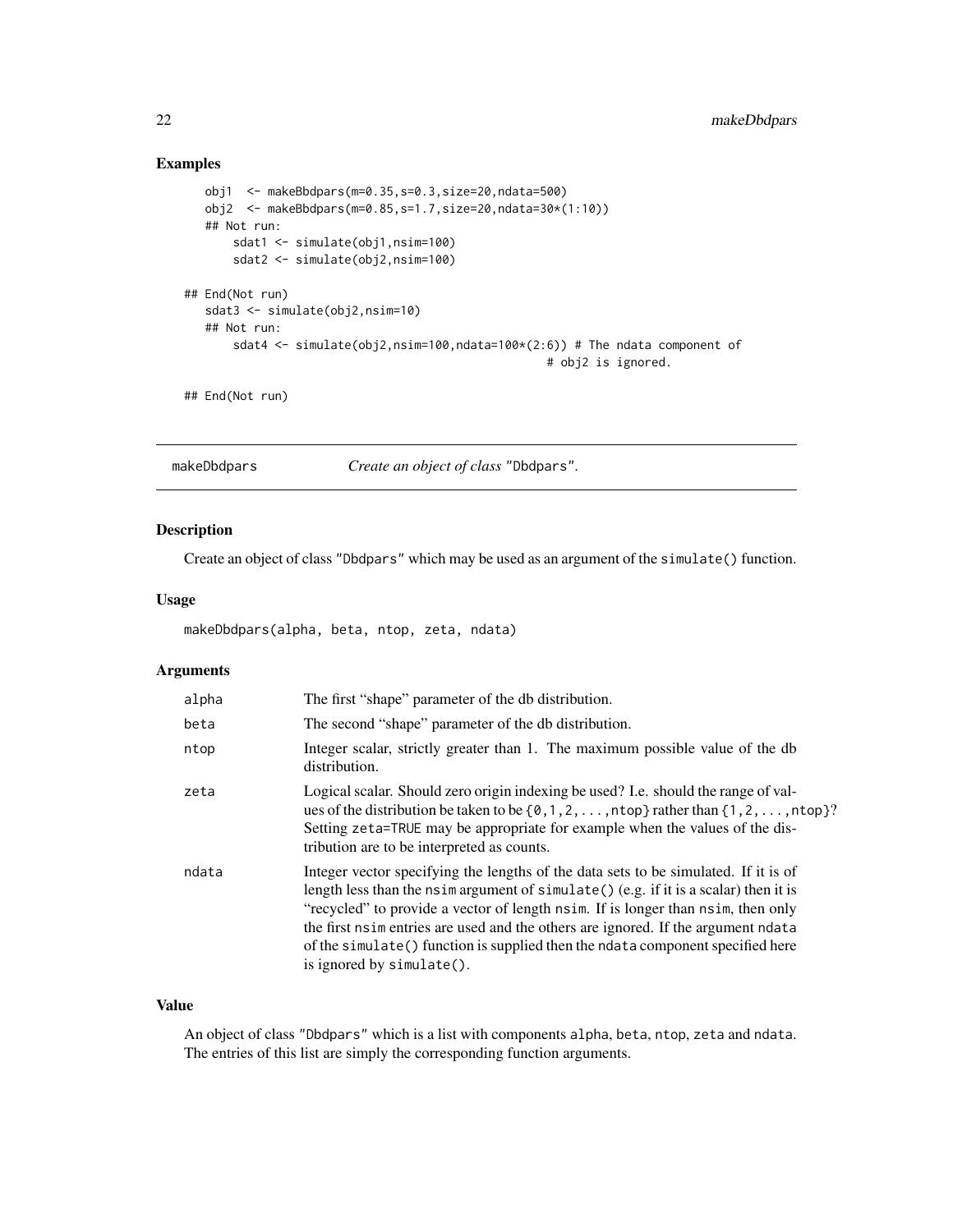#### <span id="page-22-0"></span>mcCovMat 23

# Author(s)

Rolf Turner <r.turner@auckland.ac.nz>

#### See Also

[simulate.Dbdpars\(](#page-37-1))

# Examples

```
obj1 <- makeDbdpars(alpha=2,beta=3,ntop=20,zeta=TRUE,ndata=500)
obj2 <- makeDbdpars(alpha=0.2,beta=0.25,ntop=20,zeta=FALSE,ndata=30*(1:10))
sdat1 <- simulate(obj1,nsim=100)
sdat2 <- simulate(obj2,nsim=100)
sdat3 <- simulate(obj2,nsim=10)
sdat4 <- simulate(obj2,nsim=100,ndata=100*(2:6)) # The ndata component of
                                                 # obj2 is ignored.
```
mcCovMat *Monte Carlo estimation of a covariance matrix.*

#### Description

Calculate an estimate of the covariance matrix for the parameter estimates of a db or beta binomial distribution via simulation.

# Usage

```
mcCovMat(object, nsim = 100, seed=NULL, maxit=1000)
## S3 method for class 'mleDb'
mcCovMat(object, nsim = 100, seed=NULL, maxit=1000)
## S3 method for class 'mleBb'
mcCovMat(object, nsim = 100, seed=NULL, maxit=1000)
## S3 method for class 'Dbdpars'
mcCovMat(object, nsim = 100, seed=NULL, maxit=1000)
## S3 method for class 'Bbdpars'
mcCovMat(object, nsim = 100, seed=NULL, maxit=1000)
## Default S3 method:
mcCovMat(object, nsim = 100, seed=NULL, maxit=1000)
```
# Arguments

| object | An object of class either "mleDb", "mleBb", Dbdpars or Bbdpars. In the first    |
|--------|---------------------------------------------------------------------------------|
|        | two cases such an object would be returned by the function mleDb() or by        |
|        | mleBb(). In the second two cases such an object would be returned by the        |
|        | function $makeDbdpars()$ or by $makeBbdpars()$ .                                |
| nsim   | Integer scalar. The number of simulations to be used to produce the Monte Carlo |
|        | estimate of the covariance matrix.                                              |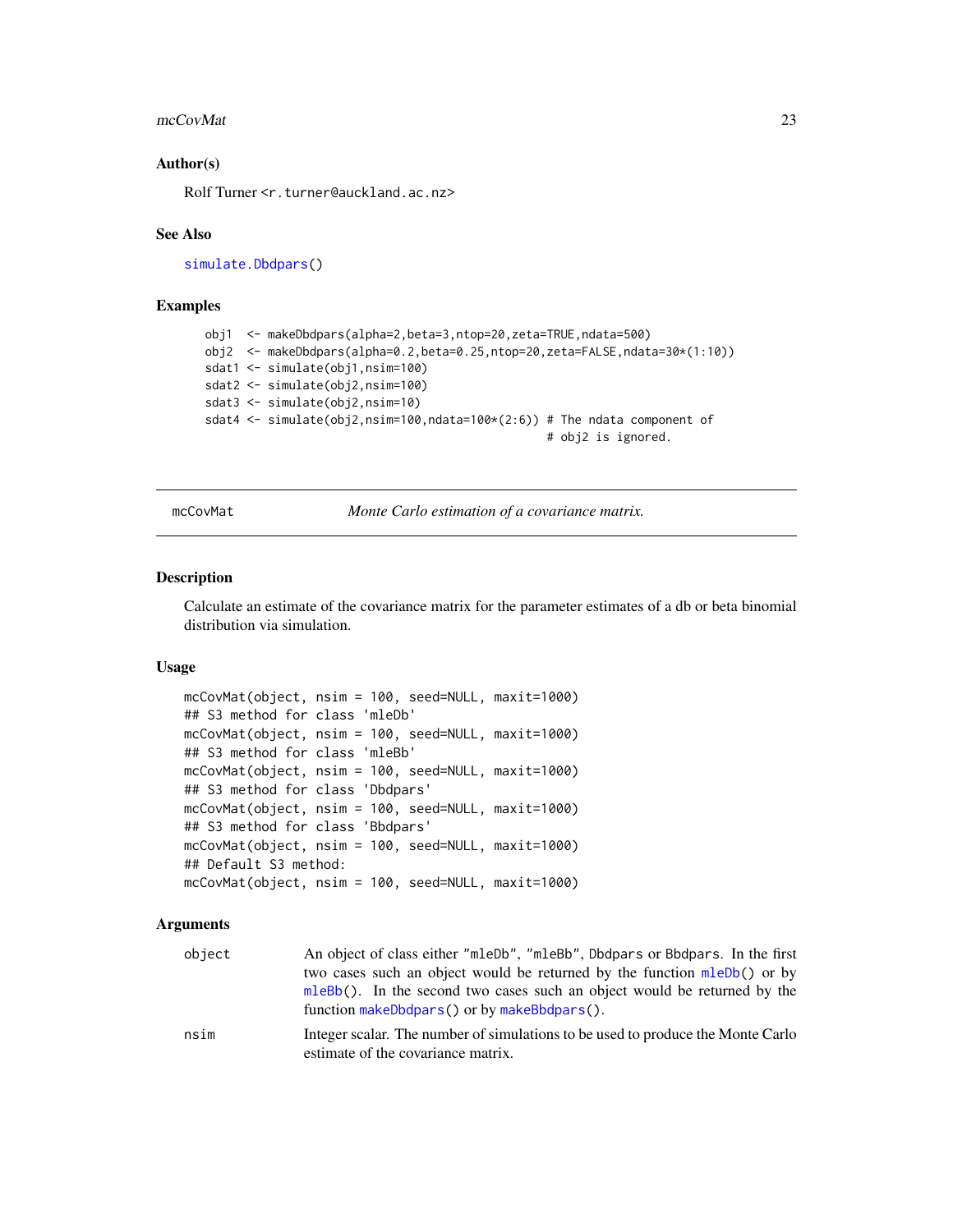<span id="page-23-0"></span>

| seed  | Integer scalar. The seed for the random number generator. If not specified it is |
|-------|----------------------------------------------------------------------------------|
|       | randomly sampled from the sequence 1:1e5.                                        |
| maxit | Integer scalar. The maximum number of iterations to be undertaken by optim()     |
|       | when fitting models to the simulated data.                                       |

# Details

The procedure is to simulate nsim data sets, all of the same size. This will be the size of the data set to which object was fitted), in the case of the "mleDb" and "mleBb" methods, and will be the value of the ndata argument supplied to the "make" function in the case of the "Dbdpars" and "Bbdpars" methods. The simulations are from models determined by the parameter value contained in object.

From each such simulated data, parameter estimates are obtained. The covariance matrix of these latter parameter estimates (adjusted for the fact that the true parameters are known in a simulation) is taken to be the required covariance matrix estimated.

The default method simply throws an error.

#### Value

A two-by-two positive definite (with any luck!) numeric matrix. It is an estimate of the covariance matrix of the parameter estimates.

It has an attribute "seed" which is the seed that was used for the random number generator. This is either the value of the argument seed or (if this argument was left NULL) the value that was randomly sampled from 1:1e5.

#### Author(s)

Rolf Turner <r.turner@auckland.ac.nz>

# See Also

link{aHess}() link{nHess}() link{vcov.mleDb}() link{vcov.mleBb}()

# Examples

```
X <- hmm.discnp::SydColDisc
X$y <- as.numeric(X$y)
X <- split(X,f=with(X,interaction(locn,depth)))
x \le -X[19]]$y
fit <- mleDb(x, ntop=5)
set.seed(42)
CM.m <- mcCovMat(fit,nsim=500) # Lots of simulations!
CM.a <- vcov(fit)
CM.n <- solve(nHess(fit,x))
cat("Monte Carlo:\n\n")
print(CM.m)
cat("Analytic:\n\n")
print(CM.a)
cat("Numeric:\n\n")
print(CM.n)
X <- hrsRcePred
```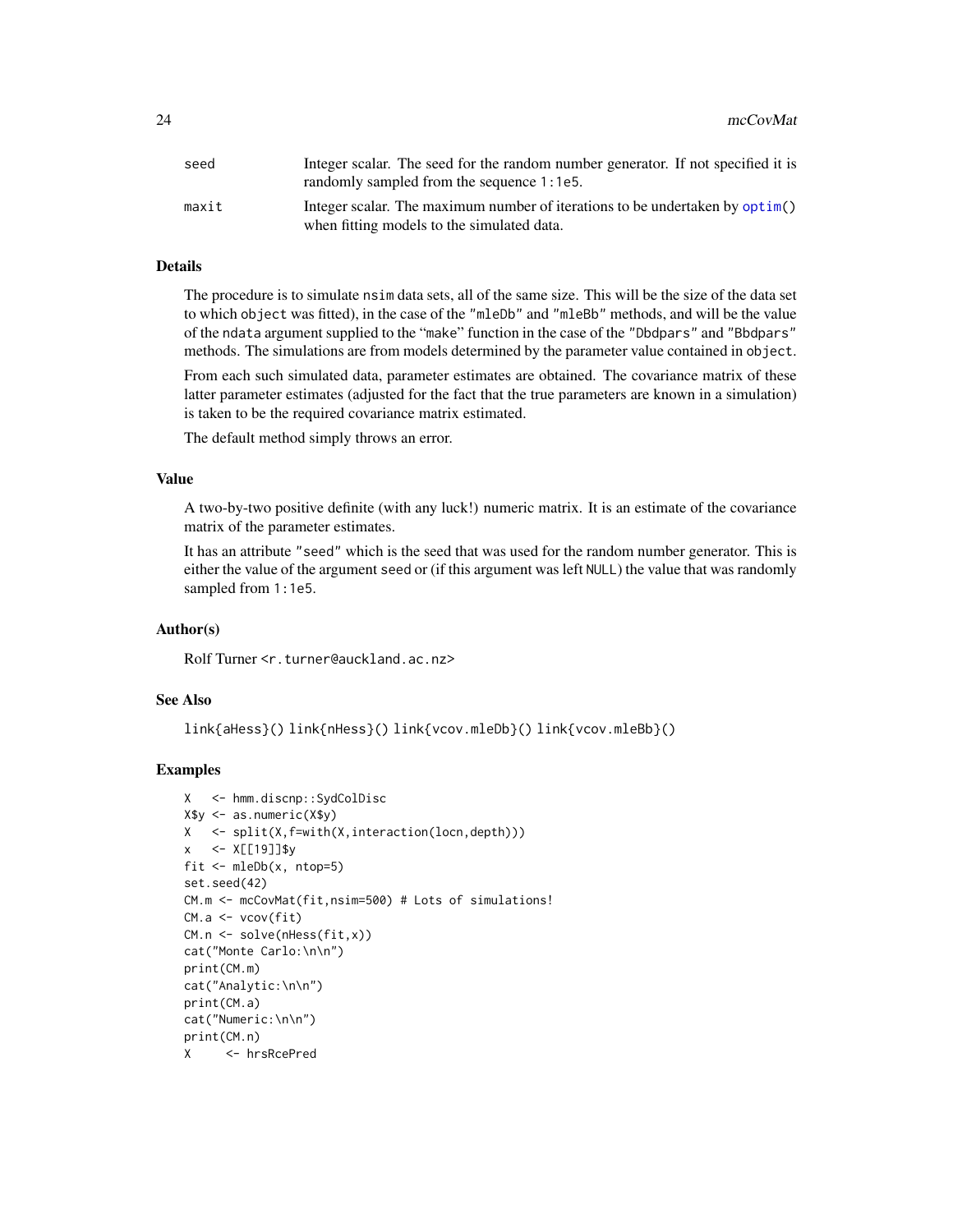#### <span id="page-24-0"></span> $m$ leBb 25

```
top1e <- X[X$sbjType=="Expert","top1"]
fit <- mleBb(top1e,size=10)
CM.m <- mcCovMat(fit,nsim=500) # Lots of simulations!
CM.a <- vcov(fit)
CM.n <- solve(nHess(fit,top1e))
cat("Monte Carlo:\n\n")
print(CM.m)
cat("Analytic:\n\n")
print(CM.a)
cat("Numeric:\n\n")
print(CM.n)
```
<span id="page-24-1"></span>

| mleBb | Maximum likelihood estimation of the parameters of a beta binomial |
|-------|--------------------------------------------------------------------|
|       | <i>distribution.</i>                                               |

# Description

Calculates maximum likelihood estimates of the m and s parameters of a beta binomial distribution. Calls upon [optim\(](#page-0-0)) with the "L-BFGS-B" method.

# Usage

mleBb(x, size, par0, maxit=1000, covmat=TRUE, useGinv=FALSE)

# Arguments

| X      | Integer vector of counts to which a beta binomial distribution is to be fitted.<br>Missing values are allowed. (These are discarded before the data are analysed.)                                                                                                                                                                                                                                                                                                      |
|--------|-------------------------------------------------------------------------------------------------------------------------------------------------------------------------------------------------------------------------------------------------------------------------------------------------------------------------------------------------------------------------------------------------------------------------------------------------------------------------|
| size   | Integer scalar specifying the upper limit of the "support" of the beta binomial<br>distribution under consideration. The support is the set of integers $\{0, 1, \ldots, size\}$ .<br>(The values of x may sometimes be considered to be the number of "successes"<br>in size trials.                                                                                                                                                                                   |
| par0   | Optional starting values for the iterative estimation procedure. A vector with<br>entries m and s. Ideally this vector should be named; if not it is <i>assumed</i> that the<br>entries are in the order m, s. If not supplied starting values are calculated using<br>$meBb()$ .                                                                                                                                                                                       |
| maxit  | Integer scalar. The maximum number of iterations to be undertaken by optim().<br>What happens if this number is exceeded depends on the value of options () [["maxitErrorOrWarning"]<br>This may be "error" (in which case an error is thrown if maxit is exceeded)<br>or "warning" (in which case a warning is issued). The values is set equal to<br>"error" at startup. It may be switched, from on possibility to the other, by<br>means of the function set.eow(). |
| covmat | Logical scalar. Should the covariance matrix of the parameter estimates be cal-<br>culated? In simulation studies, in which the covariance matrix is not of interest,<br>calculations might be speeded up a bit by setting covmat=FALSE.                                                                                                                                                                                                                                |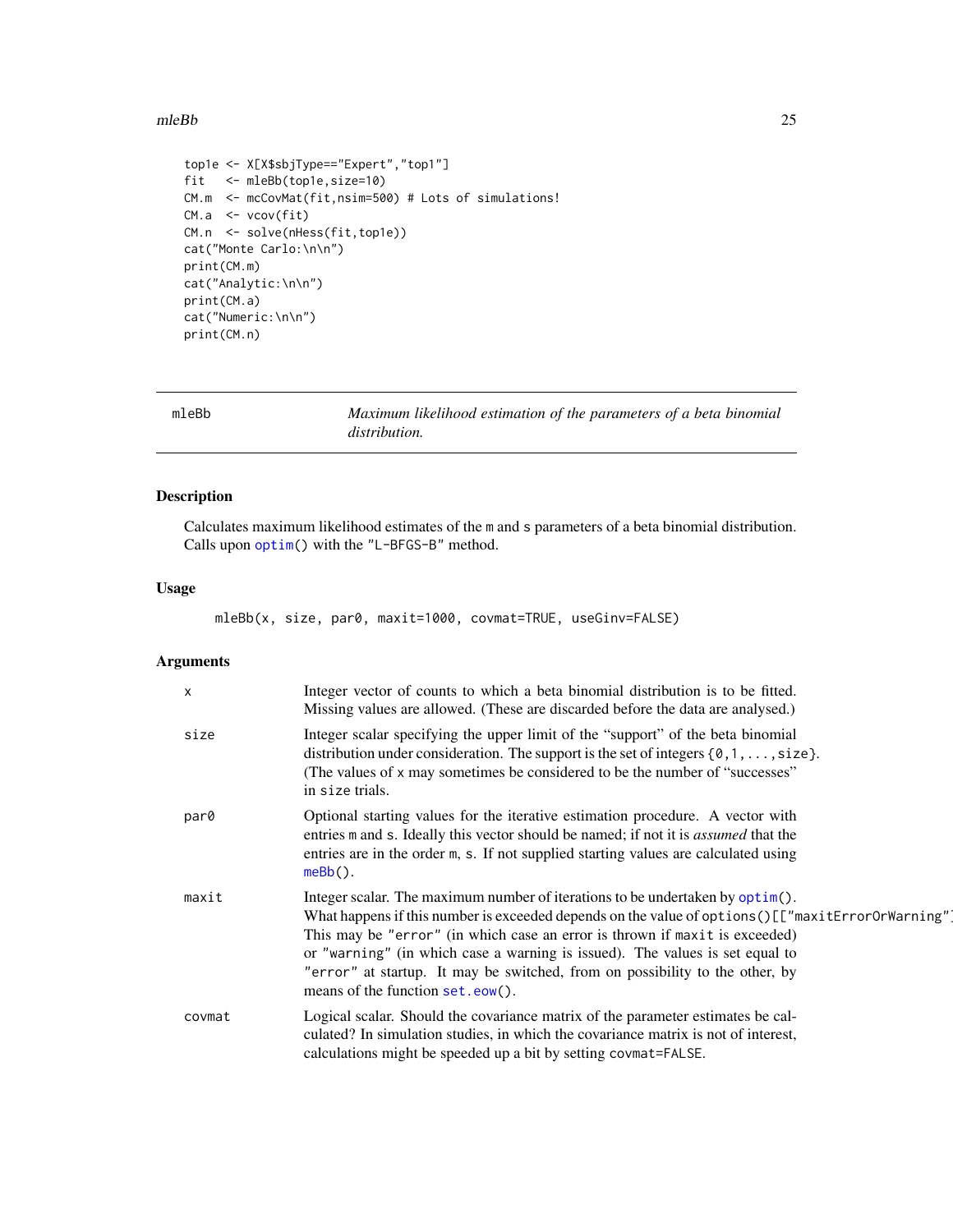<span id="page-25-0"></span>

| useGinv | Logical scalar. Should the ginv() (generalised inverse) function from the MASS         |
|---------|----------------------------------------------------------------------------------------|
|         | package be used to calculate a surrogate covariance matrix if the hessian is nu-       |
|         | merically singular? This is probably not advisable; the possibility of using the       |
|         | generalised inverse is provided for the sake of completeness. <i>Caveat utilitor</i> . |
|         | This argument is ignored if covmat is FALSE.                                           |

# Details

This function is provided so as to give a convenient means of comparing the fit of a beta binomial distribution with that of the discretised Beta (db) distribution which is the focus of this package.

# Value

An object of class "mleBb" which is a vector of length two. Its first entry m is the estimate of the (so-called) success probability m; its second entry s is the estimate of the overdispersion parameter s. It has a number of attributes:

- "size" The value of the size argument.
- "log.like" The (maximised) value of the log likelihood of the data.
- "covMat" An estimate of the  $(2 \times 2)$  covariance matrix of the parameter estimates. This is formed as the inverse of the hessian (of the negative log likelihood) calculated by [aHess\(](#page-1-1)).
- ndata The number of *non-missing* values in the data set for which the likelihood was maximised, i.e. sum(!is.na(x)).

### Author(s)

Rolf Turner <r.turner@auckland.ac.nz>

# References

Bruce Swihart and Jim Lindsey (2020). rmutil: Utilities for Nonlinear Regression and Repeated Measurements Models. R package version 1.1.4. https://CRAN.R-project.org/package=rmutil

Wikipedia, [https://en.wikipedia.org/wiki/Beta-binomial\\_distribution](https://en.wikipedia.org/wiki/Beta-binomial_distribution)

#### See Also

[mleDb\(](#page-26-1)) [optim\(](#page-0-0)) [aHess\(](#page-1-1)) [vcov.mleBb\(](#page-41-1)) [hrsRcePred](#page-15-1) [visRecog](#page-43-1)

# Examples

```
if(require(hmm.discnp)) {
   X <- hmm.discnp::Downloads
   f \leftarrow \text{mleBb}(X, 15)}
set.seed(42)
X <- c(rbinom(20,10,0.3),rbinom(20,10,0.7))
f \leftarrow \text{mleBb}(X,10)g \leftarrow \text{mleDb}(X, 10, \text{TRUE})print(attr(f,"log.like"))
print(attr(g,"log.like")) # Not much difference.
```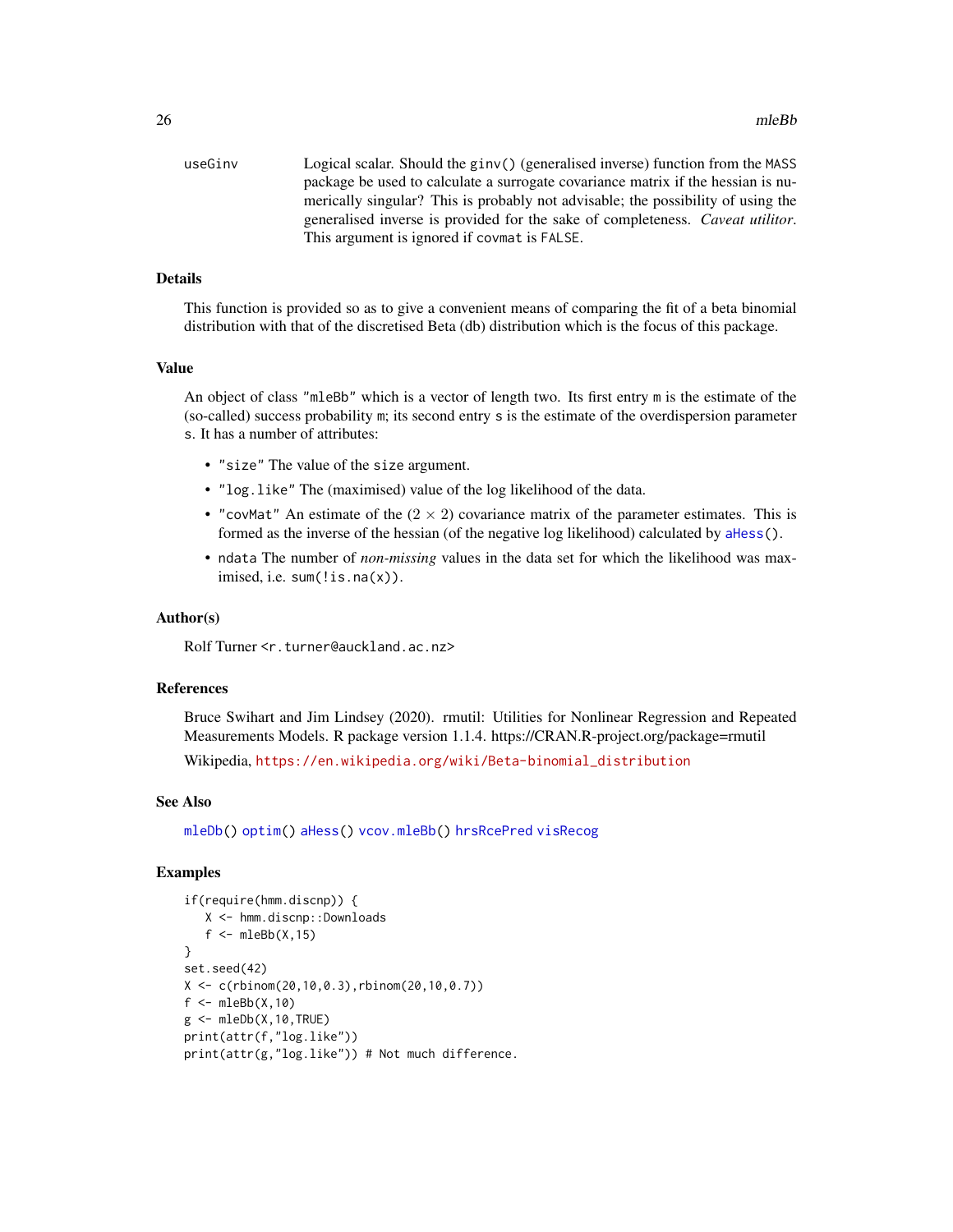#### <span id="page-26-0"></span>mleDb 27

```
dbfit5 <- with(visRecog,mleDb(tot5,20,TRUE))
print(vcov(dbfit5))
# See the help for data sets "hrsRcePred" and "visRecog" for
# other examples.
```
<span id="page-26-1"></span>mleDb *Maximum likelihood estimates of db parameters.*

# Description

Calculates maximum likelihood estimates of the alpha and beta parameters of a db distribution. Calls upon [optim\(](#page-0-0)) with the "BFGS" method.

# Usage

```
mleDb(x, ntop, zeta=FALSE, par0=NULL, UB=10, maxit=1000,
     covmat=TRUE, useGinv=FALSE)
```
# Arguments

| $\mathsf{x}$ | A random sample from the db distribution whose parameters are being esti-<br>mated. Missing values are <i>allowed</i> .                                                                                                                                                                                                                                                                                                                                                |
|--------------|------------------------------------------------------------------------------------------------------------------------------------------------------------------------------------------------------------------------------------------------------------------------------------------------------------------------------------------------------------------------------------------------------------------------------------------------------------------------|
| ntop         | The ntop parameter of the db distribution whose parameters are being estimated.<br>I.e. it is the maximum possible value of the distribution, whose values are inte-<br>gers between 1 and ntop, or between 0 and ntop if zeta (see below) is TRUE.                                                                                                                                                                                                                    |
| zeta         | See $\text{ddb}()$ .                                                                                                                                                                                                                                                                                                                                                                                                                                                   |
| par0         | Optional starting values for the iterative estimation procedure. A vector with<br>entries alpha and beta. Ideally this vector should be named; if not it is assumed<br>that the entries are in the order alpha, beta. If not supplied starting values are<br>calculated using meDb().                                                                                                                                                                                  |
| <b>UB</b>    | Positive numeric scalar, providing an upper bound on the starting values used<br>by mleDb(). It appears that if these starting values are too large (it is not clear<br>how large) then optim() will throw an error. This bound is ignored if par $\theta$ is<br>supplied.                                                                                                                                                                                             |
| maxit        | Integer scalar. The maximum number of iterations to be undertaken by optim().<br>What happens if this number is exceeded depends on the value of options ()[["maxitErrorOrWarning"]<br>This may be "error" (in which case an error is thrown if maxit is exceeded)<br>or "warning" (in which case a warning is issued). The values is set equal to<br>"error" at startup. It may be switched, from on possibility to the other, by<br>means of the function set.eow(). |
| covmat       | Logical scalar. Should the covariance matrix of the parameter estimates be cal-<br>culated? In simulation studies, in which the covariance matrix is not of interest,<br>calculations might be speeded up a bit by setting covmat=FALSE.                                                                                                                                                                                                                               |
| useGinv      | Logical scalar. Should the ginv() (generalised inverse) function from the MASS<br>package be used to calculate a surrogate covariance matrix if the hessian is nu-<br>merically singular? This is probably not advisable; the possibility of using the<br>generalised inverse is provided for the sake of completeness. Caveat utilitor.<br>This argument is ignored if covmat is FALSE.                                                                               |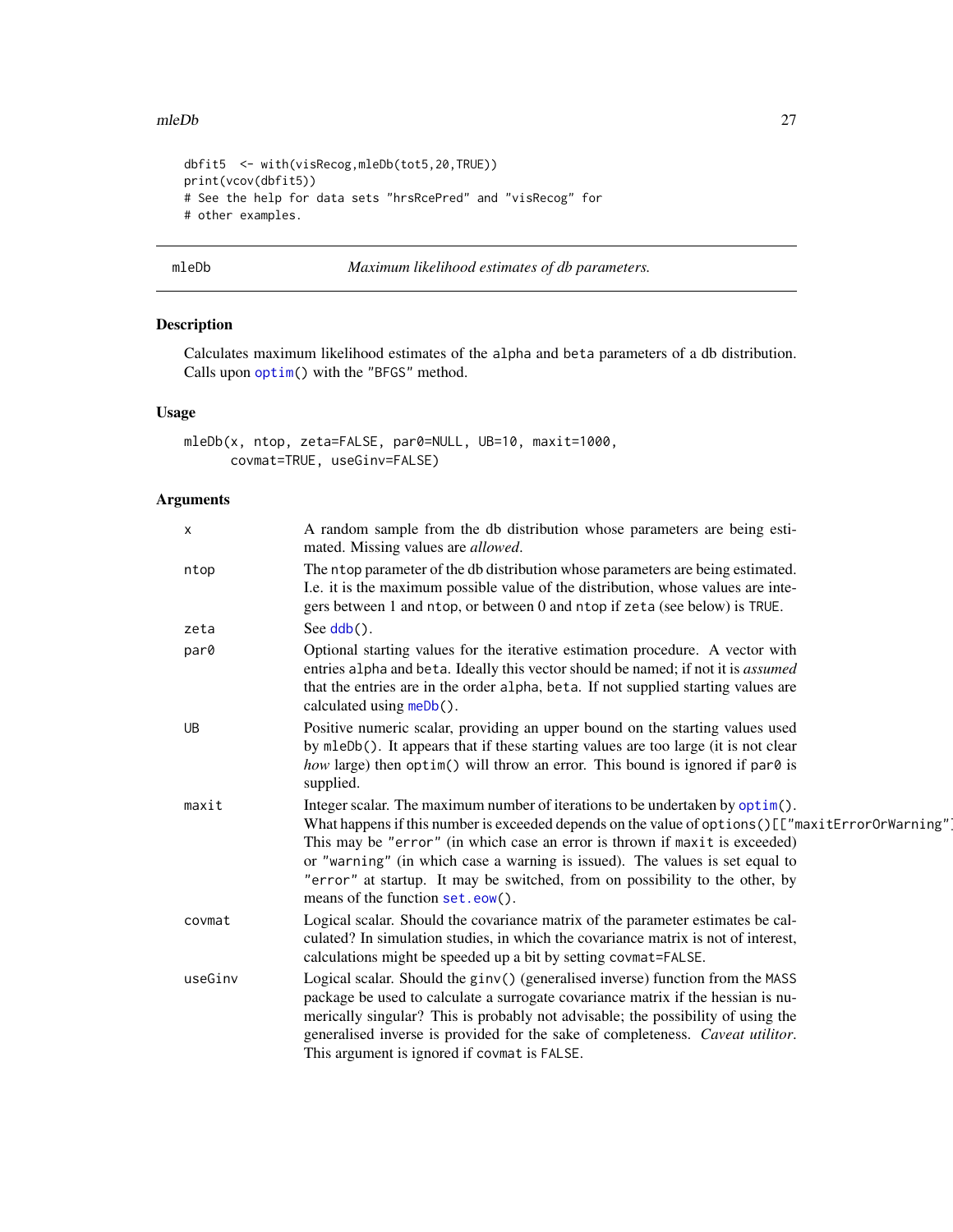#### Details

The ntop and zeta parameters must be supplied; they are not formally estimated (although the choice of ntop may be influenced by the data — see below). The parameter zeta has a default value, FALSE.

If the generating mechanism from which the observed data x arose has a (known) theoretical least upper bound, then ntop should probably be set equal to this upper bound. If the data are theoretically unbounded, then ntop should probably be set equal to  $1 + \max(x)$ . In this case  $Pr(X = \text{ntop})$ should probably be interpreted as  $Pr(X > ntop)$ . Otherwise ntop should should probably be set equal to  $max(x)$ . The choice depends on circumstances and is up to the user.

Missing values are removed from x before it is passed to optim(). (Note that ddb() doesn't mind missing values but returns missing values when evaluated at them. This in turn produces a missing value for the log likelihood.)

In previous versions of this package (0.1-17 and earlier) optim() was called with method "L-BFGS-B". The change was made possible by the fact that, with the new "direct" version of [ddb\(](#page-2-1)), it is no longer necessary to bound the parameters away from (above) zero.

#### Value

An object of class "mleDb". Such an object consists of a named vector with entries "alpha" and "beta", which are the estimates of the corresponding parameters. It has a number of attributes:

- "ntop" The value of the ntop argument.
- "zeta" The value of the zeta argument.
- "log.like" The (maximised) value of the log likelihood of the data.
- "covMat" An estimate of the  $(2 \times 2)$  covariance matrix of the parameter estimates. This is formed as the inverse of the hessian (of the negative log likelihood) calculated by [aHess\(](#page-1-1)).
- ndata The number of *non-missing* values in the data set for which the likelihood was maximised, i.e. sum(!is.na(x)).

# Author(s)

Rolf Turner <r.turner@auckland.ac.nz>

# See Also

[ddb](#page-2-1) [meDb\(](#page-0-0)) [optim\(](#page-0-0)) [aHess\(](#page-1-1)) [vcov.mleDb\(](#page-42-1))

#### Examples

```
set.seed(42)
x \le -rdb(500, 3, 5, 2)ests \leq mleDb(x, 2) # Bad! Mind you, 2 is a "bad" value for ntop!
                    # Hessian is singular; covMat is NA.
# Get much better results using true parameter values
# as starting values; pity we can't do this in real life!
ests <- mleDb(x,2,par0=c(alpha=3,beta=5))
x \le -rdb(500, 3, 5, 20)ests <- mleDb(x,20) # Pretty good.
```
<span id="page-27-0"></span>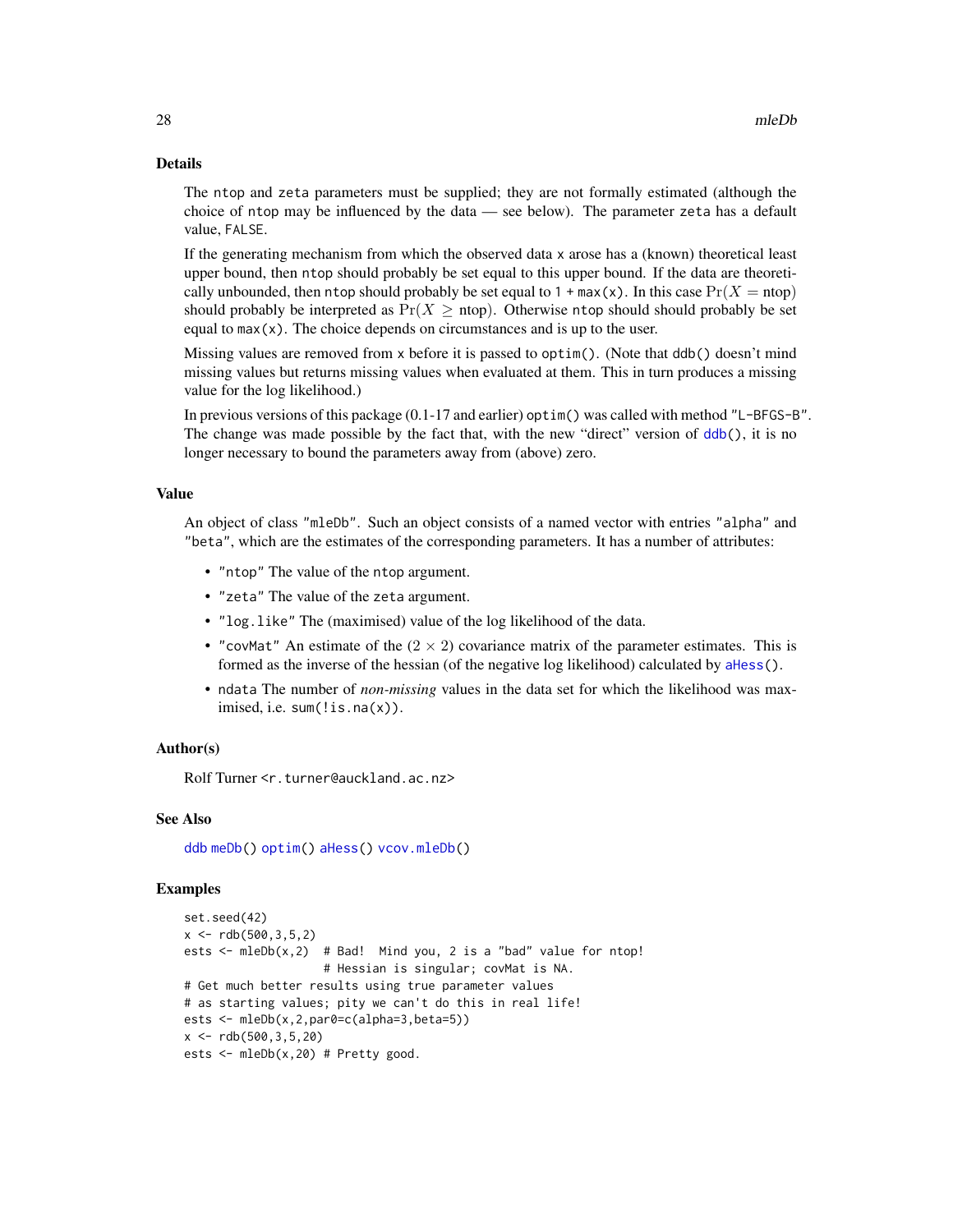#### <span id="page-28-0"></span>ndata 29 anisar 2008. Ilaah samuun ka sida 12 anisar 2008. Ilaah samuun ka sida 2008. Ilaah samuun ka sida 200

```
print(vcov(ests))
# Binomial, n = 10, p = 0.3.
set.seed(42)
x <- rbinom(1000,10,0.3)
fit <- mleDb(x,10,zeta=TRUE)
print(vcov(fit))
p1 <- dbinom(0:10,10,0.3)
p2 <- dbinom(0:10,10,mean(x)/10)
p3 <- table(factor(x,levels=0:10))/1000
plot(fit,obsd=x,legPos=NULL,ylim=c(0,max(p1,p2,p3,
     ddb(0:10,fit[1],fit[2],10,zeta=TRUE))))
lines(0.2+(0:10),p1,col="orange",type="h",ylim=c(0,max(p1,p2)))
lines(0.3+(0:10),p2,col="green",type="h")
legend("topright",lty=1,col=c("red","blue","orange","green"),
      legend=c("db","observed","true binomial","fitted binomial"),bty="n")
print(attr(fit,"log.like")) # -1778.36
print(sum(dbinom(x,10,mean(x)/10,log=TRUE))) # -1777.36
# Slightly better fit with only one estimated parameter,
# but then binomial is the true distribution, so you'd
# kind of expect a better fit.
print(sum(dbinom(x,10,0.3,log=TRUE))) # -1778.37
# Poisson mean = 5
set.seed(42)
x <- rpois(1000,5)
fit \leq mleDb(x, 14, zeta=TRUE) # max(x) = 13, take ntop = 1+13
print(vcov(fit))
p1 <- c(dpois(0:13,5),1-ppois(13,5))
lhat \leftarrow mean(x)p2 <- c(dpois(0:13,lhat),1-ppois(13,lhat))
plot(fit,obsd=x,legPos=NULL,ylim=c(0,max(p1,p2,p3,
     ddb(0:14,fit[1],fit[2],14,zeta=TRUE))))
lines(0.2+0:14,p1,col="orange",type="h")
lines(0.3+(0:14),p2,col="green",type="h")
legend("topright",lty=1,col=c("red","blue","orange","green"),
      legend=c("db","observed","true Poisson","fitted Poisson"),bty="n")
print(attr(fit,"log.like")) # -2198.594
print(sum(dpois(x,lhat,log=TRUE))) # -2197.345
# Slightly better fit with only one estimated parameter,
# but then Poisson is the true distribution, so you'd
# kind of expect a better fit.
print(sum(dpois(x,5,log=TRUE))) # -2198.089
```
ndata *Retrieve the* "ndata" *attribute of an* "mleDb" *object.*

### **Description**

Retrieve the number of (non-missing) values in the data set to which an "mleDb" object was fitted.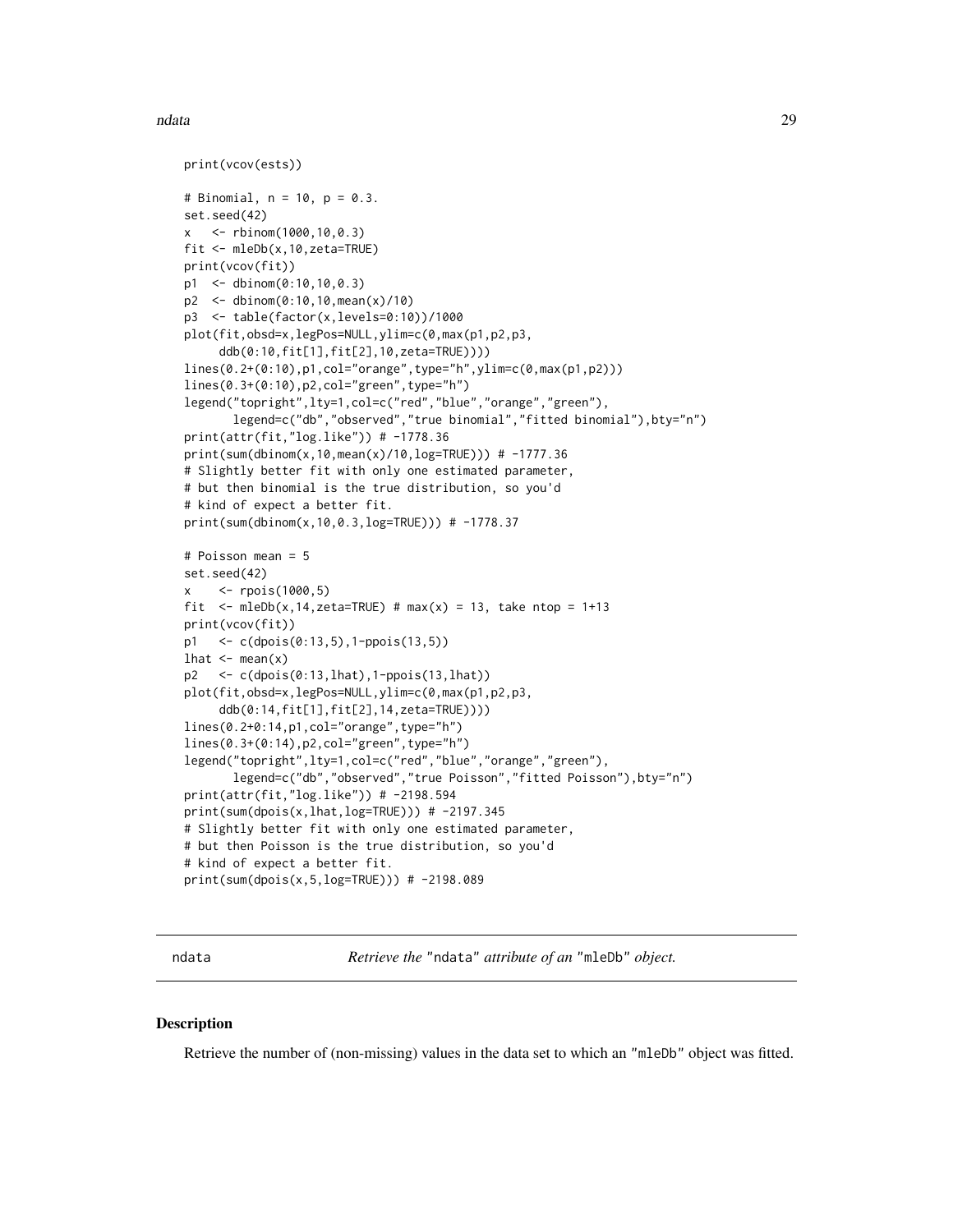#### Usage

ndata(object)

# Arguments

object An object of class "mleDb" as returned by [mleDb\(](#page-26-1)).

# Value

Integer scalar equal to the number of (non-missing) values in the data set to which object was fitted.

# Author(s)

Rolf Turner <r.turner@auckland.ac.nz>

# See Also

[mleDb\(](#page-26-1))

# Examples

```
X <- hmm.discnp::SydColDisc
X$y <- as.numeric(X$y)
X \leftarrow split(X, f=with(X, interaction(locn, depth)))fitz <- lapply(X,function(x){mleDb(x$y,ntop=5)})
sapply(fitz,ndata)
```
<span id="page-29-1"></span>

nHess *Numerical hessian calculation.*

# Description

Calculate an approximation to the hessian of the negative log likelihood of a db or beta binomial distribution via a numerical (finite differencing based) procedure as effected by optimHess().

#### Usage

```
nHess(object, x, silent=TRUE)
```
#### Arguments

| object | An object of class "mleDb" or "mleBb" as returned by the function mleDb() or<br>$mleBb()$ .                                                                                 |
|--------|-----------------------------------------------------------------------------------------------------------------------------------------------------------------------------|
| X      | Numeric vector of non-negative integer data, presumably the data set on the<br>basis of which object was calculated. Ignored if object is of class "mleDb".                 |
| silent | Logical scalar. If the call to optimess () throws an error, should the error<br>message be suppressed? (A possibly less informative warning will be issued in<br>any case.) |

<span id="page-29-0"></span>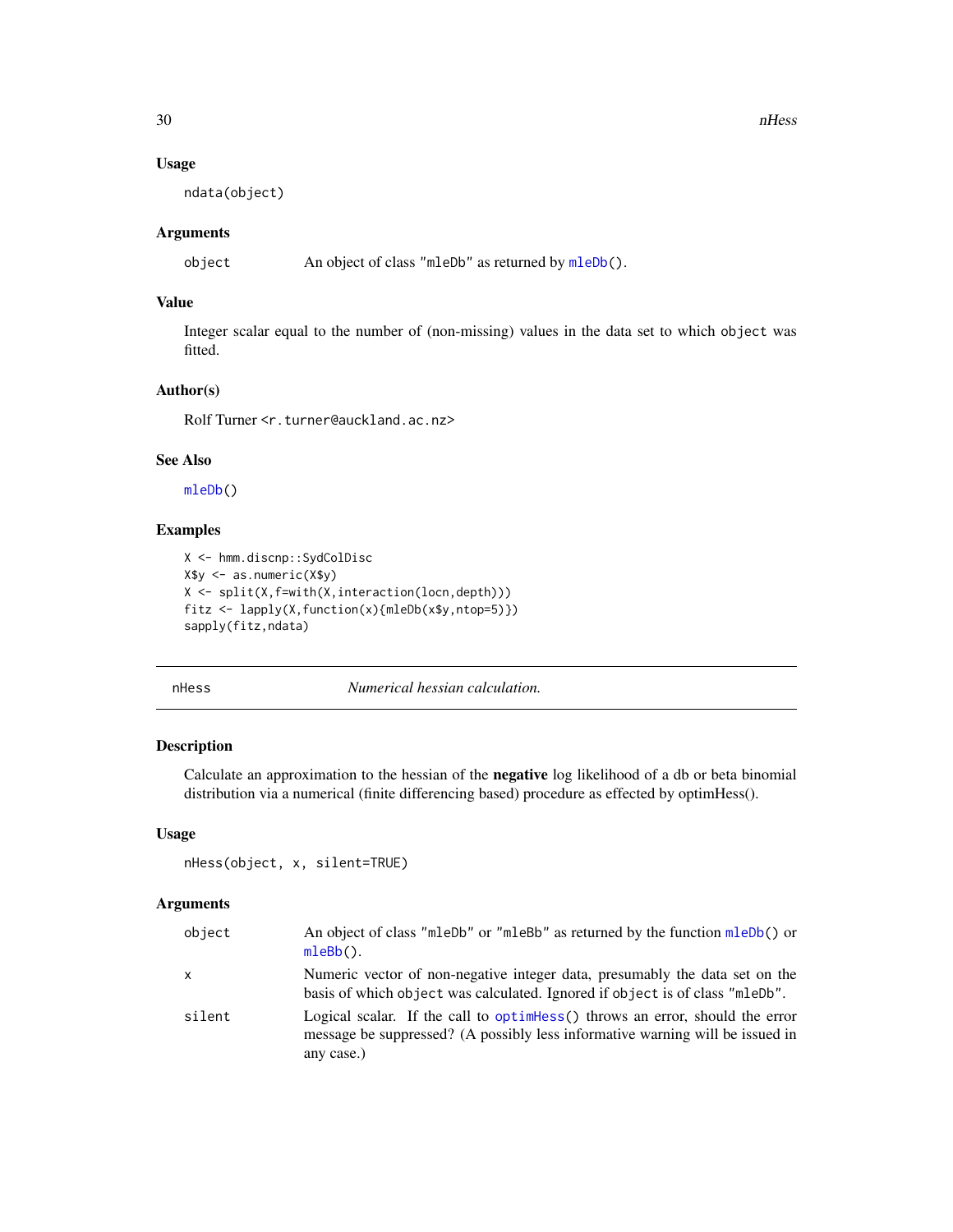#### <span id="page-30-0"></span>plot.mleBb 31

#### Details

It is up to the user to make sure that (when object is of class "mleBb") object and x are "mutually compatible", i.e. are appropriately paired up.

Note that this function calculates the hessian of the **negative** log likelihood of the distribution in question, as *minimised* by optim(). Hence its inverse is an estimate of the covariance matrix of the parameter estimates. (Do *not* take the negative of this hessian before inverting it to get the desired covariance matrix!)

This function is mainly present to investigate possible differences between the numerical approximation to the hessian, which is what optim() uses in its maximisation procedure, and the analytic form of the hessian.

#### Value

A two-by-two positive definite (with any luck!) numeric matrix. Its inverse is an estimate of the covariance matrix of the parameter estimates.

# Author(s)

Rolf Turner <r.turner@auckland.ac.nz>

#### See Also

[aHess\(](#page-1-1)) [mleDb\(](#page-26-1)) [mleBb\(](#page-24-1)) [optim\(](#page-0-0)) [optimHess\(](#page-0-0))

### Examples

```
X <- hmm.discnp::SydColDisc
X$y <- as.numeric(X$y)
X \leftarrow split(X, f=with(X, interaction(locn, depth)))x <- X[[19]]$y
fit <- mleDb(x, ntop=5)
H <- nHess(fit,x)
print(solve(H)) # Compare with ...
print(vcov(fit))
```
<span id="page-30-1"></span>plot.mleBb *Plot a maxium likelihood fit to data from a beta binomial distribution.*

# **Description**

Creates a plot of type "h" of the probabilities of each possible x value of a beta binomial distribution where the probabilities are calculated on the basis of parameters estimated by the function mleBb(). If obsd is supplied it also superimposes/juxtaposes vertical lines representing the observed proportions.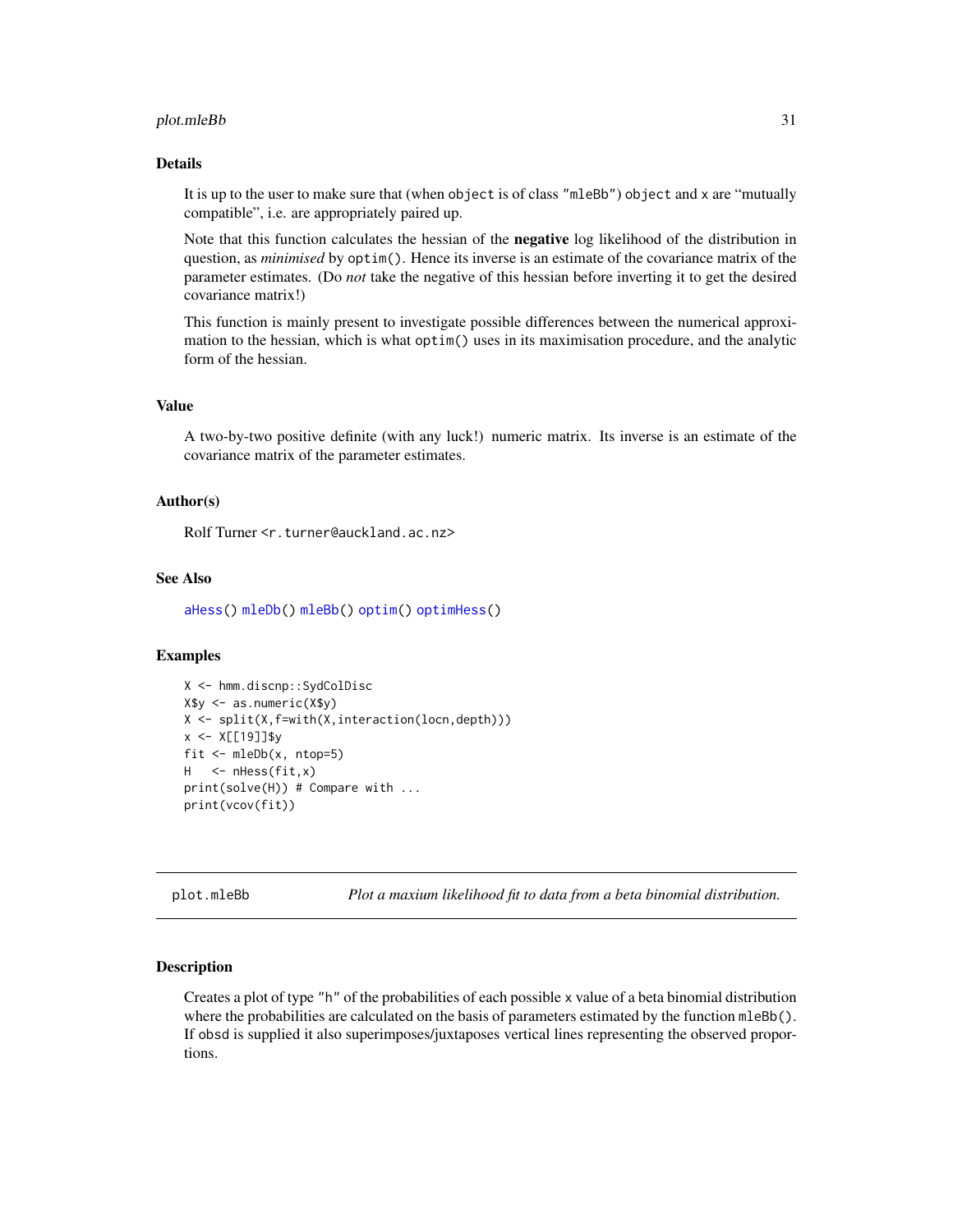# <span id="page-31-0"></span>Usage

```
## S3 method for class 'mleBb'
plot(x, ..., plot = TRUE, col.fit = "red", col.obsd = "blue",
              tikx = NULL, xlim=NULL, ylim=NULL, xlab = NULL,
              ylab = NULL, obsd = NULL, incr = NULL,
              main = "", legPos = "topright")
```
# Arguments

| X        | An object of class "mleBb" as returned by the function mleBb()                                                                                                                                                                                                                                                                                                                                                                                                                                                                      |
|----------|-------------------------------------------------------------------------------------------------------------------------------------------------------------------------------------------------------------------------------------------------------------------------------------------------------------------------------------------------------------------------------------------------------------------------------------------------------------------------------------------------------------------------------------|
| $\cdots$ | Not used.                                                                                                                                                                                                                                                                                                                                                                                                                                                                                                                           |
| plot     | Logical scalar; should a plot be produced (or should the function simply return<br>a data frame consisting of the relevant values)?                                                                                                                                                                                                                                                                                                                                                                                                 |
| col.fit  | The colour for the (vertical) lines corresponding to the "fitted" probabilities, <i>i.e.</i><br>the probabilities calculated from the fitted parameters.                                                                                                                                                                                                                                                                                                                                                                            |
| col.obsd | The colour for the (vertical) lines corresponding to the "observed" probabilities<br>(proportions), i.e. the probabilities calculated by tabulating the data (from which<br>the parameters were estimated. Ignored if obsd is not supplied.                                                                                                                                                                                                                                                                                         |
| tikx     | (Optional) vector of locations of the tick marks on the x-axis.                                                                                                                                                                                                                                                                                                                                                                                                                                                                     |
| xlim     | A numeric vector of length 2 specifying the limits of the x-axis. Defaults to<br>$c(0, size)$ Note that \codesize is extracted from argument x.                                                                                                                                                                                                                                                                                                                                                                                     |
| ylim     | A numeric vector of length 2 specifying the limits of the y-axis. There is a<br>"sensible" default.                                                                                                                                                                                                                                                                                                                                                                                                                                 |
| xlab     | A label for the x-axis; defaults to x.                                                                                                                                                                                                                                                                                                                                                                                                                                                                                              |
| ylab     | A label for the $y$ -axis; defaults to probability.                                                                                                                                                                                                                                                                                                                                                                                                                                                                                 |
| obsd     | The data set from which the parameters were estimated, i.e. from which x was<br>obtained. (Optional.)                                                                                                                                                                                                                                                                                                                                                                                                                               |
| incr     | Numeric scalar; defaults to $0.1$ if size (extracted from $x$ ) is less than 20 and<br>to 0.5 otherwise. This number should be non-zero and less than 1 in absolute<br>value. (One would usually want it to be positive, but it could conceiveably be<br>set to a small negative value.) It gives the value of the "increment" or "shift"<br>that separates the vertical lines representing the fitted probabilities and those<br>representing the observed proportions (calculated from obsd). Ignored if obsd<br>is not supplied. |
| main     | A main title for the plot; defaults to the empty string.                                                                                                                                                                                                                                                                                                                                                                                                                                                                            |
| legPos   | A list with components x and y, or a text string, specifying the placement of<br>the legend. See legend() for details. A legend is plotted only if obsd is spec-<br>ified, whence legPos is otherwise ignored. The plotting of a legend may be<br>suppressed (even when obsd is supplied) by setting legPos=NULL.                                                                                                                                                                                                                   |

#### Value

A data frame with numeric columns x, p and possibly po. The x column consists of the integers from 0 to size. The p column consists of the appropriate probabilities of the x values, calculated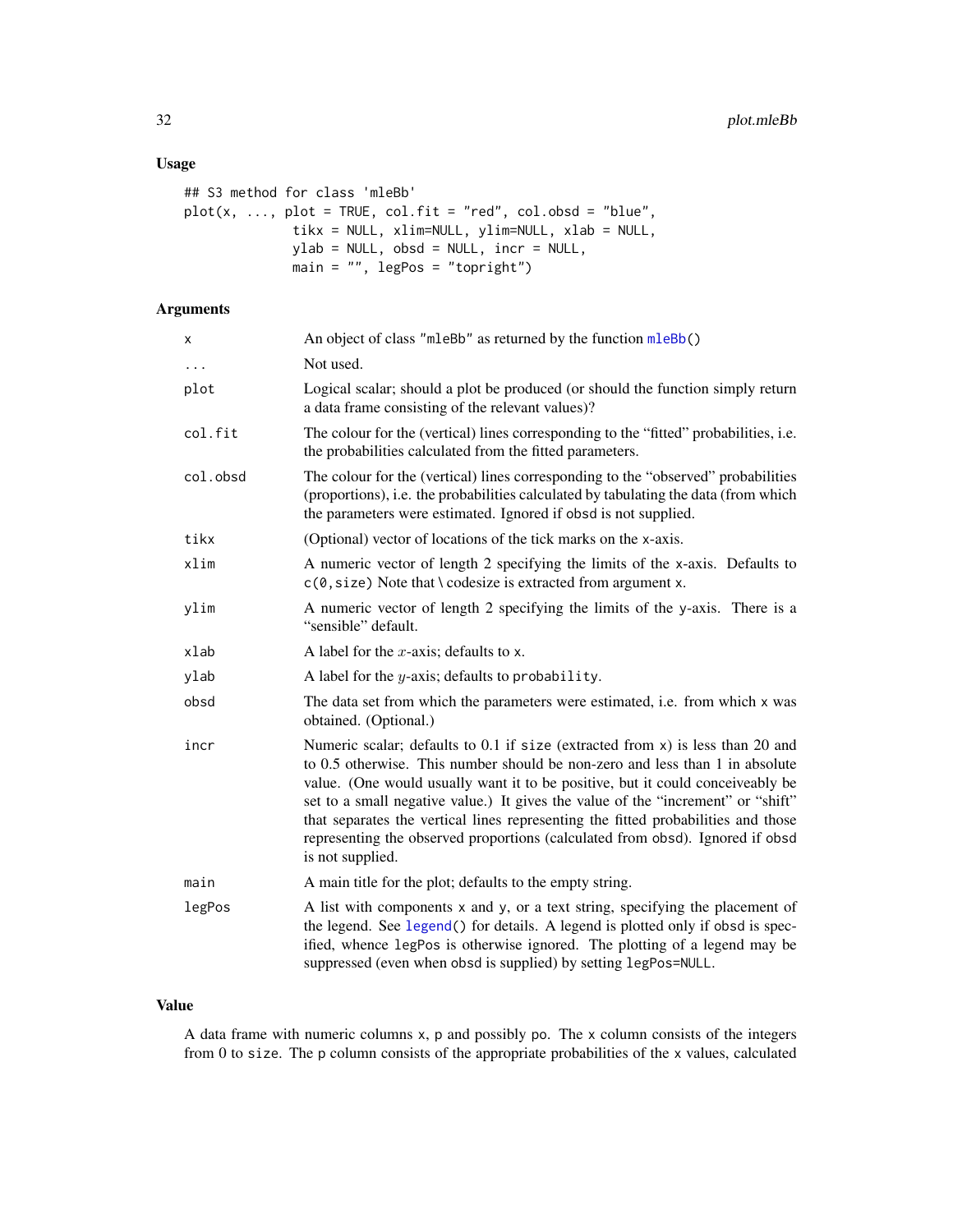# <span id="page-32-0"></span>plot.mleDb 33

by dbetabinom() from the rmutil package. The po column is present only if obsd is supplied and consists of the observed proportions. The value is returned invisibly. A plot is produced as a side-effect if plot is TRUE.

# Note

This function calls plotBb() to do the heavy lifting.

# Warning

It is up to the user to make sure that the obsd argument, if specified, is indeed the data set from which the object x was calculated.

#### Author(s)

Rolf Turner <r.turner@auckland.ac.nz>

#### See Also

[mleBb\(](#page-24-1)) [plotBb\(](#page-34-1))

# Examples

```
if(require(hmm.discnp)) {
   xxx <- hmm.discnp::Downloads
   fit <- mleBb(xxx,size=14)
   plot(fit)
   plot(fit,obsd=xxx)
   plot(fit,obsd=xxx,legPos=list(x=3,y=0.25))
   plot(fit,obsd=xxx,legPos=NULL) # No legend is plotted.
}
set.seed(42)
yyy <- rbinom(300,10,0.7)
fit <- mleBb(yyy,size=10)
plot(fit,obsd=yyy,legPos="topleft")
```
<span id="page-32-1"></span>

plot.mleDb *Plot a maxium likelihood fit to data from a db distribution.*

#### **Description**

Creates a plot of type "h" of the probabilities of each possible x value of a db distribution where the probabilities are calculated on the basis of parameters estimated by the function mleDb(). If obsd is supplied it also superimposes/juxtaposes vertical lines representing the observed proportions.

# Usage

```
## S3 method for class 'mleDb'
plot(x, ..., plot = TRUE, col.fit = "red", col.obsd = "blue",tikx=NULL, xlim=NULL, ylim=NULL, xlab = NULL, ylab = NULL,
              obsd = NULL, incr = NULL, main = ''', legPos = "topright")
```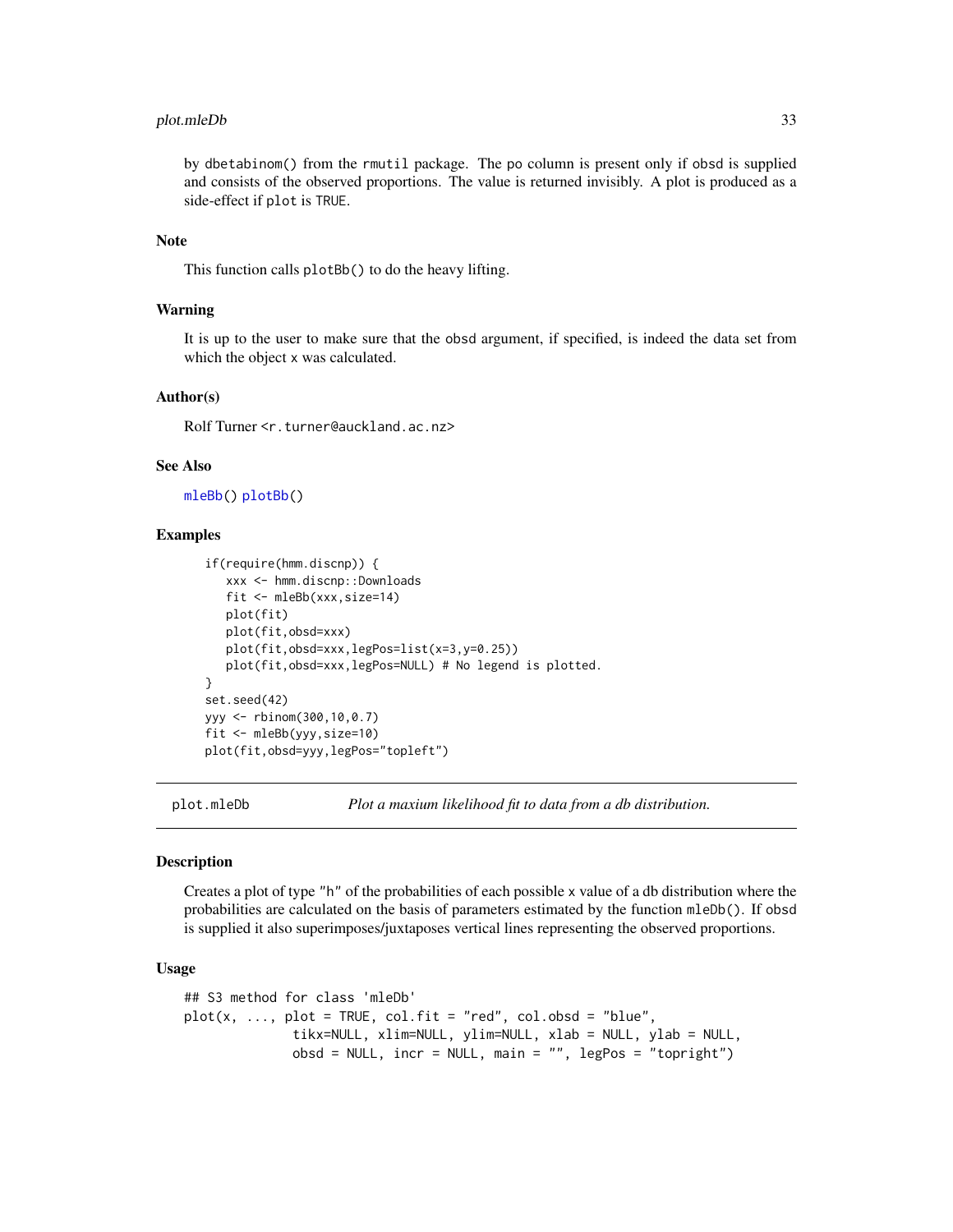# <span id="page-33-0"></span>Arguments

| x          | An object of class "mleDb" as returned by the function mleDb()                                                                                                                                                                                                                                                                                                                                                                                                                                                                 |
|------------|--------------------------------------------------------------------------------------------------------------------------------------------------------------------------------------------------------------------------------------------------------------------------------------------------------------------------------------------------------------------------------------------------------------------------------------------------------------------------------------------------------------------------------|
| $\ddots$ . | Not used.                                                                                                                                                                                                                                                                                                                                                                                                                                                                                                                      |
| plot       | Logical scalar; should a plot be produced (or should the function simply return<br>a data frame consisting of the relevant values)?                                                                                                                                                                                                                                                                                                                                                                                            |
| col.fit    | The colour for the (vertical) lines corresponding to the "fitted" probabilities, i.e.<br>the probabilities calculated from the fitted parameters.                                                                                                                                                                                                                                                                                                                                                                              |
| col.obsd   | The colour for the (vertical) lines corresponding to the "observed" probabilities<br>(proportions), i.e. the probabilities calculated by tabulating the data (from which<br>the parameters were estimated. Ignored if obsd is not supplied.                                                                                                                                                                                                                                                                                    |
| tikx       | (Optional) vector of locations of the tick marks on the x-axis.                                                                                                                                                                                                                                                                                                                                                                                                                                                                |
| xlim       | A numeric vector of length 2 specifying the limits of the x-axis. Defaults to<br>$c$ (nbot, ntop) where nbot is 0 if $x[["zeta"]$ is TRUE (i.e. zero origin index-<br>ing is uses) and is 1 otherwise. Note that ntop and zeta are extracted from<br>argument x.                                                                                                                                                                                                                                                               |
| ylim       | A numeric vector of length 2 specifying the limits of the y-axis. There is a<br>"sensible" default.                                                                                                                                                                                                                                                                                                                                                                                                                            |
| xlab       | A label for the x-axis; defaults to x.                                                                                                                                                                                                                                                                                                                                                                                                                                                                                         |
| ylab       | A label for the $y$ -axis; defaults to probability.                                                                                                                                                                                                                                                                                                                                                                                                                                                                            |
| obsd       | The data set from which the parameters were estimated, i.e. from which x was<br>obtained. (Optional.)                                                                                                                                                                                                                                                                                                                                                                                                                          |
| incr       | Numeric scalar; defaults to 0.1 if ntop (extracted from x) is less than 20 and<br>to 0.5 otherwise. This number should be non-zero and less than 1 in absolute<br>value. (One would usually want it to be positive, but it could conceiveably be<br>set to a small negative value.) It gives the value of the "increment" or "shift"<br>that separates the vertical lines representing the fitted probabilities and those<br>representing the observed proportions (calculated from obsd). Ignored if obsd<br>is not supplied. |
| main       | A main title for the plot; defaults to the empty string.                                                                                                                                                                                                                                                                                                                                                                                                                                                                       |
| legPos     | A list with components x and y, or a text string, specifying the placement of<br>the legend. See legend() for details. A legend is plotted only if obsd is spec-<br>ified, whence legPos is otherwise ignored. The plotting of a legend may be<br>suppressed (even when obsd is supplied) by setting legPos=NULL.                                                                                                                                                                                                              |

# Value

A data frame with numeric columns x, p and possibly po. The x column consists of the integers from 0 to ntop or from 1 to ntop depending on whether zeta is TRUE. The p column consists of the appropriate probabilities of the x values, calculated by link{ddb}(). The po column is present only if obsd is supplied and consists of the observed proportions. The value is returned invisibly. A plot is produced as a side-effect if plot is TRUE.

# Note

This function calls plotDb() to do the heavy lifting.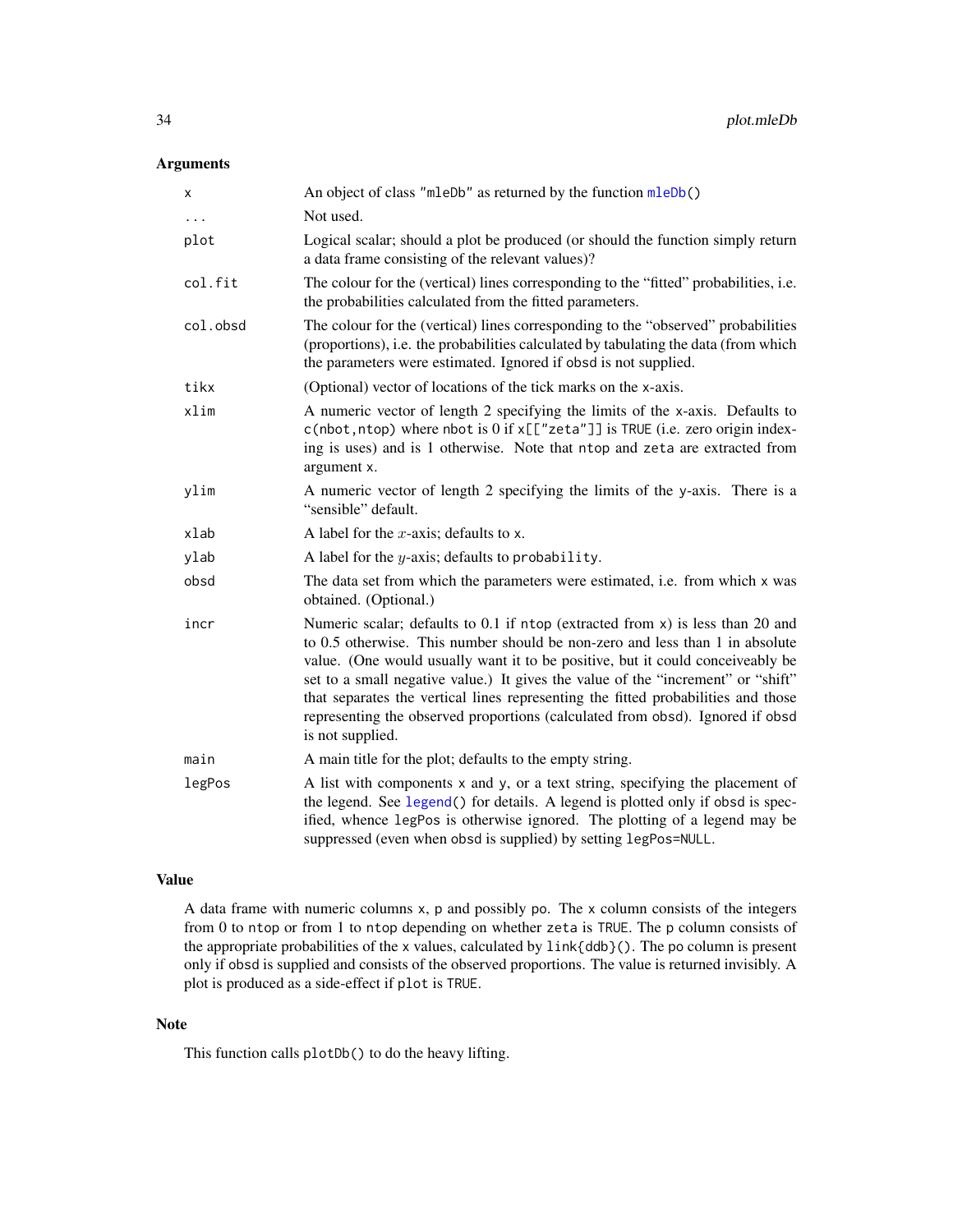#### <span id="page-34-0"></span>plotBb 35

# Warning

It is up to the user to make sure that the obsd argument, if specified, is indeed the data set from which the object x was calculated.

# Author(s)

Rolf Turner <r.turner@auckland.ac.nz>

# See Also

```
mleDb() plotDb() ddb()
```
# Examples

```
if(require(hmm.discnp)) {
   xxx <- hmm.discnp::Downloads
   fit <- mleDb(xxx,ntop=14,z=TRUE)
   plot(fit)
   plot(fit,obsd=xxx)
   plot(fit,obsd=xxx,legPos=list(x=3,y=0.25))
   plot(fit,obsd=xxx,legPos=NULL) # No legend is plotted.
}
set.seed(42)
yyy <- rbinom(300,10,0.7)
fit <- mleDb(yyy,ntop=10,z=TRUE)
plot(fit,obsd=yyy,legPos="topleft")
```
plotBb *Plot a beta binomial distribution.*

## Description

Plots the probabilities of a specified beta binomial distributon.

# Usage

```
plotBb(m, s, size, ..., plot = TRUE, tikx = NULL, xlim = NULL,
       ylim = NULL, xlab = NULL, ylab = NULL, main = "")
```
#### Arguments

| m    | Numeric scalar between 0 and 1. May be interpreted as the "success probabil-<br>$itv$ ".                                                                                           |
|------|------------------------------------------------------------------------------------------------------------------------------------------------------------------------------------|
| - S  | Numeric scalar, greater than 0. The overdispersion parameter of the distribution.                                                                                                  |
| size | Integer scalar specifying the upper limit of the "support" of the beta binomial<br>distribution under consideration. The support is the set of integers $\{0, 1, \ldots, size\}$ . |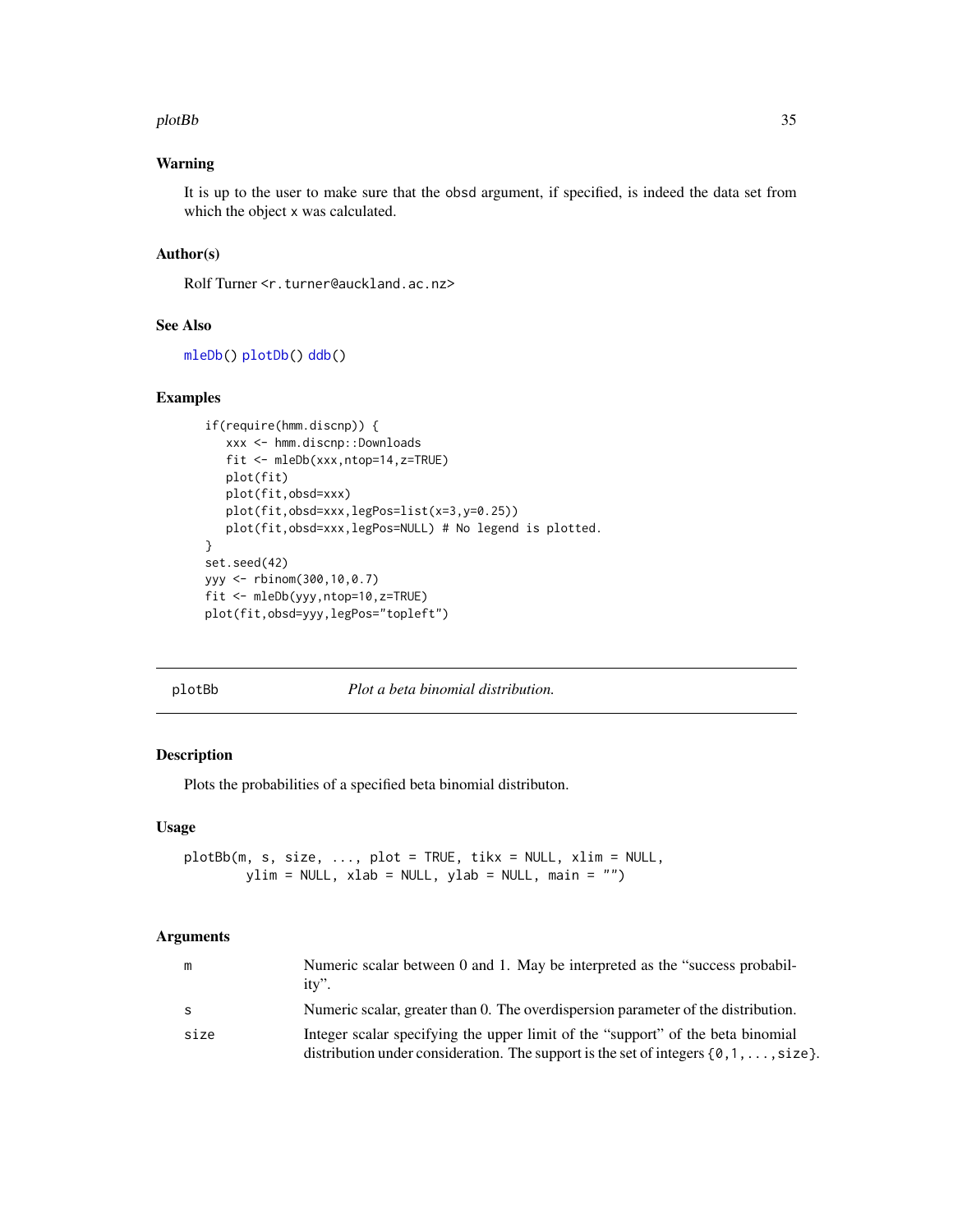<span id="page-35-0"></span>

| $\cdots$ | Extra arguments that are passed to the plot() function.                                                                             |
|----------|-------------------------------------------------------------------------------------------------------------------------------------|
| plot     | Logical scalar; should a plot be produced (or should the function simply return<br>a data frame consisting of the relevant values)? |
| tikx     | (Optional) vector of locations of the tick marks on the x-axis.                                                                     |
| xlim     | The x-limits of the plot. (See $plot.$ default().)                                                                                  |
| vlim     | The y-limits of the plot. (See $plot.$ default().)                                                                                  |
| xlab     | A label for the x-axis. (See $plot. default()$ .)                                                                                   |
| vlab     | A label for the y-axis. (See $plot. default()$ .)                                                                                   |
| main     | An overall title for the plot. (See $plot$ . default(); see also $title()$ .)                                                       |

#### Value

A data frame with numeric columns x and p. The x column consists of the integers from 0 to size. The p column consists of the appropriate probabilities of the x values, calculated by dbetabinom() from the rmutil package. The value is returned invisibly. A plot is produced as a side-effect if plot is TRUE.

# Author(s)

Rolf Turner <r.turner@auckland.ac.nz>

#### See Also

[plot.mleBb\(](#page-30-1)) [plotDb\(](#page-35-1)) [plot.mleDb\(](#page-32-1))

# Examples

```
plotBb(0.7,3,14,main="An exempular plot")
plotBb(0.3,3,14,col="red",xlab="count",main="A communist plot")
plotBb(0.1,10,14,col="blue",main="A royal plot")
plotBb(0.5,20,14,col="green",main="An ecological plot")
plotBb(0.5,20,14,xlim=c(0,15))
plotBb(0.5,20,14,xlim=c(0,15),tikx=3*(0:5))
```
<span id="page-35-1"></span>plotDb *Plot a db distribution.*

# Description

Plots the probabilities of a specified db distributon.

#### Usage

```
plotDb(alpha, beta, ntop, zeta, ..., plot = TRUE, tikx = NULL, xlim = NULL,
       ylim = NULL, xlab = NULL, ylab = NULL, main = "")
```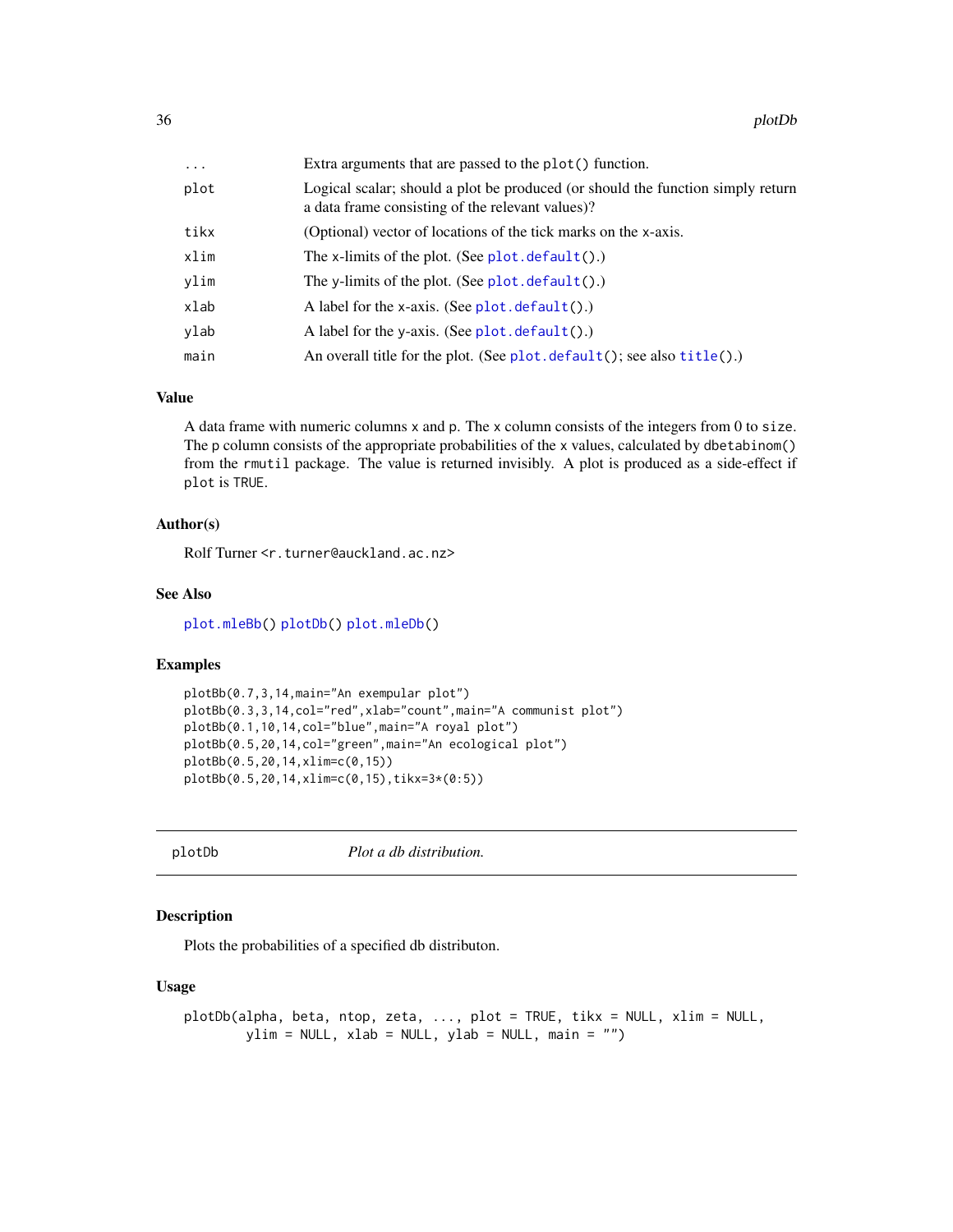#### <span id="page-36-0"></span>plotDb 37

#### **Arguments**

| alpha   | See $\mathsf{ddb}()$ .                                                                                                              |
|---------|-------------------------------------------------------------------------------------------------------------------------------------|
| beta    | See $\text{ddb}()$ .                                                                                                                |
| ntop    | See $\mathsf{ddb}()$ .                                                                                                              |
| zeta    | See $\mathsf{ddb}()$ .                                                                                                              |
| $\cdot$ | Extra arguments that are passed to the plot() function.                                                                             |
| plot    | Logical scalar; should a plot be produced (or should the function simply return<br>a data frame consisting of the relevant values)? |
| tikx    | (Optional) vector of locations of the tick marks on the x-axis.                                                                     |
| xlim    | The x-limits of the plot. (See $plot.$ default().)                                                                                  |
| ylim    | The y-limits of the plot. (See $plot.$ default().)                                                                                  |
| xlab    | A label for the x-axis. (See $plot.default().)$                                                                                     |
| ylab    | A label for the y-axis. (See $plot. default()$ .)                                                                                   |
| main    | An overall title for the plot. (See $plot$ . default(); see also $title()$ .)                                                       |

# Value

A data frame with numeric columns x and p. The x column consists of the integers from 0 to ntop or from 1 to ntop depending on whether zeta is TRUE. The p column consists of the appropriate probabilities of the x values, calculated by [ddb\(](#page-2-1)). The value is returned invisibly. A plot is produced as a side-effect if plot is TRUE.

# Author(s)

Rolf Turner <r.turner@auckland.ac.nz>

# See Also

[plot.mleDb\(](#page-32-1))

# Examples

```
plotDb(2,3,14,FALSE,main="An exempular plot")
plotDb(2,3,14,TRUE,col="red",xlab="count",main="A communist plot")
plotDb(0.1,3,14,TRUE,col="blue",main="A royal plot")
plotDb(0.1,0.3,14,TRUE,col="green",main="An ecological plot")
plotDb(2,3,14,FALSE,xlim=c(0,15))
plotDb(2,3,14,FALSE,xlim=c(0,15),tikx=3*(0:5))
par(mfrow=c(2,1))
plotDb(2,2,5,FALSE, main=bquote(paste(a1pha == 2, ", ", beta == 2)), col="red")plotDb(-2,-2,5,FALSE, main=bquote(paste(alpha == -2," , ",beta == -2)), col="blue")
```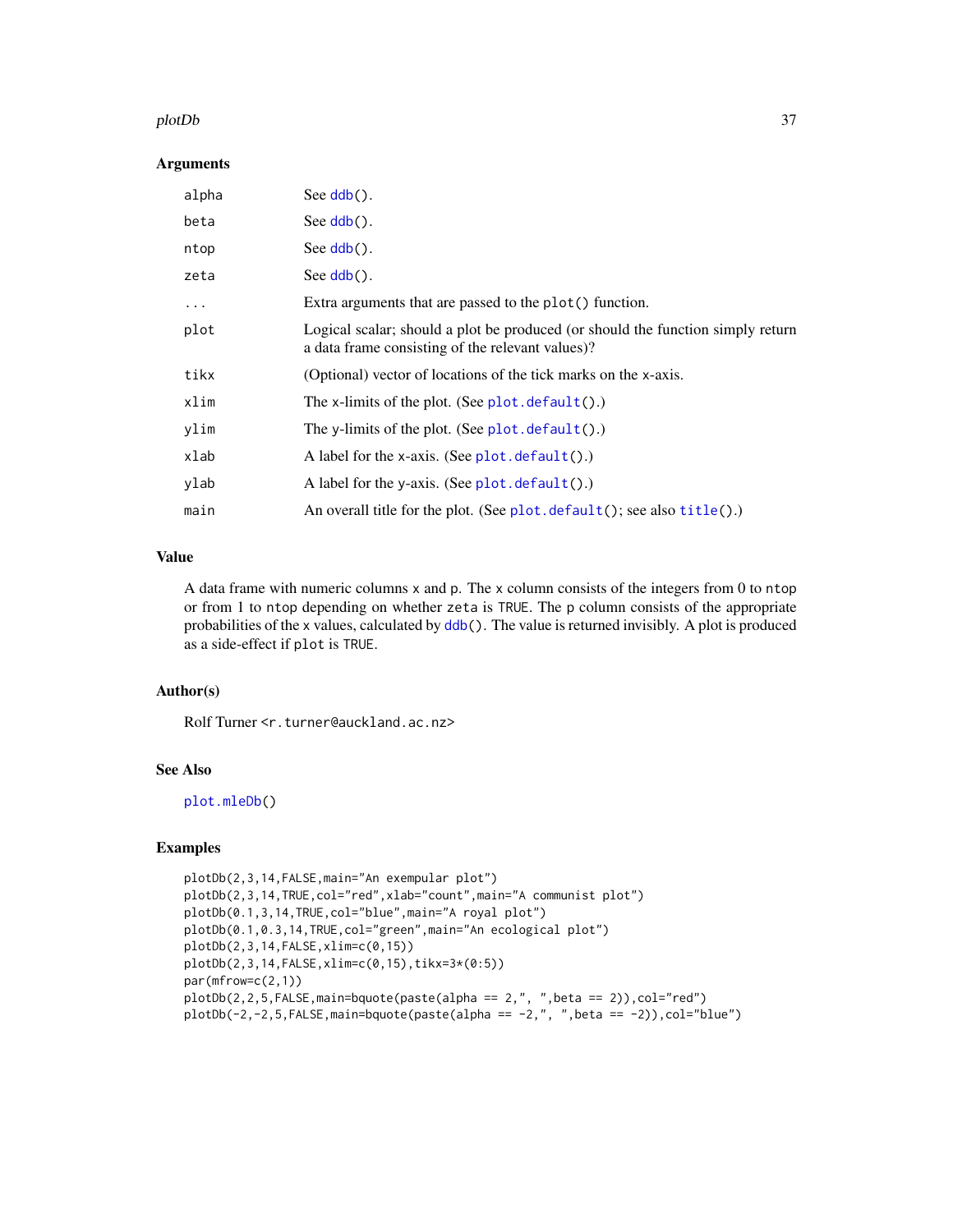# <span id="page-37-2"></span><span id="page-37-1"></span><span id="page-37-0"></span>Description

Simulate one or more data sets from a db or beta binomial distribution. The parameters of the distribution may be equal to those obtained from fitting the distibution to data, using mleDb() or mleBb(). They may also be specified by the user via the function makeDbdpars() or makeBbdpars().

# Usage

```
## S3 method for class 'mleDb'
simulate(object, nsim = 1, seed = NULL, ...,
                             ndata = NULL, drop = TRUE)
   ## S3 method for class 'mleBb'
simulate(object, nsim = 1, seed = NULL, ...,
                             ndata = NULL, drop = TRUE)
   ## S3 method for class 'Dbdpars'
simulate(object, nsim = 1, seed = NULL, ...,
                             ndata = NULL, drop = TRUE)
   ## S3 method for class 'Dbdpars'
simulate(object, nsim = 1, seed = NULL, ...,
                             ndata = NULL, drop = TRUE)
```
# Arguments

| object | An object of class "mleDb" as returned by mleDb(), or of class "mleBb" as<br>returned by mleBb(), or of class "Dbdpars" as returned by makeDbdpars() or<br>of class "Bbdpars" as returned by makeBbdpars().                                                                                                                                                                                                                                                                                                                                        |
|--------|----------------------------------------------------------------------------------------------------------------------------------------------------------------------------------------------------------------------------------------------------------------------------------------------------------------------------------------------------------------------------------------------------------------------------------------------------------------------------------------------------------------------------------------------------|
| nsim   | The number of data sets to simulate.                                                                                                                                                                                                                                                                                                                                                                                                                                                                                                               |
| seed   | Integer vector of seeds for random number generation. It should be of length<br>either 1 or nsim. If it is of length less than nsim then set. seed(seed[1]) is<br>called and seed is replaced by a vector of seeds of length nsim which is created<br>by sampling from 1:1e5. Note that in this case all entries but the first of seed<br>are <i>ignored</i> . If it is longer than nsim, then only the first nsim entries are used<br>and the others are ignored. If seed it is not supplied it is created by sampling<br>nsim values from 1:1e5. |
| .      | Not used.                                                                                                                                                                                                                                                                                                                                                                                                                                                                                                                                          |
| ndata  | Integer vector specifying the lengths of the data sets to be simulated. If it is of<br>length less than nsimit is "recycled" to provide a vector of length nsim. If is<br>longer than nsim, then only the first nsim entries are used and the others are<br>ignored. If ndata is not supplied it is taken to be equal to the "ndata" attribute<br>of object (i.e. the length of the data set from which the parameters in object<br>were estimated.                                                                                                |
| drop   | Logical scalar; if TRUE and if nsim==1 then this function simply returns the<br>simulated data set (an integer vector) rather than a list of length 1 whose sole<br>entry is that data set. If nsim > 1 then drop is ignored.                                                                                                                                                                                                                                                                                                                      |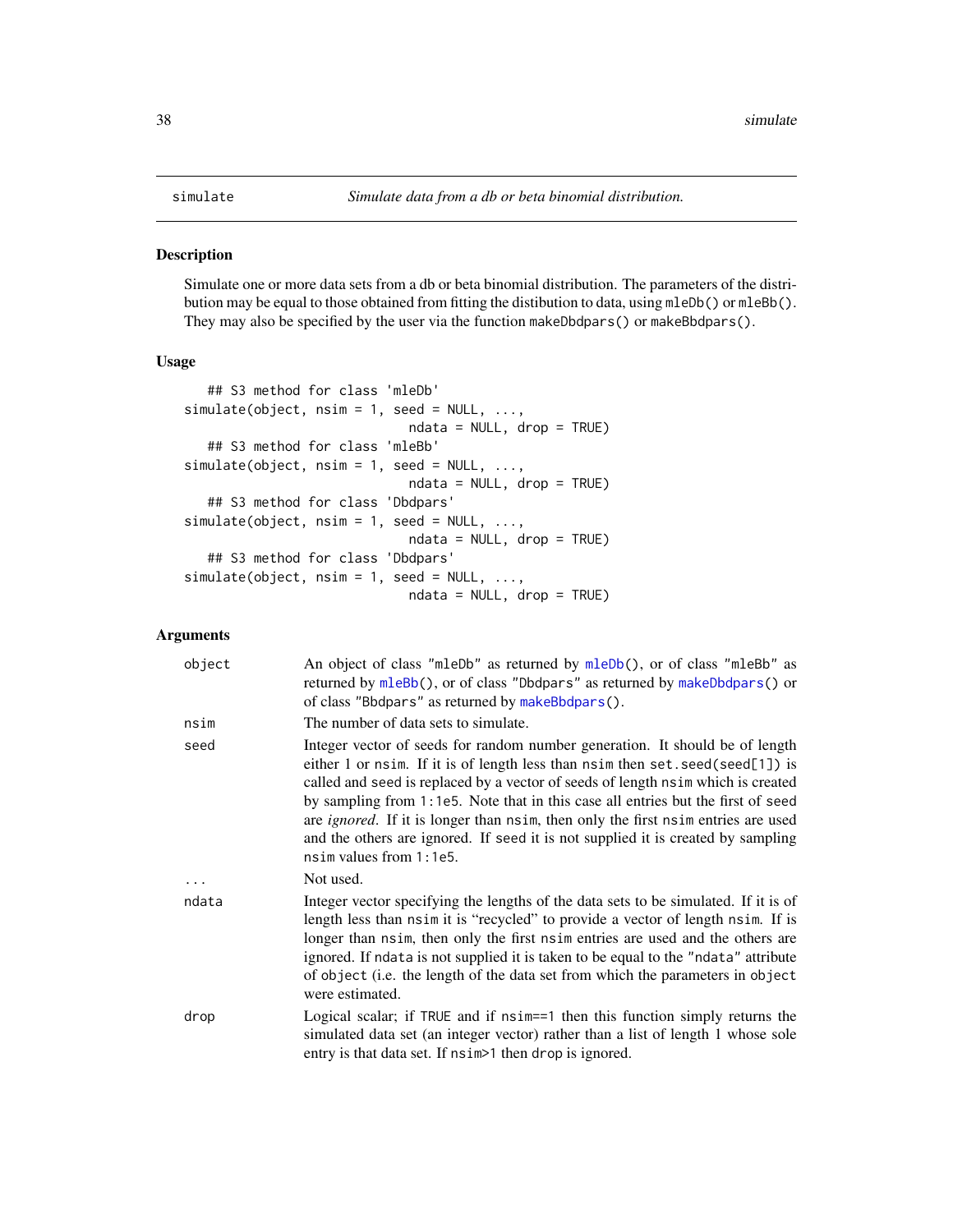#### <span id="page-38-0"></span>varBb 39

# Details

The actual simulation is done by [rdb\(](#page-2-1)) or by the rbetabinom() function from the rmutil package.

# Value

A list, of length nsim, whose entries are integer vectors, the length of of the ith entry being equal to ndata[i]. Each entry has an attribute "seed" which is the random number generation seed that was used in the generation of the data in that entry. If nsim==1 and if drop is TRUE, then the value is simply an integer vector (of length ndata[1]).

#### See Also

[simulate\(](#page-37-2)) [rdb\(](#page-2-1))

# Examples

```
X <- hmm.discnp::Downloads
fit <- mleDb(X,ntop=15,zeta=TRUE)
s1 <- simulate(fit)
s2 <- simulate(fit,nsim=5) # All data sets of length 267.
s3 <- simulate(fit,nsim=5,ndata=100*(2:6))
obj <- makeDbdpars(alpha=2,beta=3,ntop=20,zeta=TRUE,ndata=500)
s4 <- simulate(obj,nsim=5,seed=1:5)
```
<span id="page-38-1"></span>

varBb *Variance of a beta binomial distribution.*

#### Description

Calculate the variance of a random variable having a beta binomial distribution.

# Usage

```
varBb(mo,...)
## S3 method for class 'mleBb'
varBb(mo,...)
## Default S3 method:
varBb(mo, s, size, ...)
```
# Arguments

| mo | For the "mleBb" method this argument is an object of class "mleBb" as returned<br>by mleBb(). For the default method it is a numeric scalar, between 0 and 1,<br>playing the role of m (which may be interpreted as the "success" probability).<br>(See the help for dbetabinom().) |
|----|-------------------------------------------------------------------------------------------------------------------------------------------------------------------------------------------------------------------------------------------------------------------------------------|
| S  | Numeric scalar, greater than 0. The overdispersion parameter of the distribution.<br>(See the help for dbetabinom().)                                                                                                                                                               |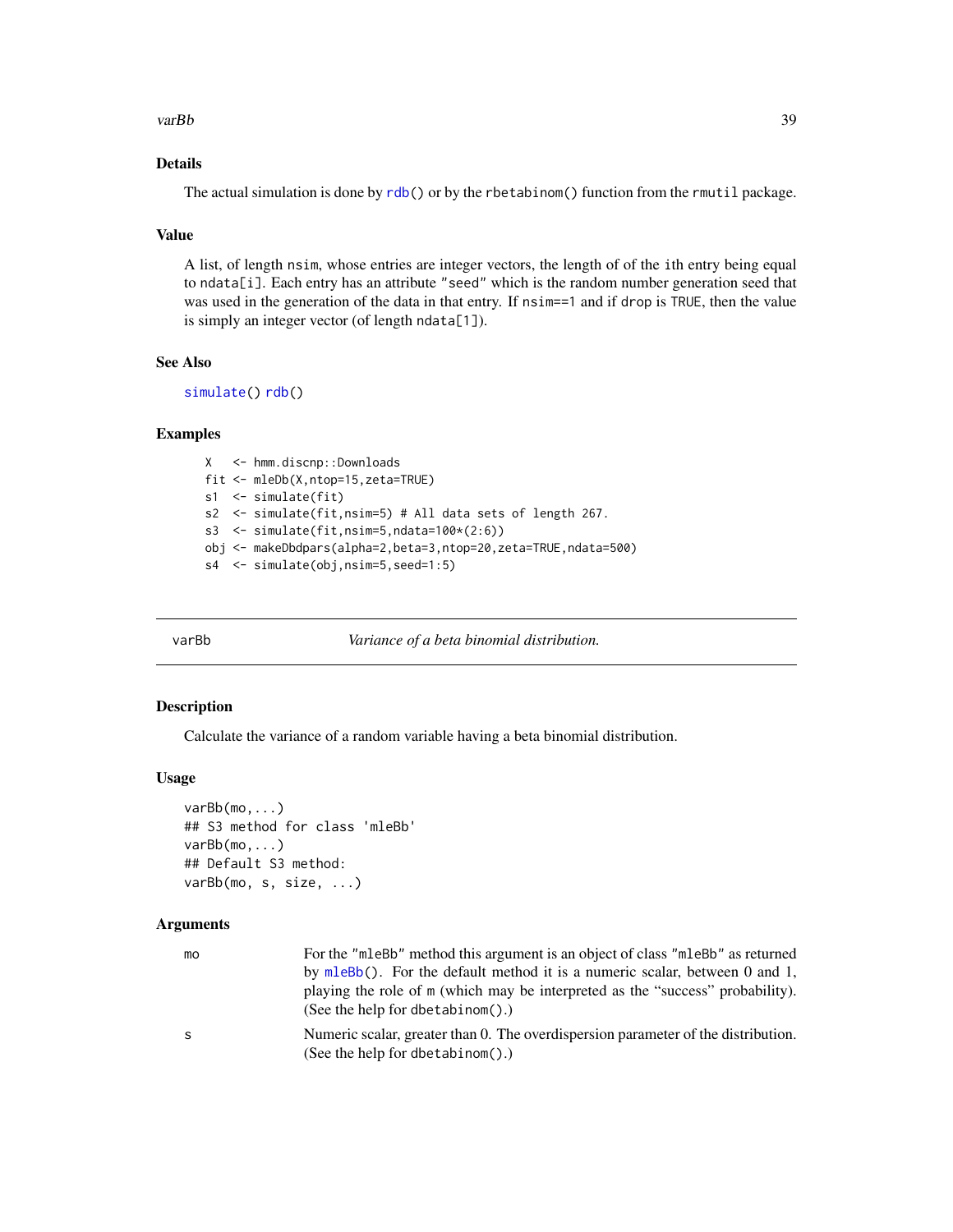<span id="page-39-0"></span>

| size     | Integer scalar specifying the upper limit of the "support" of the beta binomial              |
|----------|----------------------------------------------------------------------------------------------|
|          | distribution under consideration. The support is the set of integers $\{0, 1, \ldots,$ size. |
|          | (See the help for dbetabinom().)                                                             |
| $\cdots$ | Not used.                                                                                    |

# Details

For the "mleBb" method, the single argument should really be called (something like) "object" and for the default method the first argument should be called m. However the argument lists must satisfy the restrictions that "*A method must have all the arguments of the generic, including . . . if the generic does.*" and "*A method must have arguments in exactly the same order as the generic.*"

For the "mleBb" method, the values of m and s are obtained from mo, and size is extracted from the attributes of mo.

The variance of a beta binomial distribution is readily calculable "by hand". These functions are provided for convenience and to preserve parallelism with the db distribution.

#### Value

Numeric scalar equal to the variance of a beta binomial distributed random variable with the given parameters.

# Author(s)

Rolf Turner <r.turner@auckland.ac.nz>

### See Also

[varDb\(](#page-39-1)) [expValDb\(](#page-9-1)) [expValBb\(](#page-7-1))

# Examples

```
varBb(0.7,0.1,15)
varBb(0.7,400,15)
X <- hmm.discnp::Downloads
fit <- mleBb(X,size=15)
varBb(fit)
```
<span id="page-39-1"></span>varDb *Variance of a db distribution.*

# Description

Calculate the variance of a random variable having a db distribution.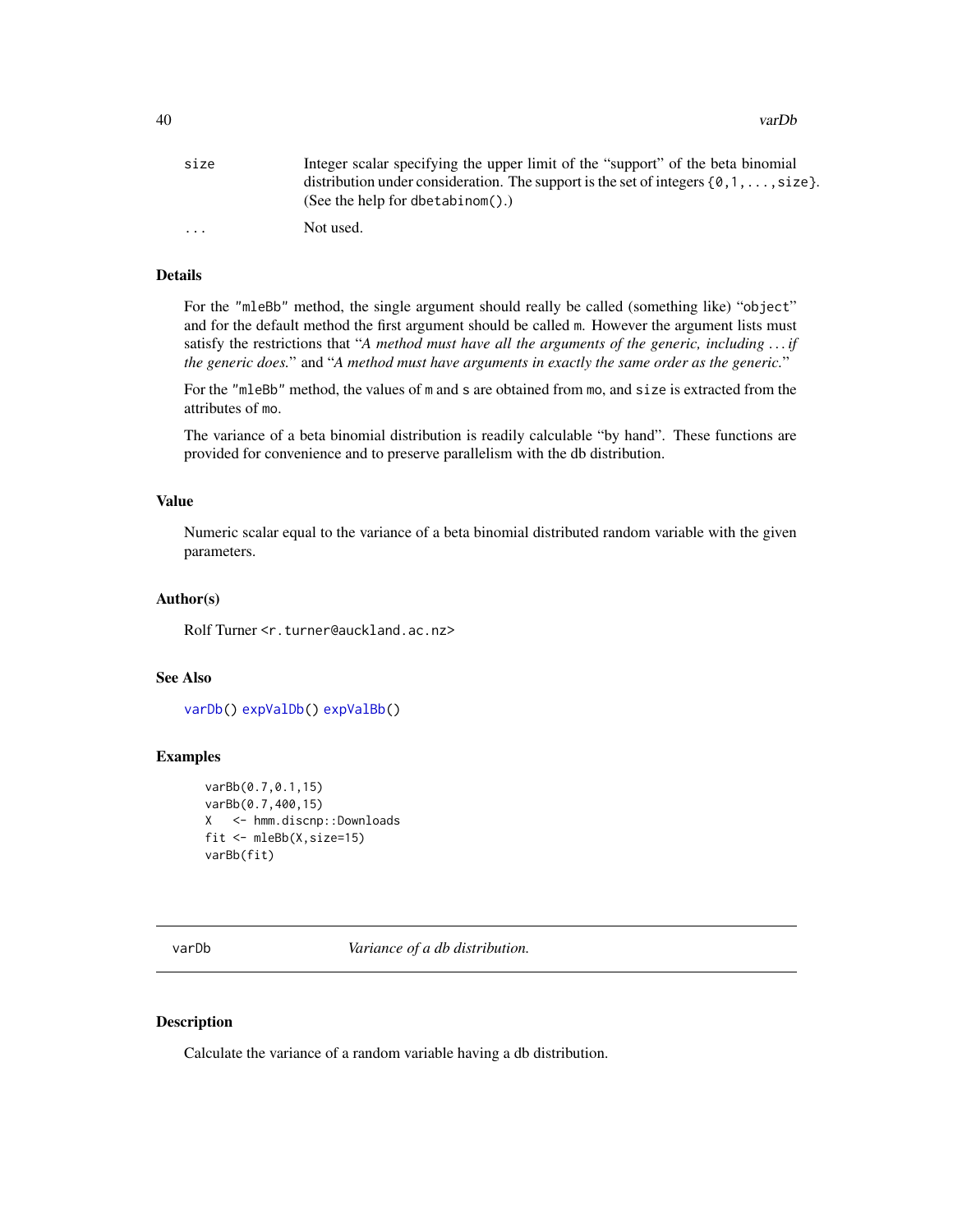#### <span id="page-40-0"></span>varDb 41

# Usage

```
varDb(ao,...)
## S3 method for class 'mleDb'
varDb(ao,...)
## Default S3 method:
varDb(ao, beta, ntop, zeta=FALSE,...)
```
# Arguments

| For the "mleDb" method this argument is an object of class "mleDb" as returned<br>by mleDb(). For the default method it is a numeric scalar playing the role of<br>$alpha (see ddb())$ . |
|------------------------------------------------------------------------------------------------------------------------------------------------------------------------------------------|
| See $\mathsf{ddb}()$ .                                                                                                                                                                   |
| See $\mathsf{ddb}()$ .                                                                                                                                                                   |
| See $\text{ddb}()$ .                                                                                                                                                                     |
| Not used.                                                                                                                                                                                |
|                                                                                                                                                                                          |

# Details

For the "mleDb" method, the single argument should really be called (something like) "object" and for the default method the first argument should be called alpha. However the argument lists must satisfy the restrictions that "*A method must have all the arguments of the generic, including . . . if the generic does.*" and "*A method must have arguments in exactly the same order as the generic.*"

For the "mleDb" method, the values of alpha and beta are obtained from ao, and ntop, and zeta are extracted from the attributes of ao.

The variance of a db distribution is theoretically intractable but is readily calculable numerically as

$$
\sum (x - \mu)^2 \times \Pr(X = x)
$$

, where  $\mu$  is the expected value of the given distribution.

# Value

Numeric scalar equal to the variance of a db distributed random variable with the given parameters.

# Author(s)

Rolf Turner <r.turner@auckland.ac.nz>

# See Also

[ddb\(](#page-2-1)) [expValDb\(](#page-9-1))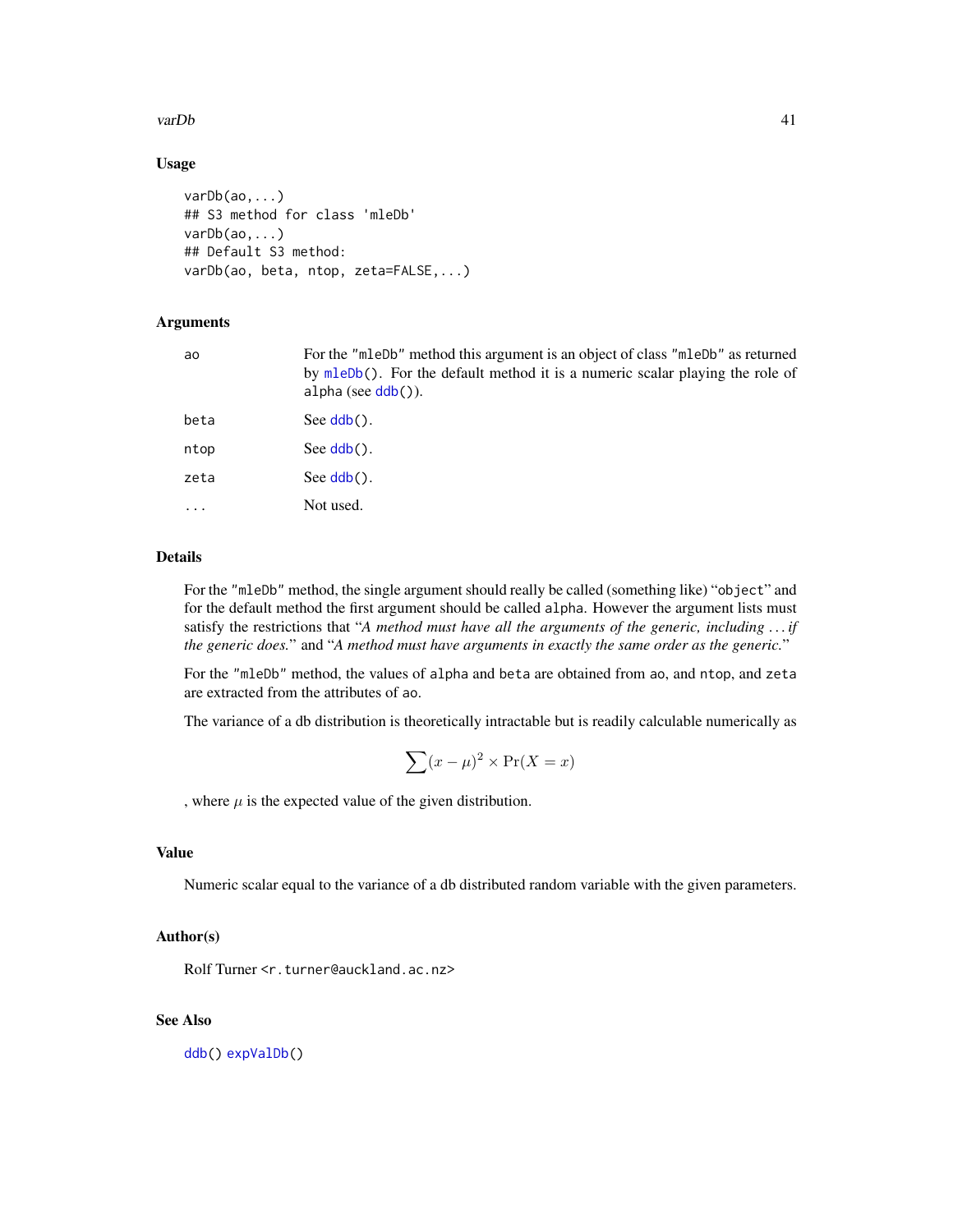# <span id="page-41-0"></span>Examples

```
varDb(3,4,15)
varDb(3,4,15,TRUE)
X <- hmm.discnp::Downloads
fit <- mleDb(X,ntop=15,zeta=TRUE)
varDb(fit)
```
<span id="page-41-1"></span>

vcov.mleBb *Retrieve the covariance matrix from an* "mleBb" *object.*

# Description

Extract the covariance matrix attribute an object of class "mleBb". I.e. obtain the estimated covariance matrix of the maximum likelihood estimates of the parameters of a beta binomial distribution.

# Usage

```
## S3 method for class 'mleBb'
vcov(object, ...)
```
# Arguments

| object | An object of class "mleBb" as returned by mleBb(). |
|--------|----------------------------------------------------|
| .      | Not used.                                          |

# Details

The estimated covariance matrix is the inverse of the hessian of the negative log likelihood. (This may also be referred to as the observed Fisher information — the Fisher information evaluated at the maximum likelihood estimates of the parameters).

# Value

A two-by-two positive definite (with any luck!) numeric matrix. It is an estimate of the covariance matrix of the parameter estimates.

# Author(s)

Rolf Turner <r.turner@auckland.ac.nz>

# See Also

[vcov.mleDb\)](#page-42-1) [mleBb\(](#page-24-1))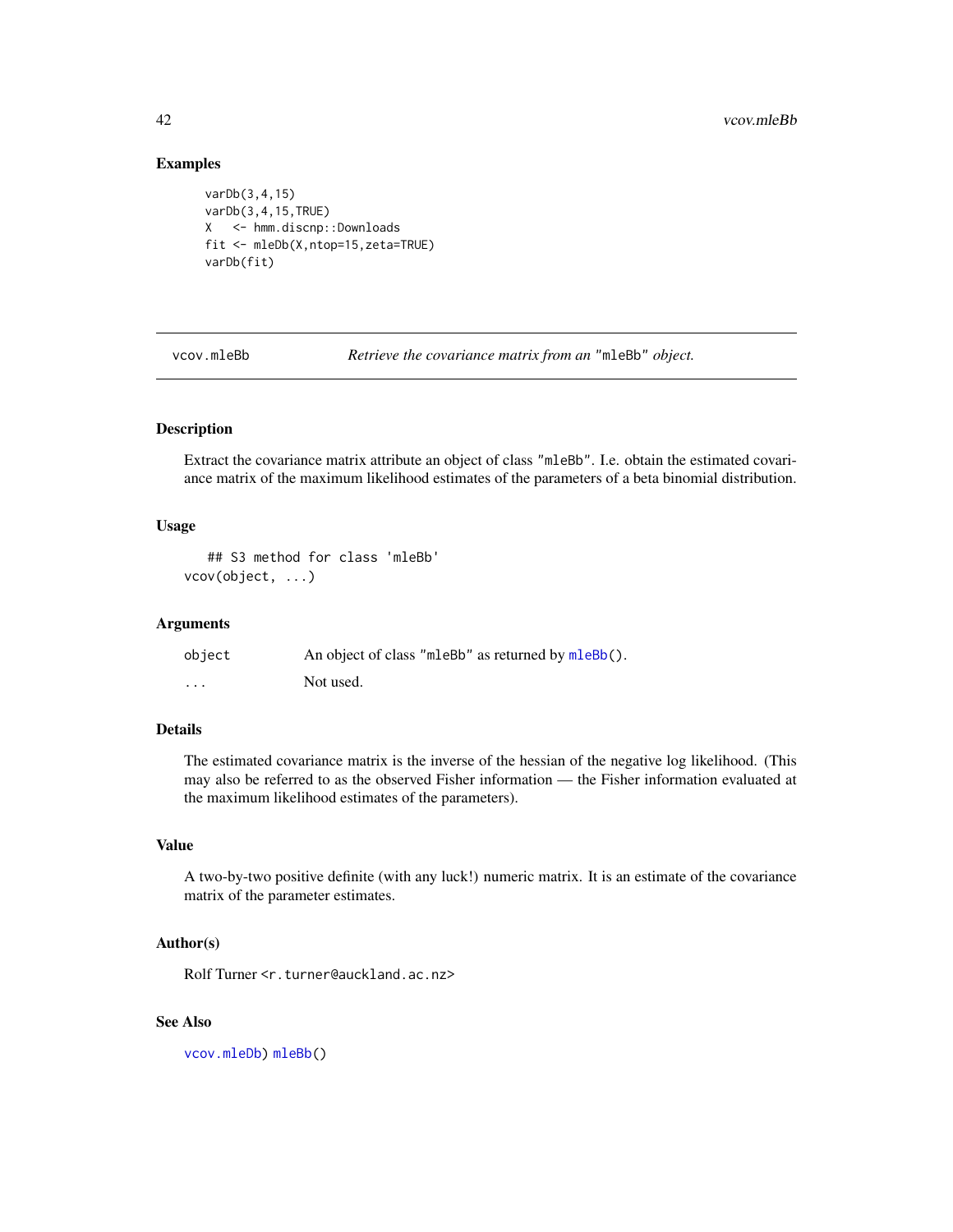#### <span id="page-42-0"></span>vcov.mleDb 43

# Examples

```
X <- hrsRcePred
top1e <- X[X$sbjType=="Expert","top1"]
fit <- mleBb(top1e,size=10)
vcov(fit)
```
<span id="page-42-1"></span>vcov.mleDb *Retrieve the covariance matrix from an* "mleDb" *object.*

# Description

Extract the covariance matrix attribute an object of class "mleDb". I.e. obtain the estimated covariance matrix of the maximum likelihood estimates of the parameters of a db distribution.

#### Usage

```
## S3 method for class 'mleDb'
vcov(object, ...)
```
# Arguments

| object                  | An object of class "mleDb" as returned by mleDb(). |
|-------------------------|----------------------------------------------------|
| $\cdot$ $\cdot$ $\cdot$ | Not used.                                          |

# Details

The estimated covariance matrix is the inverse of the hessian of the negative log likelihood. (This may also be referred to as the observed Fisher information — the Fisher information evaluated at the maximum likelihood estimates of the parameters).

#### Value

A two-by-two positive definite (with any luck!) numeric matrix. It is an estimate of the covariance matrix of the parameter estimates.

# Author(s)

Rolf Turner <r.turner@auckland.ac.nz>

### See Also

[vcov.mleBb\)](#page-41-1) [mleDb\(](#page-26-1))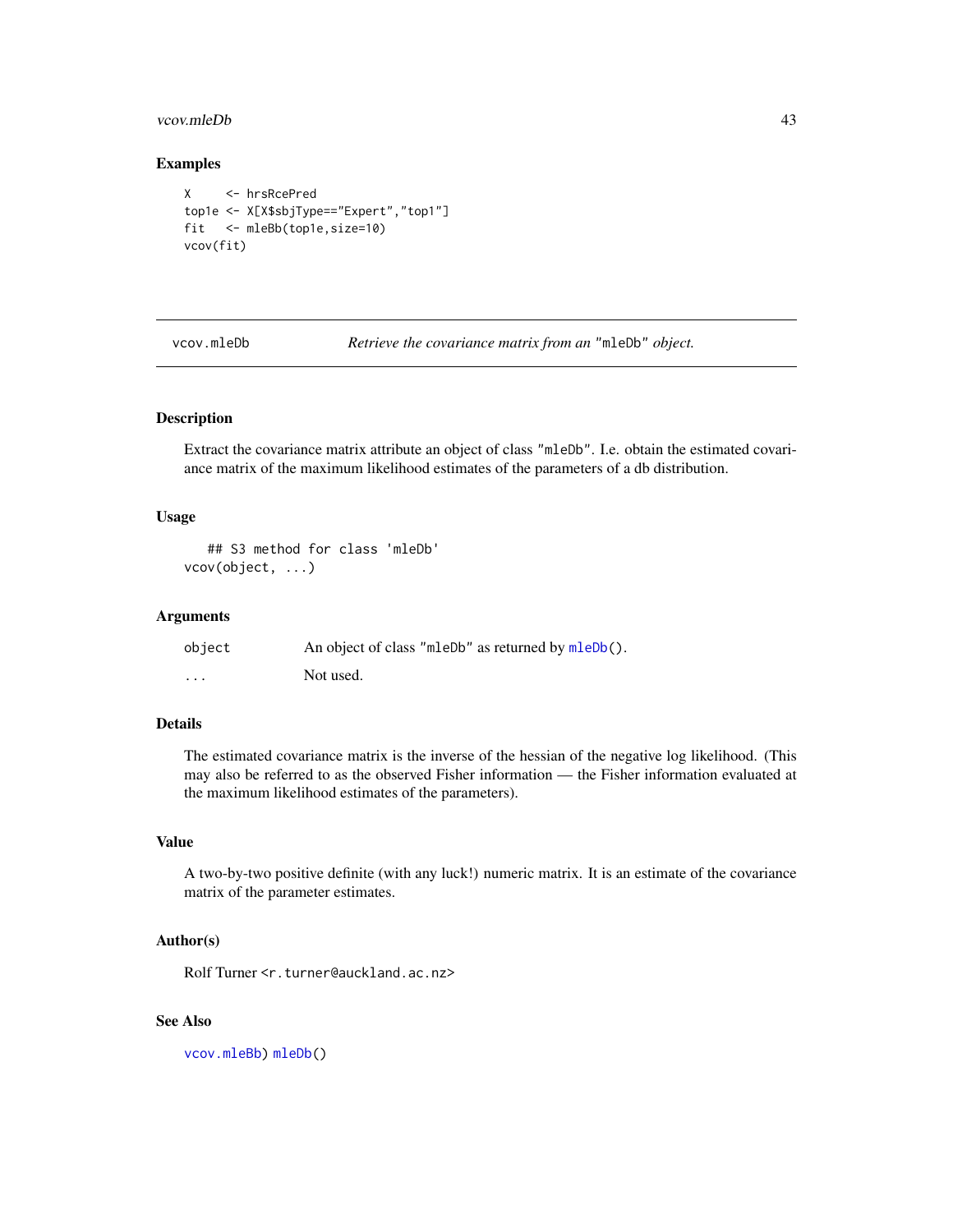# Examples

```
X <- hmm.discnp::SydColDisc
X$y <- as.numeric(X$y)
X \leftarrow split(X, f=with(X, interaction(locn, depth)))fitz <- lapply(X,function(x){mleDb(x$y,ntop=5)})
lapply(fitz,vcov)
```
<span id="page-43-1"></span>

#### visRecog *Visual recognition data.*

#### Description

Counts of successes in visual recognition memory for large and small binary pictures.

#### Usage

data("visRecog")

#### Format

A data frame with 30 observations on the following 4 variables.

- deck An integer vector indicating which of two decks of cards, bearing graphic images, was used in the given experiment.
- subject An integer vector indexing the (human) subjects in the experiments.
- tot5 An integer vector whose entries are counts of successes when the cards used consist of a  $5 \times 5$ grid of "facets".
- tot10 An integer vector whose entries are counts of successes when the cards used consist of a  $10 \times 10$  grid of "facets".

#### Details

Adult subjects were shown a series of cards, each bearing a simple graphic image. Each image resembled one face of a Rubik's cube, formed of either a 5x5 or a 10x10 grid of facets, each facet being either black or white. Later, each subject was shown a series of 20 similar cards, exactly 10 of which had been shown to the subject previously. The subject's task was to identify each image as a new one, or as a previously seen one. The response variable tot5 is the number of correct identifications, out of 20, for the  $5 \times 5$  cards. Similarly the variable tot10 is the number of correct identifications for the  $10 \times 10$  cards.

Subjects 21–30 were (deliberately) tested with a different set of cards than subjects 1–20, to ensure that results were not a function of the original deck of cards. (This seems to have no actual relevance.)

#### Source

The data are taken from the paper sited in References below. They were provided by a generous email correspondent who prefers to remain anonymous.

<span id="page-43-0"></span>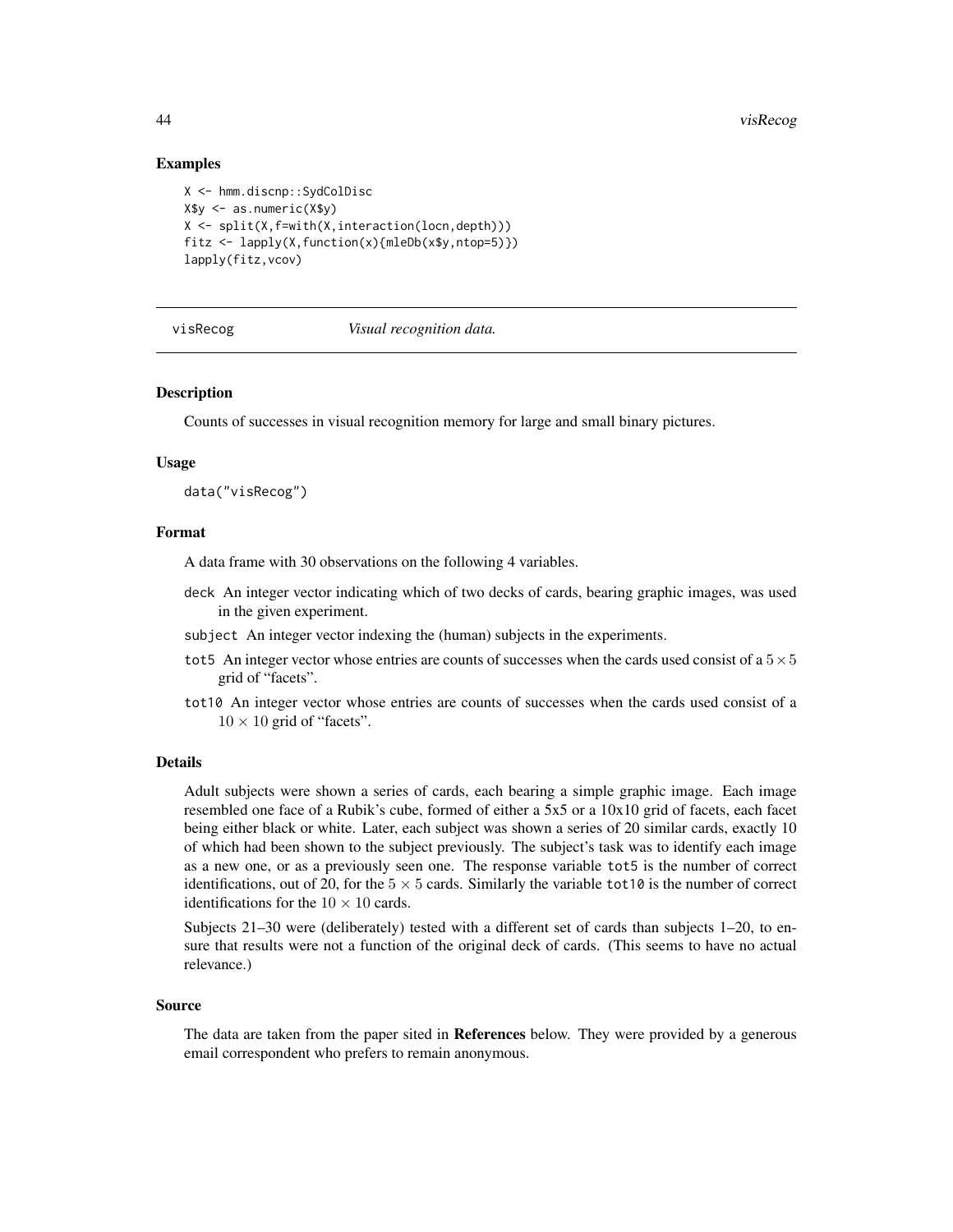#### visRecog and the state of the state of the state of the state of the state of the state of the state of the state of the state of the state of the state of the state of the state of the state of the state of the state of t

# References

Green, D. M., and Purohit, A. K. (1976). Visual recognition memory for large and small binary pictures. *Journal of Experimental Psycholology: Human Learning and Memory* 2, pp. 32–37.

# Examples

```
dbfit5 <- with(visRecog,mleDb(tot5,20,TRUE))
dbfit10 <- with(visRecog,mleDb(tot10,20,TRUE))
set.seed(42) # To get repeatable Monte Carlo p-values.
print(gof(dbfit5,obsd=visRecog[["tot5"]],MC=TRUE)$pval) # 0.86
print(gof(dbfit10,obsd=visRecog[["tot10"]],MC=TRUE)$pval) # 0.68
bbfit5 <- with(visRecog,mleBb(tot5,20))
bbfit10 <- with(visRecog,mleBb(tot10,20))
set.seed(42) # To get repeatable Monte Carlo p-values.
print(gof(bbfit5,obsd=visRecog[["tot5"]],MC=TRUE)$pval) # 0.94
print(gof(bbfit10,obsd=visRecog[["tot10"]],MC=TRUE)$pval) # 0.70
```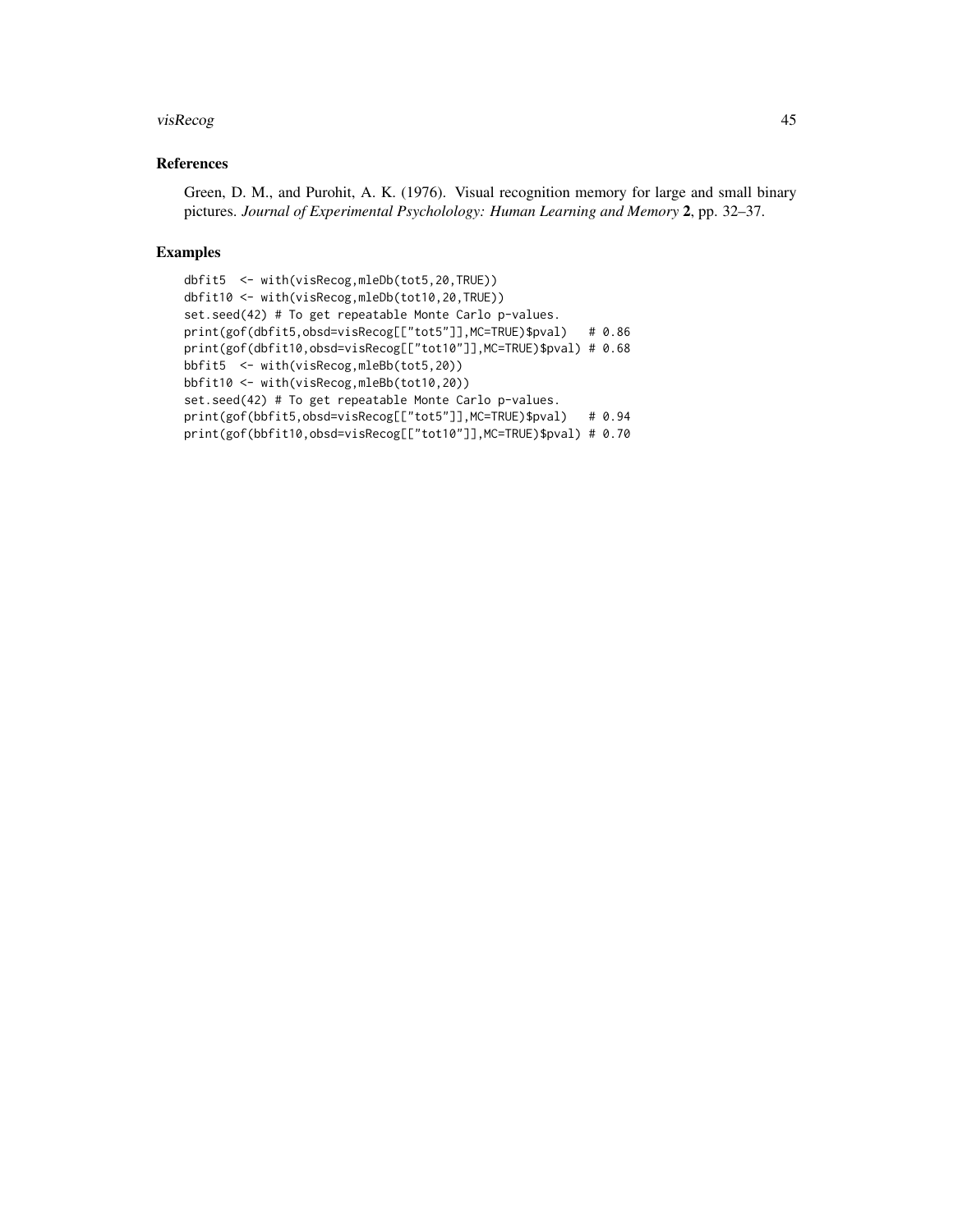# <span id="page-45-0"></span>Index

∗ Fisher information finfo , [11](#page-10-0) ∗ covariance estimation aHess , [2](#page-1-0) finfo, [11](#page-10-0) mcCovMat, [23](#page-22-0) nHess , [30](#page-29-0) ∗ datagen simulate, [38](#page-37-0) ∗ datasets hrsRcePred, [16](#page-15-0) visRecog , [44](#page-43-0) ∗ distribution db , [3](#page-2-0) ∗ estimation exactMeDb, [6](#page-5-0) ∗ expected value expValBb , [8](#page-7-0) expValDb , [10](#page-9-0) ∗ hessian aHess , [2](#page-1-0) nHess , [30](#page-29-0) ∗ hplot llPlot , [17](#page-16-0) plot.mleBb , [31](#page-30-0) plot.mleDb , [33](#page-32-0) plotBb , [35](#page-34-0) plotDb , [36](#page-35-0) ∗ htest gof , [13](#page-12-0) ∗ inference aHess , [2](#page-1-0) finfo , [11](#page-10-0) mcCovMat, [23](#page-22-0) nHess, [30](#page-29-0) ∗ math expValBb , [8](#page-7-0) expValDb , [10](#page-9-0) varBb , [39](#page-38-0)

varDb , [40](#page-39-0) ∗ univar expValBb , [8](#page-7-0) expValDb , [10](#page-9-0) varBb , [39](#page-38-0) varDb, [40](#page-39-0) ∗ utilities eow , [5](#page-4-0) logLik , [20](#page-19-0) makeBbdpars , [21](#page-20-0) makeDbdpars, [22](#page-21-0) mleBb , [25](#page-24-0) ndata , [29](#page-28-0) vcov.mleBb , [42](#page-41-0) vcov.mleDb , [43](#page-42-0) ∗ variance varBb , [39](#page-38-0) varDb , [40](#page-39-0) aHess , [2](#page-1-0) , *[12](#page-11-0)* , *[26](#page-25-0)* , *[28](#page-27-0)* , *[31](#page-30-0)* contour , *[18](#page-17-0)* db , [3](#page-2-0) dbd *(*db *)* , [3](#page-2-0) ddb , *[7](#page-6-0)* , *[10](#page-9-0) , [11](#page-10-0)* , *[18](#page-17-0)* , *[27,](#page-26-0) [28](#page-27-0)* , *[35](#page-34-0)* , *[37](#page-36-0)* , *[41](#page-40-0)* ddb *(*db *)* , [3](#page-2-0) eow , [5](#page-4-0) exactMeDb, [6](#page-5-0) expValBb , [8](#page-7-0) , *[40](#page-39-0)* expValDb, [7](#page-6-0), [9](#page-8-0), [10](#page-9-0), [40](#page-39-0), [41](#page-40-0) finfo, [3](#page-2-0), [11](#page-10-0) get.eow *(*eow *)* , [5](#page-4-0) gof , [13](#page-12-0) hrsRcePred , [16](#page-15-0) , *[26](#page-25-0)* legend , *[32](#page-31-0)* , *[34](#page-33-0)*